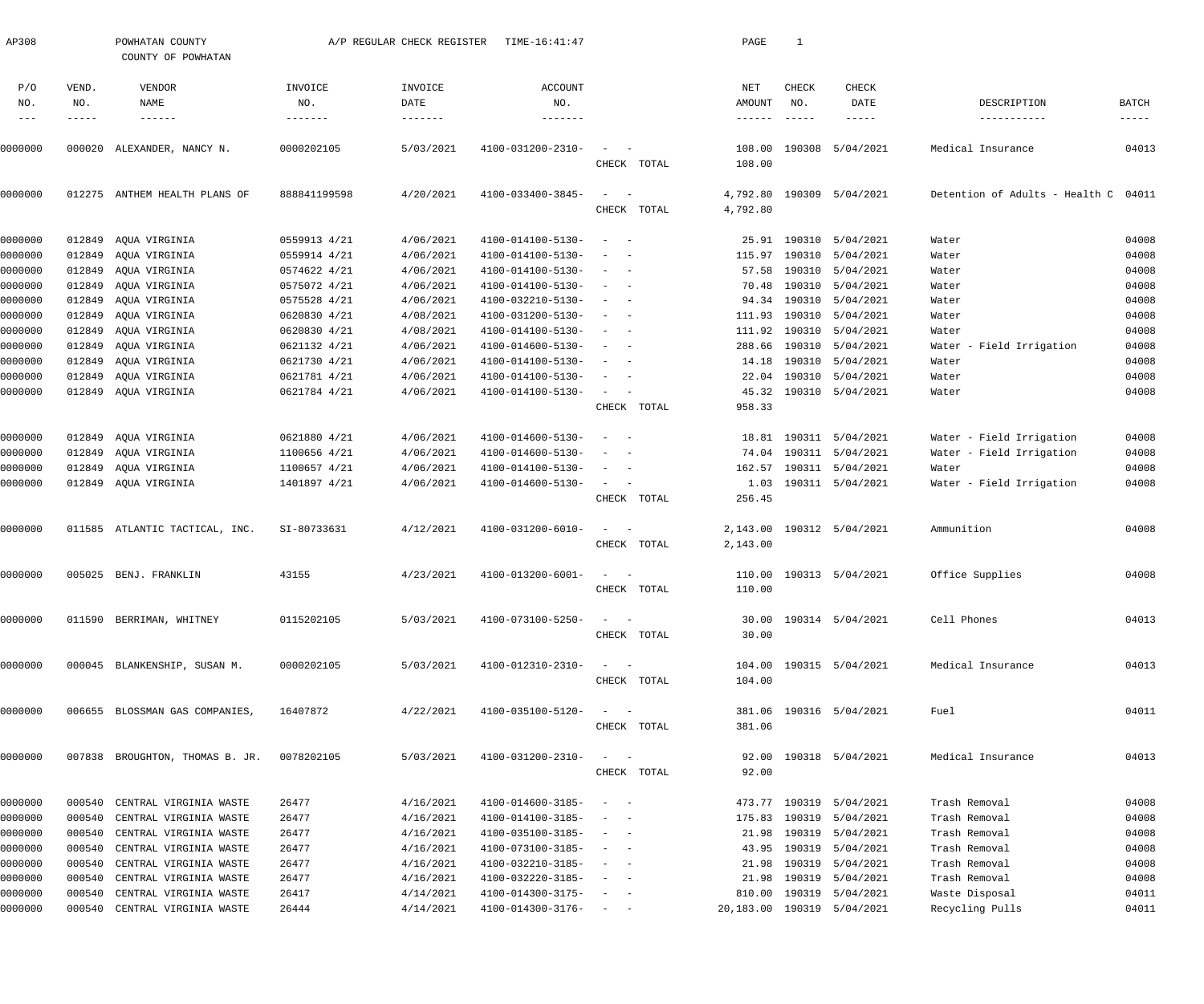| AP308      |              | POWHATAN COUNTY<br>A/P REGULAR CHECK REGISTER<br>TIME-16:41:47<br>COUNTY OF POWHATAN |                   |                   |                              | PAGE                                   | 2           |                             |               |                           |                              |             |
|------------|--------------|--------------------------------------------------------------------------------------|-------------------|-------------------|------------------------------|----------------------------------------|-------------|-----------------------------|---------------|---------------------------|------------------------------|-------------|
| P/O<br>NO. | VEND.<br>NO. | VENDOR<br>NAME                                                                       | INVOICE<br>NO.    | INVOICE<br>DATE   | <b>ACCOUNT</b><br>NO.        |                                        |             | NET<br>AMOUNT               | CHECK<br>NO.  | CHECK<br>DATE             | DESCRIPTION                  | BATCH       |
| $---$      | -----        | $- - - - - - -$                                                                      | -------           | $- - - - - - - -$ | $- - - - - - - -$            |                                        |             | $\qquad \qquad - - - - - -$ | $- - - - - -$ |                           | -----------                  | $- - - - -$ |
| 0000000    | 000540       | CENTRAL VIRGINIA WASTE                                                               | 26444             | 4/14/2021         | 4100-014300-3176-            |                                        |             |                             |               | 1,861.73-190319 5/04/2021 | Recycling Pulls              | 04011       |
| 0000000    | 000540       | CENTRAL VIRGINIA WASTE                                                               | 26480             | 4/20/2021         | 4100-014300-3176-            |                                        |             |                             |               | 25.00 190319 5/04/2021    | Recycling Pulls              | 04011       |
|            |              |                                                                                      |                   |                   |                              |                                        | CHECK TOTAL | 19,915.76                   |               |                           |                              |             |
| 0000000    |              | 010808 CERULLO, ROBERT                                                               | 0108202105        | 5/03/2021         | 4100-022100-5250-            | $\sim$                                 |             | 30.00                       |               | 190320 5/04/2021          | Cell Phones                  | 04013       |
|            |              |                                                                                      |                   |                   |                              |                                        | CHECK TOTAL | 30.00                       |               |                           |                              |             |
| 0000000    |              | 006240 DIAMOND SPRINGS WATER, INC 1226705                                            |                   | 4/21/2021         | 4100-031200-5130-            | $\sim$                                 |             | 13.98                       |               | 190321 5/04/2021          | Water                        | 04008       |
|            |              |                                                                                      |                   |                   |                              |                                        | CHECK TOTAL | 13.98                       |               |                           |                              |             |
| 0000000    | 000860       | DOMINION ENERGY VIRGINIA                                                             | 0962041034 4/21   | 4/01/2021         | 4100-032210-5110-            | $\sim$ $-$                             |             | 1,019.28                    |               | 190322 5/04/2021          | Electricity                  | 04008       |
| 0000000    | 000860       | DOMINION ENERGY VIRGINIA                                                             | 1552444950 4/21   | 4/01/2021         | 4100-014100-5110-            |                                        |             |                             |               | 270.95 190322 5/04/2021   | Electricity                  | 04008       |
| 0000000    | 000860       | DOMINION ENERGY VIRGINIA                                                             | 2312285006 4/21   | 4/01/2021         | 4100-014100-5110-            |                                        |             | 153.74                      |               | 190322 5/04/2021          | Electricity                  | 04008       |
| 0000000    | 000860       | DOMINION ENERGY VIRGINIA                                                             | 2346327501 4/21   | 4/01/2021         | 4100-014100-5110-            | $\sim$                                 |             | 1,645.45                    |               | 190322 5/04/2021          | Electricity                  | 04008       |
| 0000000    | 000860       | DOMINION ENERGY VIRGINIA                                                             | 2346327501 4/21   | 4/01/2021         | 4100-031200-5110-            | $\sim$                                 |             | 1,645.45                    |               | 190322 5/04/2021          | Electricity                  | 04008       |
| 0000000    | 000860       | DOMINION ENERGY VIRGINIA                                                             | 2352270009 4/21   | 4/01/2021         | 4100-014100-5110-            |                                        |             | 274.35                      |               | 190322 5/04/2021          | Electricity                  | 04008       |
| 0000000    | 000860       | DOMINION ENERGY VIRGINIA                                                             | 2442170003 4/21   | 4/01/2021         | 4100-014100-5110-            | $\overline{\phantom{a}}$               |             | 1,325.90                    |               | 190322 5/04/2021          | Electricity                  | 04008       |
| 0000000    | 000860       | DOMINION ENERGY VIRGINIA                                                             | 2462222502 4/21   | 4/01/2021         | 4100-014100-5110-            | $\overline{\phantom{a}}$               |             | 3,204.45                    |               | 190322 5/04/2021          | Electricity                  | 04008       |
| 0000000    | 000860       | DOMINION ENERGY VIRGINIA                                                             | 2476067034 4/21   | 4/01/2021         | 4100-014100-5110-            |                                        |             | 291.37                      |               | 190322 5/04/2021          | Electricity                  | 04008       |
| 0000000    | 000860       | DOMINION ENERGY VIRGINIA                                                             | 2532167505 4/21   | 4/01/2021         | 4100-014100-5110-            | $\sim$                                 |             | 686.88                      |               | 190322 5/04/2021          | Electricity                  | 04008       |
| 0000000    | 000860       | DOMINION ENERGY VIRGINIA                                                             | 2322252509 4/21   | 4/01/2021         | 4100-031200-5110-            | $\sim$                                 |             | 164.03                      |               | 190322 5/04/2021          | Electricity                  | 04011       |
|            |              |                                                                                      |                   |                   |                              |                                        | CHECK TOTAL | 10,681.85                   |               |                           |                              |             |
| 0000000    | 000860       | DOMINION ENERGY VIRGINIA                                                             | 2972120006 4/21   | 4/01/2021         | 4100-014100-5110-            | $\sim$ $-$                             |             | 1,180.89                    |               | 190323 5/04/2021          | Electricity                  | 04008       |
| 0000000    | 000860       | DOMINION ENERGY VIRGINIA                                                             | 3496131156 4/21   | 4/01/2021         | 4100-014100-5110-            | $\overline{\phantom{a}}$<br>$\sim$ $-$ |             | 6.99                        |               | 190323 5/04/2021          | Electricity                  | 04008       |
| 0000000    | 000860       | DOMINION ENERGY VIRGINIA                                                             | 3853612319 4/21   | 4/01/2021         | 4100-014100-5110-            | $\sim$                                 |             | 37.67                       |               | 190323 5/04/2021          | Electricity                  | 04008       |
| 0000000    | 000860       | DOMINION ENERGY VIRGINIA                                                             | 4472351701 4/21   | 4/01/2021         | 4100-014100-5110-            | $\sim$                                 |             |                             |               | 185.41 190323 5/04/2021   | Electricity                  | 04008       |
| 0000000    | 000860       | DOMINION ENERGY VIRGINIA                                                             | 4691491015 4/21   | 4/01/2021         | 4100-014600-5110-            |                                        |             | 250.69                      |               | 190323 5/04/2021          | Electricity                  | 04008       |
| 0000000    | 000860       | DOMINION ENERGY VIRGINIA                                                             | 5420366014 4/21   | 4/01/2021         | 4100-014100-5110-            |                                        |             | 193.72                      |               | 190323 5/04/2021          | Electricity                  | 04008       |
| 0000000    |              | 000860 DOMINION ENERGY VIRGINIA                                                      | 7765134072A3/21   | 3/29/2021         | 4100-014100-5110-            | $\sim$                                 |             |                             |               | 641.81 190323 5/04/2021   | Electricity                  | 04008       |
| 0000000    |              | 000860 DOMINION ENERGY VIRGINIA 9750120975 4/21                                      |                   | 4/01/2021         | 4100-032220-5110-            |                                        |             |                             |               | 1,682.32 190323 5/04/2021 | Electricity                  | 04008       |
|            |              |                                                                                      |                   |                   |                              |                                        | CHECK TOTAL | 4,179.50                    |               |                           |                              |             |
| 0000000    |              | 001380 FORD, SUSAN P.                                                                | 0013202105        | 5/03/2021         | 4100-012310-2310-            | $\sim$                                 |             | 104.00                      |               | 190326 5/04/2021          | Medical Insurance            | 04013       |
|            |              |                                                                                      |                   |                   |                              |                                        | CHECK TOTAL | 104.00                      |               |                           |                              |             |
| 0000000    |              | 012905 GALLS, LLC                                                                    | 018051998         | 4/02/2021         | 4100-031200-6011-            | $\sim$                                 |             | 36.50                       |               | 190327 5/04/2021          | Uniforms                     | 04009       |
| 0000000    |              | 012905 GALLS, LLC                                                                    | 018095417         | 4/08/2021         | 4100-031200-6011-            |                                        |             | 90.00                       |               | 190327 5/04/2021          | Uniforms                     | 04009       |
| 0000000    |              | 012905 GALLS, LLC                                                                    | 018117585         | 4/12/2021         | 4100-031200-6011-            | $\sim$ $ -$                            |             | 159.98                      |               | 190327 5/04/2021          | Uniforms                     | 04009       |
|            |              |                                                                                      |                   |                   |                              |                                        | CHECK TOTAL | 286.48                      |               |                           |                              |             |
| 0000000    | 011808       | GATEWOOD, LANCE                                                                      | 1111002143643     | 4/21/2021         | 4100-031200-6014-            |                                        |             | 22.47                       |               | 190328 5/04/2021          | Other Operating Supplies     | 04009       |
| 0000000    | 011808       | GATEWOOD, LANCE                                                                      | 11237462342228226 | 4/20/2021         | 4100-031200-6014-            |                                        |             |                             |               | 46.11 190328 5/04/2021    | Other Operating Supplies     | 04009       |
| 0000000    | 011808       | GATEWOOD, LANCE                                                                      | 84645969989854    | 4/27/2021         | 4100-031200-6014-            | $\sim$                                 |             |                             |               | 10.14 190328 5/04/2021    | Other Operating Supplies     | 04011       |
| 0000000    | 011808       | GATEWOOD, LANCE                                                                      | 84645969989854    | 4/27/2021         | 4100-031200-6014-            | $\sim$                                 |             |                             |               | 7.41 190328 5/04/2021     | Other Operating Supplies     | 04011       |
| 0000000    | 011808       | GATEWOOD, LANCE                                                                      | 84645969989854    | 4/27/2021         | 4100-031200-6014-            | $\sim$                                 |             | 9.38                        |               | 190328 5/04/2021          | Other Operating Supplies     | 04011       |
| 0000000    | 011808       | GATEWOOD, LANCE                                                                      | 84645969989854    | 4/27/2021         | 4100-031200-6014-            | $\sim$<br>$\sim$ $-$                   |             | 11.95                       |               | 190328 5/04/2021          | Other Operating Supplies     | 04011       |
| 0000000    |              | 011808 GATEWOOD, LANCE                                                               | 84645969989854    | 4/27/2021         | 4100-031200-6014-            | $\sim$                                 |             | 14.82                       |               | 190328 5/04/2021          | Other Operating Supplies     | 04011       |
|            |              |                                                                                      |                   |                   |                              |                                        | CHECK TOTAL | 122.28                      |               |                           |                              |             |
| 0000000    |              | 006763 GREENBERG AND ASSOCIATES, 1709                                                |                   | 4/14/2021         | $4100 - 031200 - 3110 - - -$ |                                        |             |                             |               | 350.00 190329 5/04/2021   | Professional Health Services | 04009       |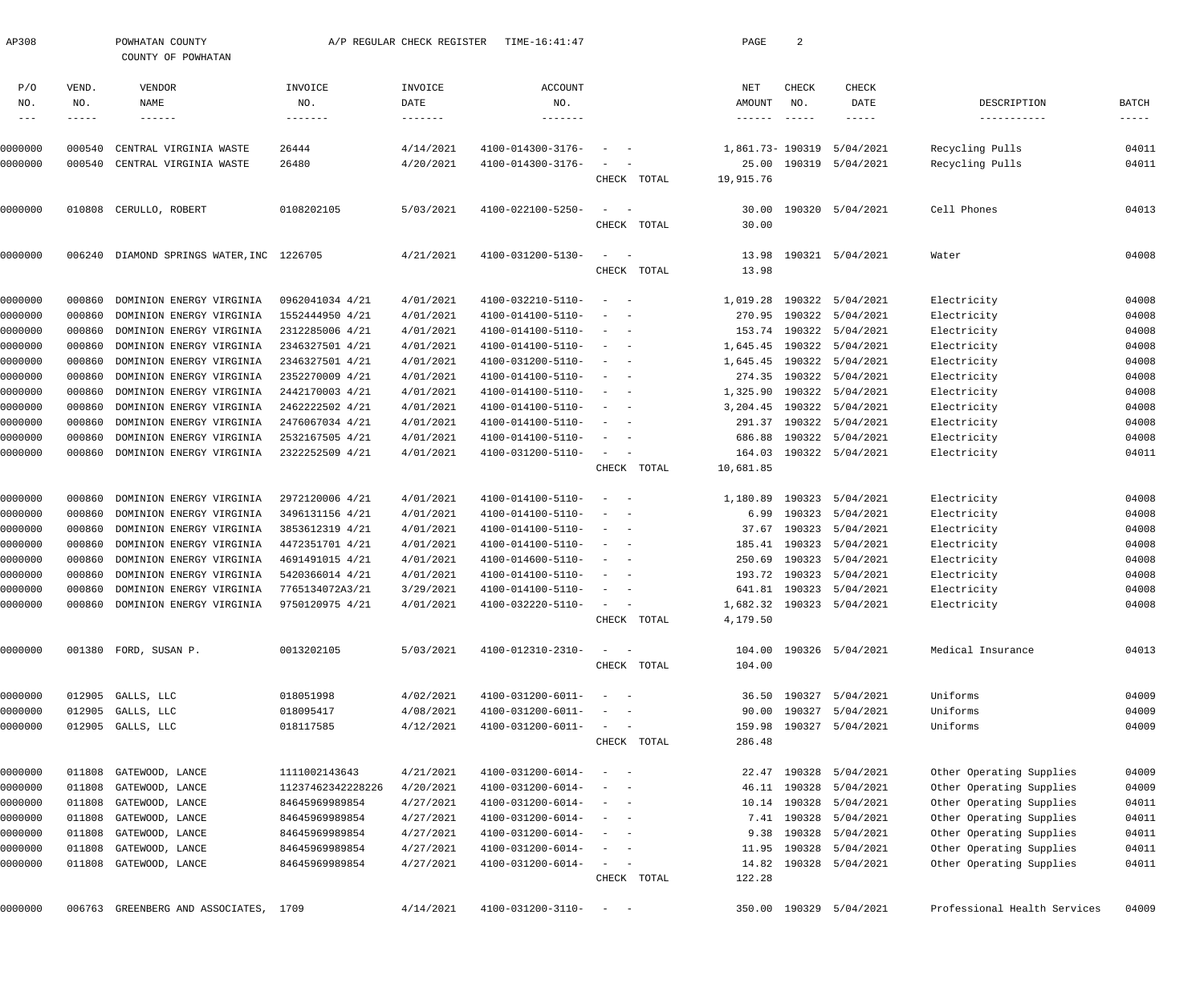| AP308      |                       | POWHATAN COUNTY<br>COUNTY OF POWHATAN   | A/P REGULAR CHECK REGISTER<br>TIME-16:41:47 |                                      |                                  |                                                                                       | PAGE                           | 3                             |                                       |                            |                   |  |
|------------|-----------------------|-----------------------------------------|---------------------------------------------|--------------------------------------|----------------------------------|---------------------------------------------------------------------------------------|--------------------------------|-------------------------------|---------------------------------------|----------------------------|-------------------|--|
| P/O<br>NO. | VEND.<br>NO.<br>----- | VENDOR<br>NAME<br>$- - - - - - -$       | INVOICE<br>NO.<br>-------                   | INVOICE<br>DATE<br>$- - - - - - - -$ | <b>ACCOUNT</b><br>NO.<br>------- |                                                                                       | NET<br>AMOUNT<br>$- - - - - -$ | CHECK<br>NO.<br>$- - - - - -$ | <b>CHECK</b><br>DATE<br>$- - - - - -$ | DESCRIPTION<br>----------- | BATCH<br>$------$ |  |
| 0000000    |                       | 006763 GREENBERG AND ASSOCIATES, 1710   |                                             | 4/14/2021                            | 4100-032200-5308-                | $\overline{\phantom{a}}$<br>CHECK TOTAL                                               | 450.00<br>800.00               |                               | 190329 5/04/2021                      | Insurance                  | 04009             |  |
| 0000000    | 012508                | HEALTH EQUITY INC                       | A39DNBR                                     | 4/06/2021                            | 4100-012220-2313-                | $\sim$ $-$                                                                            | 168.30                         |                               | 190330 5/04/2021                      | HSA and FSA Admin Fees     | 04009             |  |
| 0000000    |                       | 012508 HEALTH EQUITY INC                | UNNAC15                                     | 3/04/2021                            | 4100-012220-2313-                | CHECK TOTAL                                                                           | 168.30<br>336.60               |                               | 190330 5/04/2021                      | HSA and FSA Admin Fees     | 04009             |  |
| 0000000    |                       | 006097 HERTZLER FARM & FEED, INC 029785 |                                             | 4/16/2021                            | 4100-035100-6022-                | $\overline{\phantom{a}}$<br>$\sim$<br>CHECK TOTAL                                     | 35.24                          |                               | 35.24 190331 5/04/2021                | Dog Food/Supplies          | 04011             |  |
| 0000000    |                       | 009164 LIBRARY IDEAS, LLC               | 81835                                       | 4/13/2021                            | 4100-073100-6012-                | $\sim$<br>$\sim$ $-$<br>CHECK TOTAL                                                   | 645.00<br>645.00               |                               | 190332 5/04/2021                      | Books & Subscriptions      | 04011             |  |
| 0000000    |                       | 009552 MANSFIELD OIL COMPANY            | SQLCD-675957                                | 4/01/2021                            | 4100-032200-5120-                | $\sim$                                                                                |                                |                               | 91.78 190333 5/04/2021                | Apparatus Fuel             | 04009             |  |
| 0000000    |                       | 009552 MANSFIELD OIL COMPANY            | SQLCD-676285                                | 4/15/2021                            | 4100-032200-5120-                | CHECK TOTAL                                                                           | 237.21                         |                               | 145.43 190333 5/04/2021               | Apparatus Fuel             | 04009             |  |
| 0000000    |                       | 013529 MARTIN, CARY                     | 0135202105                                  | 5/03/2021                            | 4100-031210-5421-                | $\sim$<br>$\sim$ $-$<br>CHECK TOTAL                                                   | 700.00                         |                               | 700.00 190335 5/04/2021               | Rent - Towers              | 04013             |  |
| 0000000    |                       | 009276 MCCREIGHT, FRAN                  | 0092202105                                  | 5/03/2021                            | 4100-073100-5250-                | $\sim$<br>$\sim$ $-$<br>CHECK TOTAL                                                   | 30.00<br>30.00                 |                               | 190336 5/04/2021                      | Cell Phones                | 04013             |  |
| 0000000    |                       | 006610 MO-JOHNS SANITATION              | 135681                                      | 4/02/2021                            | 4100-014600-3311-                | $\sim$ $-$<br>$\hspace{0.1mm}-\hspace{0.1mm}$                                         |                                |                               | 103.00 190337 5/04/2021               | Portable Bathrooms         | 04009             |  |
| 0000000    |                       | 006610 MO-JOHNS SANITATION              | 135682                                      | 4/02/2021                            | 4100-014600-3311-                | $\sim$                                                                                |                                |                               | 231.00 190337 5/04/2021               | Portable Bathrooms         | 04009             |  |
| 0000000    |                       | 006610 MO-JOHNS SANITATION              | 135683                                      | 4/02/2021                            | 4100-014600-3311-                | $\sim$<br>$\sim$ $-$                                                                  | 103.00                         |                               | 190337 5/04/2021                      | Portable Bathrooms         | 04009             |  |
| 0000000    |                       | 006610 MO-JOHNS SANITATION              | 135684                                      | 4/02/2021                            | 4100-014600-3311-                | $\sim$<br>$\sim$ $-$                                                                  |                                |                               | 231.00 190337 5/04/2021               | Portable Bathrooms         | 04009             |  |
| 0000000    |                       | 006610 MO-JOHNS SANITATION              | 135685                                      | 4/02/2021                            | 4100-014600-3311-                | $\sim$                                                                                |                                |                               | 93.03 190337 5/04/2021                | Portable Bathrooms         | 04009             |  |
| 0000000    |                       | 006610 MO-JOHNS SANITATION              | 135686                                      | 4/02/2021                            | 4100-014600-3311-                |                                                                                       | 128.00                         |                               | 190337 5/04/2021                      | Portable Bathrooms         | 04009             |  |
| 0000000    |                       | 006610 MO-JOHNS SANITATION              | 135687                                      | 4/02/2021                            | 4100-014600-3311-                | $\sim$ $ \sim$ $ -$                                                                   |                                |                               | 103.00 190337 5/04/2021               | Portable Bathrooms         | 04009             |  |
| 0000000    |                       | 006610 MO-JOHNS SANITATION              | 135688                                      | 4/02/2021                            | 4100-014600-3311-                | $\alpha = 1, \ldots, n-1$                                                             |                                |                               | 103.00 190337 5/04/2021               | Portable Bathrooms         | 04009             |  |
| 0000000    |                       | 006610 MO-JOHNS SANITATION              | 135689                                      | 4/02/2021                            | 4100-014600-3311-                | $\alpha \rightarrow \alpha \beta \gamma \gamma \gamma \gamma \gamma \gamma \gamma$    |                                |                               | 103.00 190337 5/04/2021               | Portable Bathrooms         | 04009             |  |
| 0000000    |                       | 006610 MO-JOHNS SANITATION              | 135690                                      | 4/02/2021                            | 4100-014600-3311-                | $\alpha = 0.0000$<br>CHECK TOTAL                                                      | 1,429.03                       |                               | 231.00 190337 5/04/2021               | Portable Bathrooms         | 04009             |  |
| 0000000    |                       | 006610 MO-JOHNS SANITATION              | 135691                                      | 4/02/2021                            | 4100-014600-3311-                | $\alpha \rightarrow \alpha \beta \gamma \gamma \gamma \gamma \gamma \gamma \gamma$    |                                |                               | 103.00 190338 5/04/2021               | Portable Bathrooms         | 04009             |  |
| 0000000    |                       | 006610 MO-JOHNS SANITATION              | 135692                                      | 4/02/2021                            | 4100-014100-3311-                | $\alpha = 0.0000$                                                                     |                                |                               | 128.00 190338 5/04/2021               | Planned Maintenance        | 04009             |  |
| 0000000    |                       | 006610 MO-JOHNS SANITATION              | 135693                                      | 4/02/2021                            | 4100-014600-3311-                | $\alpha \rightarrow \beta \gamma$ and $\beta \rightarrow \beta \gamma$<br>CHECK TOTAL | 334.00                         |                               | 103.00 190338 5/04/2021               | Portable Bathrooms         | 04009             |  |
| 0000000    |                       | 009281 OVERDRIVE, INC.                  | 01369CO21159254                             | 4/19/2021                            | 4100-073100-6012-                | $\sim$ $-$                                                                            |                                |                               | 35.97 190339 5/04/2021                | Books & Subscriptions      | 04011             |  |
| 0000000    |                       | 009281 OVERDRIVE, INC.                  | 01369CO21159266                             | 4/19/2021                            | 4100-073100-6012-                | $\sim$ $ -$<br>CHECK TOTAL                                                            | 692.36                         |                               | 656.39 190339 5/04/2021               | Books & Subscriptions      | 04011             |  |
| 0000000    |                       | 009638 POE, INEZ L                      | 0096202105                                  | 5/03/2021                            | 4100-013200-2310-                | $\sim$ 100 $\sim$ $-$<br>CHECK TOTAL                                                  | 120.00<br>120.00               |                               | 190340 5/04/2021                      | Medical Insurance          | 04013             |  |
| 0000000    |                       | 011929 POMPEI, ANDREW                   | 0119202105                                  | 5/03/2021                            | 4100-081100-5250-                | $\sim$ 100 $\sim$ $-$<br>CHECK TOTAL                                                  | 30.00<br>30.00                 |                               | 190341 5/04/2021                      | Cell Phones                | 04013             |  |
| 0000000    |                       | 001980 POORE, FRANCES                   | 0019202105                                  | 5/03/2021                            | 4100-012100-2310-                | $\sim$ $-$<br>CHECK TOTAL                                                             | 88.00<br>88.00                 |                               | 190342 5/04/2021                      | Medical Insurance          | 04013             |  |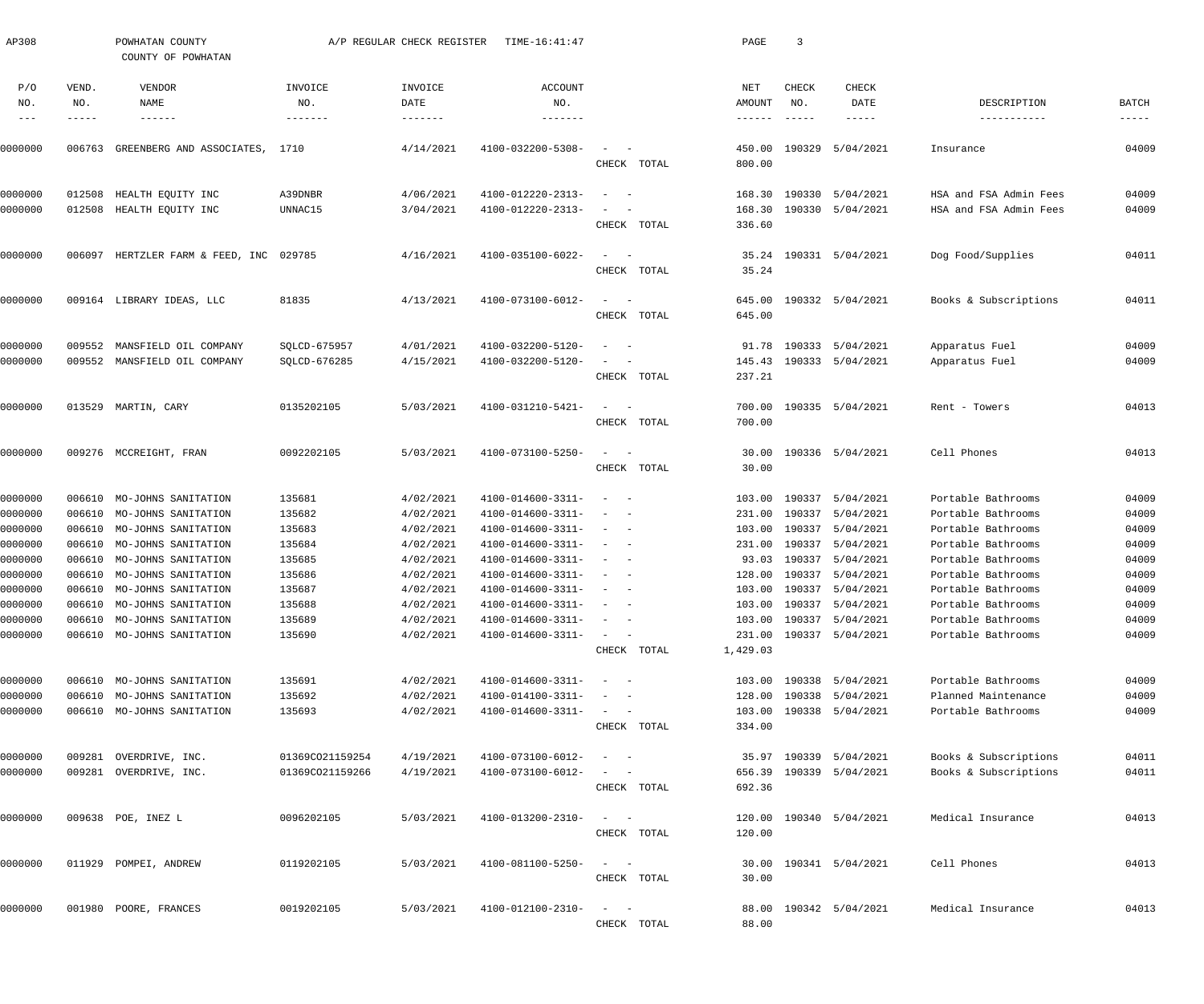|                    |                  | COUNTY OF POWHATAN                                 |                                  |                        |                                        |                                                                                                                                      |             |                  |                  |                        |                                             |                |
|--------------------|------------------|----------------------------------------------------|----------------------------------|------------------------|----------------------------------------|--------------------------------------------------------------------------------------------------------------------------------------|-------------|------------------|------------------|------------------------|---------------------------------------------|----------------|
| P/O<br>NO.         | VEND.<br>NO.     | VENDOR<br>NAME                                     | INVOICE<br>NO.                   | INVOICE<br>DATE        | <b>ACCOUNT</b><br>NO.                  |                                                                                                                                      |             | NET<br>AMOUNT    | CHECK<br>NO.     | CHECK<br>DATE          | DESCRIPTION                                 | BATCH          |
| $---$              | -----            | $- - - - - - -$                                    | -------                          | -------                | -------                                |                                                                                                                                      |             | $- - - - - -$    | $- - - - - -$    | -----                  | -----------                                 | $- - - - -$    |
| 0000000            | 006923           | POPULAR SUBSCRIPTION                               | SW-05447                         | 4/19/2021              | 4100-073100-6012-                      |                                                                                                                                      | CHECK TOTAL | 951.24<br>951.24 |                  | 190343 5/04/2021       | Books & Subscriptions                       | 04011          |
| 0000000            |                  | 006043 POWERS, KATHRYN C.                          | 0060202105                       | 5/03/2021              | 4100-021600-2310-                      | $\sim$                                                                                                                               | CHECK TOTAL | 120.00<br>120.00 |                  | 190344 5/04/2021       | Medical Insurance                           | 04013          |
| 0000000            | 001250           | POWHATAN AUTO & TRACTOR                            | 638401                           | 4/21/2021              | 4100-014300-3310-                      | $\sim$                                                                                                                               |             | 47.12            |                  | 190345 5/04/2021       | Repairs & Maintenance                       | 04011          |
|                    |                  |                                                    |                                  |                        |                                        |                                                                                                                                      | CHECK TOTAL | 47.12            |                  |                        |                                             |                |
| 0000000            | 008294           | POWHATAN COUNTY PUBLIC                             | 0082202105                       | 5/03/2021              | 4100-031200-2310-                      | $\overline{\phantom{a}}$                                                                                                             | CHECK TOTAL | 718.00<br>718.00 |                  | 190346 5/04/2021       | Medical Insurance                           | 04013          |
| 0000000            | 012064           | POWHATAN COUNTY TREASURER 192 3/21                 |                                  | 3/19/2021              | 4100-035100-5140-                      | $\overline{\phantom{a}}$                                                                                                             | CHECK TOTAL | 127.34<br>127.34 |                  | 190347 5/04/2021       | Sewer                                       | 04011          |
| 0000000            |                  | 010777 PRESEARCH BACKGROUND                        | 61731                            | 2/01/2021              | 4100-083500-7002-                      |                                                                                                                                      |             | 49.95            |                  | 190348 5/04/2021       | Criminal History/Background Ch 04011        |                |
|                    |                  |                                                    |                                  |                        |                                        |                                                                                                                                      | CHECK TOTAL | 49.95            |                  |                        |                                             |                |
| 0000000<br>0000000 | 000780<br>000780 | QUILL CORPORATION<br>QUILL CORPORATION             | 14944571<br>15932445             | 3/01/2021<br>4/09/2021 | 4100-035100-6014-<br>4100-012310-6001- | $\sim$                                                                                                                               |             | 244.90<br>237.67 | 190349<br>190349 | 5/04/2021<br>5/04/2021 | Other Operating Supplies<br>Office Supplies | 04010<br>04010 |
| 0000000            |                  | 000780 QUILL CORPORATION                           | 16072425                         | 4/15/2021              | 4100-012310-6001-                      | $\sim$ $-$                                                                                                                           | CHECK TOTAL | 3.06<br>485.63   |                  | 190349 5/04/2021       | Office Supplies                             | 04010          |
| 0000000            | 012509           | RICHMOND SUBURBAN NEWS                             | 100011946820310                  | 3/01/2021              | 4100-011010-3600-                      | $\sim$                                                                                                                               |             | 409.50           |                  | 190350 5/04/2021       | Advertising                                 | 04010          |
| 0000000            |                  | 012509 RICHMOND SUBURBAN NEWS                      | I00011946820310A                 | 3/10/2021              | 4100-011010-3600-                      |                                                                                                                                      | CHECK TOTAL | 25.00<br>434.50  |                  | 190350 5/04/2021       | Advertising                                 | 04010          |
| 0000000            |                  | 011800 SCHARDEIN, BRET                             | 0118202105                       | 5/03/2021              | 4100-081100-5250-                      | $\sim$                                                                                                                               | CHECK TOTAL | 30.00<br>30.00   |                  | 190352 5/04/2021       | Cell Phones                                 | 04013          |
| 0000000            |                  | 010282 SCHUBERT, CHARLA                            | 0102202105                       | 5/03/2021              | 4100-012200-5250-                      | $\sim$                                                                                                                               | CHECK TOTAL | 30.00            |                  | 30.00 190353 5/04/2021 | Cell Phones                                 | 04013          |
| 0000000            | 006594           | SOUTHSIDE ELECTRIC COOP                            | 63504006 4/21                    | 4/13/2021              | 4100-014600-5110-                      | $\overline{\phantom{a}}$<br>$\sim$ $-$                                                                                               |             | 203.76           |                  | 190354 5/04/2021       | Electricity                                 | 04010          |
| 0000000            | 006594           | SOUTHSIDE ELECTRIC COOP                            | 63504009 4/2121                  | 4/13/2021              | 4100-014600-5110-                      | $\sim$<br>$\sim$ $-$                                                                                                                 |             | 2,748.86         |                  | 190354 5/04/2021       | Electricity                                 | 04010          |
| 0000000            | 006594           | SOUTHSIDE ELECTRIC COOP                            | 63504010 4/21                    | 4/13/2021              | 4100-014600-5110-                      | $\sim$<br>$\sim$ $-$                                                                                                                 |             | 85.32            |                  | 190354 5/04/2021       | Electricity                                 | 04010          |
| 0000000            | 006594           | SOUTHSIDE ELECTRIC COOP                            | 63504001 4/21                    | 4/13/2021              | 4100-073100-5110-                      | $\sim$<br>$\sim$ $-$                                                                                                                 |             | 1,869.85         |                  | 190354 5/04/2021       | Electricity                                 | 04011          |
| 0000000            |                  | 006594 SOUTHSIDE ELECTRIC COOP                     | 63504004 4/21                    | 4/13/2021              | 4100-035100-5110-                      | $\overline{\phantom{a}}$<br>$\overline{\phantom{a}}$                                                                                 |             | 273.79           |                  | 190354 5/04/2021       | Electricity                                 | 04011          |
|                    |                  |                                                    |                                  |                        |                                        |                                                                                                                                      | CHECK TOTAL | 5,181.58         |                  |                        |                                             |                |
| 0000000            |                  | 013682 STAPLES BUSINESS CREDIT                     | 7325938749-0-1                   | 3/04/2021              | 4100-012200-6001-                      | $\overline{\phantom{a}}$<br>$\sim$                                                                                                   |             | 25.22            |                  | 190355 5/04/2021       | Office Supplies                             | 04011          |
| 0000000            | 013682           | STAPLES BUSINESS CREDIT                            | 7325938749-0-1                   | 3/04/2021              | 4100-012220-6001-                      | $\overline{\phantom{a}}$<br>$\sim$ $-$                                                                                               |             | 25.21            | 190355           | 5/04/2021              | Supplies                                    | 04011          |
| 0000000            |                  | 013682 STAPLES BUSINESS CREDIT                     | 7326991323-0-1                   | 3/19/2021              | 4100-021600-6001-                      | $\sim$ $  -$                                                                                                                         |             | 44.26            |                  | 190355 5/04/2021       | Office Supplies                             | 04011          |
| 0000000            |                  | 013682 STAPLES BUSINESS CREDIT                     | 7326991323-0-2                   | 4/15/2021              | 4100-021600-6001-                      | $\sim$<br>$\sim$ $-$                                                                                                                 |             | 7.57             |                  | 190355 5/04/2021       | Office Supplies                             | 04011          |
| 0000000            | 013682           | STAPLES BUSINESS CREDIT                            | 7327237676-0-1                   | 3/23/2021              | 4100-021600-6001-                      | $\sim$<br>$\sim$ $-$                                                                                                                 |             | 37.50            | 190355           | 5/04/2021              | Office Supplies                             | 04011          |
| 0000000            | 013682           | STAPLES BUSINESS CREDIT                            | 7328240883-0-1                   | 4/07/2021              | 4100-022100-6001-                      | $\sim$<br>$\sim$ $-$                                                                                                                 |             | 332.88           | 190355           | 5/04/2021              | Office Supplies                             | 04011          |
| 0000000            |                  | 013682 STAPLES BUSINESS CREDIT                     | 7328511660-0-1                   | 4/12/2021              | 4100-021600-6001-                      | $\sim$<br>$\overline{\phantom{0}}$                                                                                                   |             | 87.81            |                  | 190355 5/04/2021       | Office Supplies                             | 04011          |
| 0000000            | 013682           | STAPLES BUSINESS CREDIT                            | 7328679753-0-1                   | 4/14/2021<br>4/14/2021 | 4100-012220-6001-                      | $\sim$<br>$\sim$ $-$                                                                                                                 |             | 12.40<br>23.42   | 190355<br>190355 | 5/04/2021<br>5/04/2021 | Supplies<br>Office Supplies                 | 04011<br>04011 |
| 0000000<br>0000000 | 013682<br>013682 | STAPLES BUSINESS CREDIT<br>STAPLES BUSINESS CREDIT | 7328679753-0-1<br>7328679753-0-2 | 4/14/2021              | 4100-012200-6001-<br>4100-012220-6001- | $\frac{1}{2} \left( \frac{1}{2} \right) \left( \frac{1}{2} \right) = \frac{1}{2} \left( \frac{1}{2} \right)$<br>$\sim$<br>$\sim$ $-$ |             | 3.84             |                  | 190355 5/04/2021       | Supplies                                    | 04011          |
| 0000000            |                  | 013682 STAPLES BUSINESS CREDIT                     | 7328993178-0-1                   | 4/19/2021              | 4100-021600-6001-                      | $\frac{1}{2}$ and $\frac{1}{2}$ and $\frac{1}{2}$                                                                                    |             |                  |                  | 24.64 190355 5/04/2021 | Office Supplies                             | 04011          |
|                    |                  |                                                    |                                  |                        |                                        |                                                                                                                                      |             |                  |                  |                        |                                             |                |

AP308 POWHATAN COUNTY A/P REGULAR CHECK REGISTER TIME-16:41:47 PAGE 4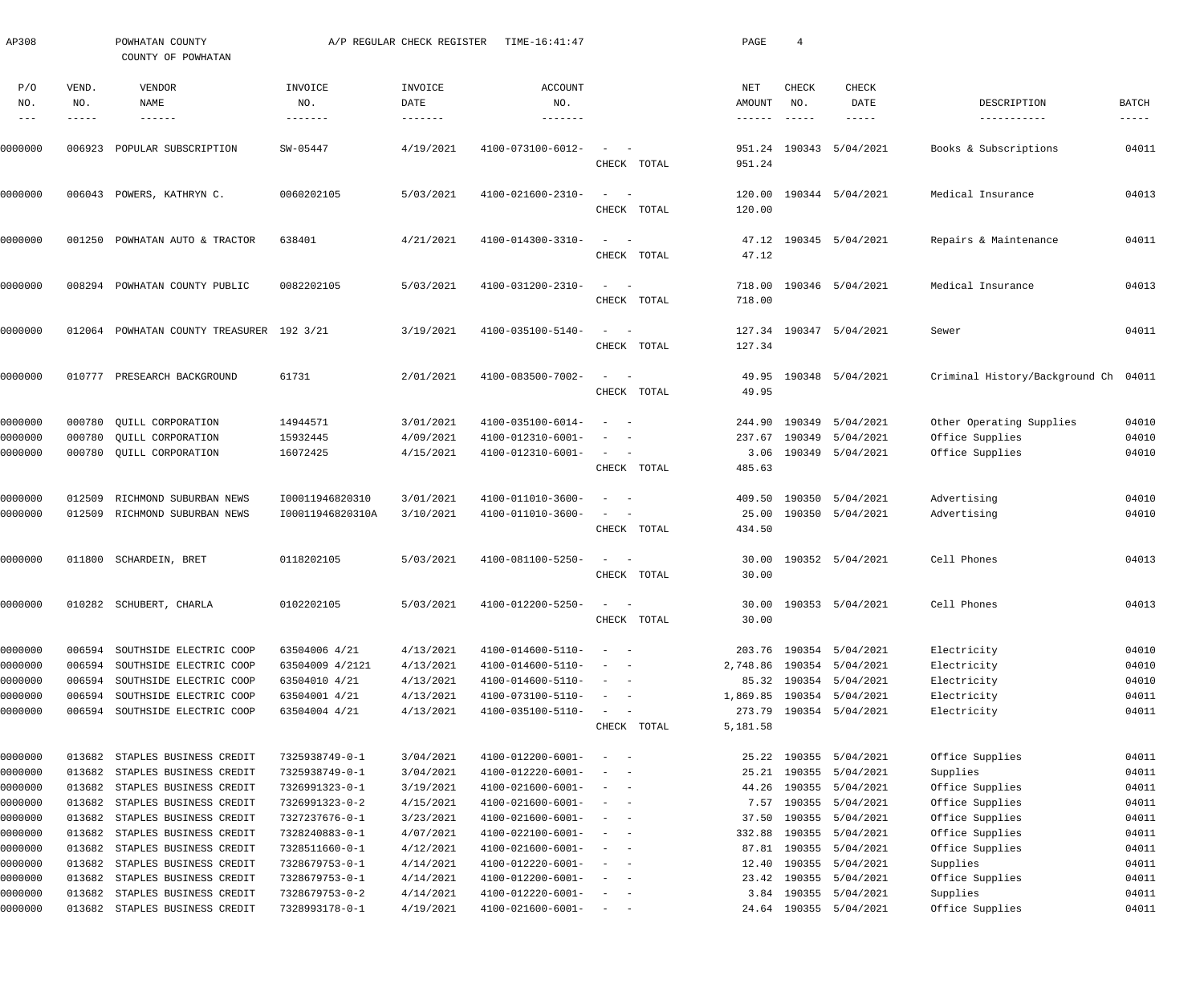| AP308      |              | POWHATAN COUNTY<br>COUNTY OF POWHATAN | A/P REGULAR CHECK REGISTER<br>TIME-16:41:47 |                            |                                  | PAGE                                              | 5                  |                               |                         |                                      |                      |
|------------|--------------|---------------------------------------|---------------------------------------------|----------------------------|----------------------------------|---------------------------------------------------|--------------------|-------------------------------|-------------------------|--------------------------------------|----------------------|
| P/O<br>NO. | VEND.<br>NO. | VENDOR<br>NAME<br>$- - - - - - -$     | INVOICE<br>NO.<br>-------                   | INVOICE<br>DATE<br>------- | <b>ACCOUNT</b><br>NO.<br>------- |                                                   | NET<br>AMOUNT      | CHECK<br>NO.<br>$- - - - - -$ | CHECK<br>DATE<br>-----  | DESCRIPTION<br>-----------           | BATCH<br>$- - - - -$ |
| 0000000    |              | 013682 STAPLES BUSINESS CREDIT        | 7329125635-0-1                              | 4/20/2021                  | 4100-022100-6001-                | CHECK TOTAL                                       | 37.38<br>662.13    |                               | 190355 5/04/2021        | Office Supplies                      | 04011                |
| 0000000    |              | 006569 STICKELS, RANDAL LEE           | 0065202105                                  | 5/03/2021                  | 4100-031200-2310-                | CHECK TOTAL                                       | 72.00<br>72.00     |                               | 190356 5/04/2021        | Medical Insurance                    | 04013                |
| 0000000    |              | 007115 STOKES, GARLAND KENNETH        | 0071202105                                  | 5/03/2021                  | 4100-031200-2310-                | CHECK TOTAL                                       | 68.00<br>68.00     |                               | 190357 5/04/2021        | Medical Insurance                    | 04013                |
| 0000000    |              | 007543 SYDNOR, LEON                   | CLASS 4/18                                  | 4/18/2021                  | 4100-032200-5815-                | $\overline{\phantom{a}}$<br>CHECK TOTAL           | 168.00<br>168.00   |                               | 190358 5/04/2021        | Training/Seminars                    | 04010                |
| 0000000    |              | 011193 VERIZON                        | 951691594000189                             | 4/10/2021                  | 4100-073100-5230-                | CHECK TOTAL                                       | 49.08<br>49.08     |                               | 190359 5/04/2021        | Telephone Services                   | 04011                |
| 0000000    |              | 007983 VIRGINIA EMPLOYMENT            | QTR 3/31/21                                 | 3/31/2021                  | 4100-012220-2703-                | $\overline{\phantom{a}}$<br>CHECK TOTAL           | 4.90<br>4.90       |                               | 190360 5/04/2021        | Unemployment Claims                  | 04010                |
| 0000000    |              | 007368 WARNER, PHIL                   | 0073202105                                  | 5/03/2021                  | 4100-032200-5250-                | $\sim$ $-$<br>CHECK TOTAL                         | 30.00<br>30.00     |                               | 190361 5/04/2021        | Cell Phones                          | 04013                |
| 0000000    |              | 011181 WELLS FARGO FINANCIAL          | 5014759834                                  | 4/20/2021                  | 4100-012100-3320-                | $\sim$                                            |                    |                               | 287.37 190362 5/04/2021 | Maintenance & Service Contract       | 04010                |
| 0000000    | 011181       | WELLS FARGO FINANCIAL                 | 5014759834                                  | 4/20/2021                  | 4100-011010-3320-                |                                                   |                    |                               | 167.57 190362 5/04/2021 | Maintenance & Service Contract       | 04010                |
| 0000000    | 011181       | WELLS FARGO FINANCIAL                 | 5014759834                                  | 4/20/2021                  | 4100-012200-3320-                |                                                   |                    |                               | 91.74 190362 5/04/2021  | Maintenance & Service Contract       | 04010                |
| 0000000    | 011181       | WELLS FARGO FINANCIAL                 | 5014759834                                  | 4/20/2021                  | 4100-012310-3320-                |                                                   |                    |                               | 32.32 190362 5/04/2021  | Maintenance & Service Contract       | 04010                |
| 0000000    | 011181       | WELLS FARGO FINANCIAL                 | 5014759834                                  | 4/20/2021                  | 4100-012410-3320-                |                                                   | .56                |                               | 190362 5/04/2021        | Maintenance & Service Contract       | 04010                |
| 0000000    | 011181       | WELLS FARGO FINANCIAL                 | 5014759834                                  | 4/20/2021                  | 4100-012510-3320-                |                                                   | 32.98              |                               | 190362 5/04/2021        | Maintenance & Service Contract       | 04010                |
| 0000000    | 011181       | WELLS FARGO FINANCIAL                 | 5014759834                                  | 4/20/2021                  | 4100-013200-3320-                |                                                   | 63.72              |                               | 190362 5/04/2021        | Maintenance & Service Contract       | 04010                |
| 0000000    | 011181       | WELLS FARGO FINANCIAL                 | 5014759834                                  | 4/20/2021                  | 4100-022100-3320-                |                                                   | 179.56             |                               | 190362 5/04/2021        | Maintenance & Service Contract       | 04010                |
| 0000000    |              | 011181 WELLS FARGO FINANCIAL          | 5014759834                                  | 4/20/2021                  | 4100-031200-3320-                |                                                   |                    |                               | 204.78 190362 5/04/2021 | Maintenance & Service Contract 04010 |                      |
| 0000000    | 011181       | WELLS FARGO FINANCIAL                 | 5014759834                                  | 4/20/2021                  | 4100-031200-3320-                |                                                   |                    | 204.78 190362                 | 5/04/2021               | Maintenance & Service Contract       | 04010                |
| 0000000    | 011181       | WELLS FARGO FINANCIAL                 | 5014759834                                  | 4/20/2021                  | 4100-032200-3320-                | $\overline{\phantom{a}}$                          |                    |                               | 298.14 190362 5/04/2021 | Maintenance & Service Contract       | 04010                |
| 0000000    | 011181       | WELLS FARGO FINANCIAL                 | 5014759834                                  | 4/20/2021                  | 4100-034100-3320-                | $\overline{\phantom{a}}$<br>$\sim$                |                    |                               | 302.47 190362 5/04/2021 | Maintenance & Service Contract       | 04010                |
| 0000000    | 011181       | WELLS FARGO FINANCIAL                 | 5014759834                                  | 4/20/2021                  | 4100-035100-3320-                | $\sim$<br>$\sim$ $-$                              |                    |                               | 61.54 190362 5/04/2021  | Landscaping - Animal Control         | 04010                |
| 0000000    | 011181       | WELLS FARGO FINANCIAL                 | 5014759834                                  | 4/20/2021                  | 4100-081100-3320-                | $\sim$<br>$\overline{\phantom{0}}$                | 218.30             |                               | 190362 5/04/2021        | Maintenance & Service Contract       | 04010                |
| 0000000    | 011181       | WELLS FARGO FINANCIAL                 | 5014759834                                  | 4/20/2021                  | 4100-081500-3320-                | $\sim$<br>$\sim$                                  | .32                |                               | 190362 5/04/2021        | Maintenance & Service Contract       | 04010                |
| 0000000    |              | 011181 WELLS FARGO FINANCIAL          | 5014759834                                  | 4/20/2021                  | 4100-021200-8002-                | $\sim$<br>$\overline{\phantom{a}}$<br>CHECK TOTAL | 190.66<br>2,336.81 |                               | 190362 5/04/2021        | Copier Lease Agreement               | 04010                |
| 0000000    |              | 012458 WIMMER, WILLIE                 | 1932                                        | 4/20/2021                  | 4100-032200-6009-                |                                                   | 3,199.40           |                               | 190363 5/04/2021        | Auto Repairs and Parts               | 04010                |
|            |              |                                       |                                             |                            |                                  | CHECK TOTAL                                       | 3,199.40           |                               |                         |                                      |                      |
| 0000000    |              | 007755 WITMER PUBLIC SAFETY           | E2056340                                    | 4/16/2021                  | 4100-032200-6017-                | $\sim$                                            | 200.00             |                               | 190364 5/04/2021        | Uniforms - Volunteers                | 04010                |
| 0000000    |              | 007755 WITMER PUBLIC SAFETY           | E2058562                                    | 4/16/2021                  | 4100-032200-6017-                | $\sim$<br>$\overline{\phantom{0}}$                | 100.00             |                               | 190364 5/04/2021        | Uniforms - Volunteers                | 04010                |
| 0000000    |              | 007755 WITMER PUBLIC SAFETY           | E2063505                                    | 4/16/2021                  | 4100-032200-6017-                | $\sim$<br>$\sim$ $-$                              | 150.00             |                               | 190364 5/04/2021        | Uniforms - Volunteers                | 04010                |
| 0000000    |              | 007755 WITMER PUBLIC SAFETY           | E2063510                                    | 4/16/2021                  | 4100-032200-6017-                | $\sim$<br>$\sim$                                  | 200.00             |                               | 190364 5/04/2021        | Uniforms - Volunteers                | 04010                |
| 0000000    |              | 007755 WITMER PUBLIC SAFETY           | E2063917                                    | 4/16/2021                  | 4100-032200-6017-                | $\sim$<br>$\overline{\phantom{0}}$                | 150.00             |                               | 190364 5/04/2021        | Uniforms - Volunteers                | 04010                |
| 0000000    |              | 007755 WITMER PUBLIC SAFETY           | E2067002                                    | 4/22/2021                  | 4100-032200-6017-                | $\sim$                                            | 125.00             |                               | 190364 5/04/2021        | Uniforms - Volunteers                | 04010                |
| 0000000    |              | 007755 WITMER PUBLIC SAFETY           | 2112862.001                                 | 4/16/2021                  | 4100-032200-6011-                | $\equiv$<br>$\sim$                                | 380.00             |                               | 190364 5/04/2021        | Protective Gear/Uniforms             | 04010                |
|            |              |                                       |                                             |                            |                                  | CHECK TOTAL                                       | 1,305.00           |                               |                         |                                      |                      |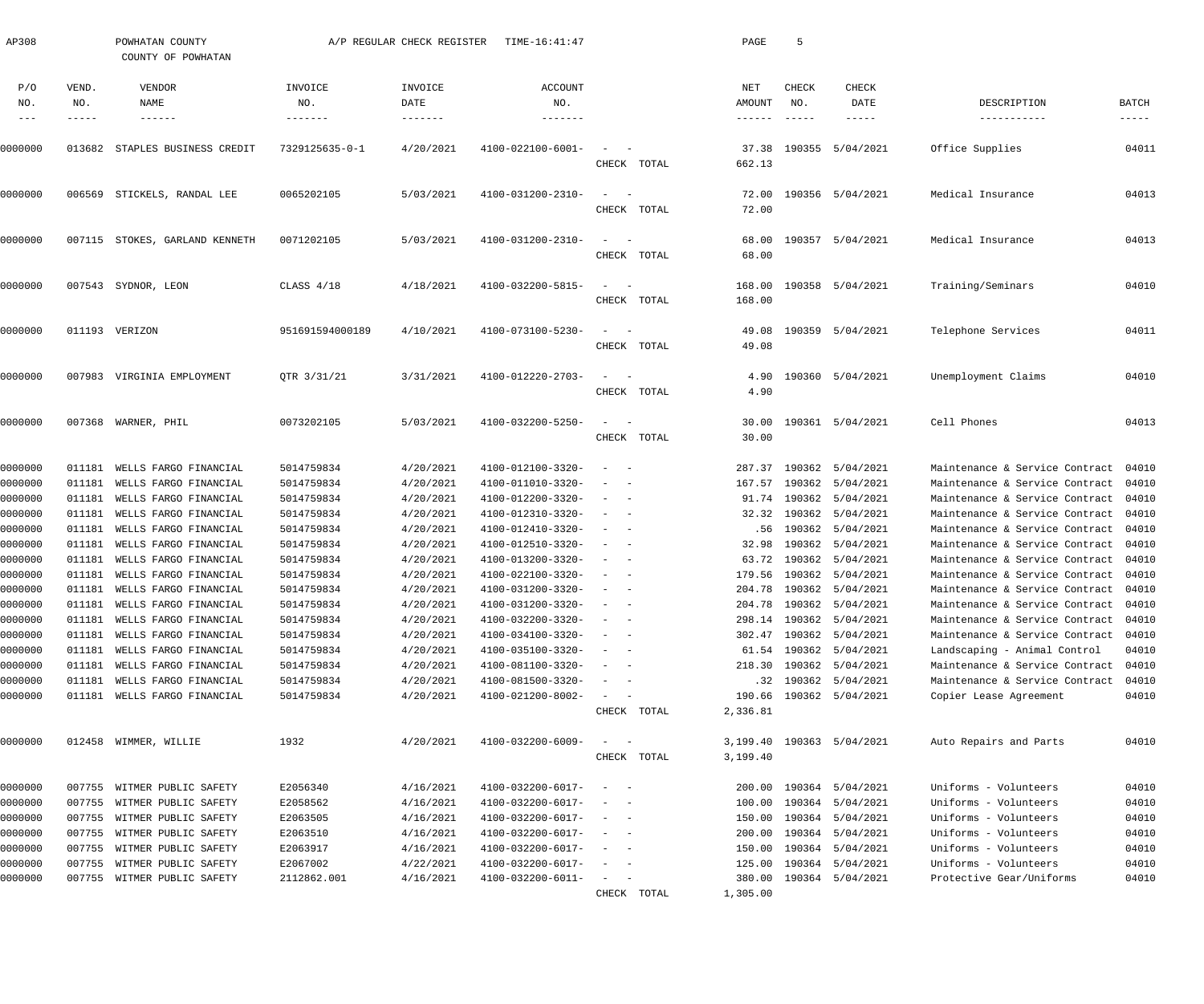| AP308                       |                       | POWHATAN COUNTY<br>COUNTY OF POWHATAN | A/P REGULAR CHECK REGISTER<br>TIME-16:41:47 |                        |                                        |                                                                                                              |             | PAGE                    | 6                             |                                            |                                                 |                               |  |  |
|-----------------------------|-----------------------|---------------------------------------|---------------------------------------------|------------------------|----------------------------------------|--------------------------------------------------------------------------------------------------------------|-------------|-------------------------|-------------------------------|--------------------------------------------|-------------------------------------------------|-------------------------------|--|--|
| P/O<br>NO.<br>$\frac{1}{2}$ | VEND.<br>NO.<br>----- | VENDOR<br>NAME<br>$- - - - - - -$     | INVOICE<br>NO.<br>-------                   | INVOICE<br>DATE        | <b>ACCOUNT</b><br>NO.<br>-------       |                                                                                                              |             | NET<br>AMOUNT<br>------ | CHECK<br>NO.<br>$- - - - - -$ | CHECK<br>DATE<br>$- - - - - -$             | DESCRIPTION<br>-----------                      | BATCH<br>$\cdots\cdots\cdots$ |  |  |
| 0000000                     | 002080                | WOODCOCK, LYNN T.                     | 0020202105                                  | 5/03/2021              | 4100-031200-2310-                      | $\sim$                                                                                                       | CHECK TOTAL | 108.00<br>108.00        |                               | 190365 5/04/2021                           | Medical Insurance                               | 04013                         |  |  |
| 0000000                     |                       | 006175 ADAMS OIL COMPANY, INC.        | 184800000008/21                             | 5/07/2021              | 4100-014500-6008-                      | $\sim$<br>$\sim$                                                                                             | CHECK TOTAL | 15.54<br>15.54          |                               | 190367 5/14/2021                           | Gas/Grease/Oil                                  | 04018                         |  |  |
| 0000000                     |                       | 011434 AGA JANITORIAL SOLUTIONS, 1774 |                                             | 5/04/2021              | 4100-014100-3180-                      | $\sim$                                                                                                       | CHECK TOTAL | 772.00<br>772.00        |                               | 190368 5/14/2021                           | Cleaning Service                                | 04018                         |  |  |
| 0000000                     |                       | 013371 AMERICAN PEST MANAGEMENT,      | 6351541                                     | 4/14/2021              | 4100-032210-3320-                      | $\sim$                                                                                                       | CHECK TOTAL | 113.85<br>113.85        |                               | 190370 5/14/2021                           | Maintenance & Service Contract                  | 04018                         |  |  |
| 0000000                     | 008668                | BANK OF AMERICA                       | 05/03/2021                                  | 5/03/2021              | 4100-081500-5540-                      | $\sim$<br>$\sim$ $-$                                                                                         |             | .00                     |                               | 190371 5/14/2021                           | Conferences & Training                          | 04021                         |  |  |
| 0000000<br>0000000          | 008668<br>008668      | BANK OF AMERICA<br>BANK OF AMERICA    | 05/03/2021<br>05/03/2021                    | 5/03/2021<br>5/03/2021 | 4100-081500-5540-<br>4100-073100-6012- | $\sim$<br>$\sim$<br>$\sim$                                                                                   |             | 10.00<br>36.66          |                               | 190371 5/14/2021<br>190371 5/14/2021       | Conferences & Training<br>Books & Subscriptions | 04021<br>04021                |  |  |
| 0000000                     | 008668                | BANK OF AMERICA                       | 05/03/2021                                  | 5/03/2021              | 4100-012510-5540-                      | $\sim$<br>$\sim$                                                                                             |             | 50.00                   |                               | 190371 5/14/2021                           | Conferences and Training                        | 04021                         |  |  |
| 0000000                     | 008668                | BANK OF AMERICA                       | 05/03/2021                                  | 5/03/2021              | 4100-012100-5210-                      | $\sim$                                                                                                       |             | 20.35                   |                               | 190371 5/14/2021                           | Postage                                         | 04021                         |  |  |
| 0000000                     | 008668                | BANK OF AMERICA                       | 05/03/2021                                  | 5/03/2021              | 4100-013200-5210-                      | $\sim$                                                                                                       |             | 165.00                  |                               | 190371 5/14/2021                           | Postage                                         | 04021                         |  |  |
| 0000000                     | 008668                | BANK OF AMERICA                       | 05/03/2021                                  | 5/03/2021              | 4100-032200-5210-                      | $\sim$<br>$\sim$                                                                                             |             | 5.55                    |                               | 190371 5/14/2021                           | Postage                                         | 04021                         |  |  |
| 0000000                     | 008668                | BANK OF AMERICA                       | 05/03/2021                                  | 5/03/2021              | 4100-073100-5210-                      | $\sim$                                                                                                       |             | 10.37                   |                               | 190371 5/14/2021                           | Postage                                         | 04021                         |  |  |
| 0000000                     | 008668                | BANK OF AMERICA                       | 05/03/2021                                  | 5/03/2021              | 4100-073100-5210-                      | $\sim$<br>$\sim$                                                                                             |             | 11.64                   |                               | 190371 5/14/2021                           | Postage                                         | 04021                         |  |  |
| 0000000                     | 008668                | BANK OF AMERICA                       | 05/03/2021                                  | 5/03/2021              | 4100-073100-5210-                      | $\sim$                                                                                                       |             | 110.00                  |                               | 190371 5/14/2021                           | Postage                                         | 04021                         |  |  |
| 0000000                     | 008668                | BANK OF AMERICA                       | 05/03/2021                                  | 5/03/2021              | 4100-073100-5210-                      | $\sim$                                                                                                       |             | 2.89                    |                               | 190371 5/14/2021                           | Postage                                         | 04021                         |  |  |
| 0000000                     | 008668                | BANK OF AMERICA                       | 05/03/2021                                  | 5/03/2021              | 4100-073100-6012-                      | $\sim$<br>$\sim$                                                                                             |             | 306.90                  |                               | 190371 5/14/2021                           | Books & Subscriptions                           | 04021                         |  |  |
| 0000000                     | 008668                | BANK OF AMERICA                       | 05/03/2021                                  | 5/03/2021              | 4100-013200-6001-                      | $\sim$                                                                                                       |             | 21.16                   |                               | 190371 5/14/2021                           | Office Supplies                                 | 04021                         |  |  |
| 0000000                     | 008668                | BANK OF AMERICA                       | 05/03/2021                                  | 5/03/2021              | 4100-032200-5815-                      | $\sim$<br>$\sim$                                                                                             |             | 30.50                   |                               | 190371 5/14/2021                           | Training/Seminars                               | 04021                         |  |  |
| 0000000                     | 008668                | BANK OF AMERICA                       | 05/03/2021                                  | 5/03/2021              | 4100-073100-6001-                      | $\sim$<br>- -                                                                                                |             | 38.31                   |                               | 190371 5/14/2021                           | Office Supplies                                 | 04021                         |  |  |
| 0000000                     | 008668                | BANK OF AMERICA                       | 05/03/2021                                  | 5/03/2021              | 4100-032200-5815-                      | $\sim$<br>$\sim$                                                                                             |             | 14.81                   |                               | 190371 5/14/2021                           | Training/Seminars                               | 04021                         |  |  |
| 0000000                     | 008668                | BANK OF AMERICA                       | 05/03/2021                                  | 5/03/2021              | 4100-012310-6014-                      | $\overline{\phantom{a}}$                                                                                     |             | 1,990.20                |                               | 190371 5/14/2021                           | Other Operating Supplies                        | 04021                         |  |  |
| 0000000                     | 008668                | BANK OF AMERICA                       | 05/03/2021                                  | 5/03/2021              | 4100-012410-6001-                      | $\sim$ $\sim$                                                                                                |             |                         |                               | 69.84 190371 5/14/2021                     | Office Supplies                                 | 04021                         |  |  |
| 0000000                     | 008668                | BANK OF AMERICA                       | 05/03/2021                                  | 5/03/2021              | 4100-012510-5230-                      | $\sim$ $-$                                                                                                   |             |                         | 120.73- 190371                | 5/14/2021                                  | Telephone Services                              | 04021                         |  |  |
| 0000000<br>0000000          | 008668<br>008668      | BANK OF AMERICA<br>BANK OF AMERICA    | 05/03/2021<br>05/03/2021                    | 5/03/2021<br>5/03/2021 | 4100-012510-5260-<br>4100-012510-6001- | $\overline{\phantom{a}}$<br>$\overline{\phantom{0}}$                                                         |             | 22.89                   |                               | 50.34 190371 5/14/2021<br>190371 5/14/2021 | Internet Usage<br>Office Supplies               | 04021<br>04021                |  |  |
| 0000000                     | 008668                | BANK OF AMERICA                       | 05/03/2021                                  | 5/03/2021              | 4100-012510-6014-                      | $\sim$<br>$\overline{\phantom{0}}$                                                                           |             | 26.23                   |                               | 190371 5/14/2021                           | Other Operating Supplies                        | 04021                         |  |  |
| 0000000                     | 008668                | BANK OF AMERICA                       | 05/03/2021                                  | 5/03/2021              | 4100-012510-6014-                      | $\overline{\phantom{a}}$<br>$\overline{\phantom{0}}$                                                         |             | 154.95                  |                               | 190371 5/14/2021                           | Other Operating Supplies                        | 04021                         |  |  |
| 0000000                     | 008668                | BANK OF AMERICA                       | 05/03/2021                                  | 5/03/2021              | 4100-012510-6014-                      | $\overline{\phantom{a}}$<br>$\overline{\phantom{0}}$                                                         |             | 232.68                  |                               | 190371 5/14/2021                           | Other Operating Supplies                        | 04021                         |  |  |
| 0000000                     | 008668                | BANK OF AMERICA                       | 05/03/2021                                  | 5/03/2021              | 4100-012510-6014-                      | $\overline{\phantom{a}}$<br>$\overline{\phantom{0}}$                                                         |             | 201.36                  |                               | 190371 5/14/2021                           | Other Operating Supplies                        | 04021                         |  |  |
| 0000000                     | 008668                | BANK OF AMERICA                       | 05/03/2021                                  | 5/03/2021              | 4100-012510-6014-                      | $\overline{\phantom{a}}$<br>$\overline{\phantom{0}}$                                                         |             | 173.37                  |                               | 190371 5/14/2021                           | Other Operating Supplies                        | 04021                         |  |  |
| 0000000                     | 008668                | BANK OF AMERICA                       | 05/03/2021                                  | 5/03/2021              | 4100-012510-6014-                      | $\overline{\phantom{m}}$<br>$\overline{\phantom{0}}$                                                         |             | 1,699.50                |                               | 190371 5/14/2021                           | Other Operating Supplies                        | 04021                         |  |  |
| 0000000                     | 008668                | BANK OF AMERICA                       | 05/03/2021                                  | 5/03/2021              | 4100-012510-6014-                      | $\overline{\phantom{a}}$<br>$\sim$ $-$                                                                       |             | 31.99                   |                               | 190371 5/14/2021                           | Other Operating Supplies                        | 04021                         |  |  |
| 0000000                     | 008668                | BANK OF AMERICA                       | 05/03/2021                                  | 5/03/2021              | 4100-013200-6001-                      | $\sim$<br>$\sim$ $-$                                                                                         |             | 24.25                   |                               | 190371 5/14/2021                           | Office Supplies                                 | 04021                         |  |  |
| 0000000                     | 008668                | BANK OF AMERICA                       | 05/03/2021                                  | 5/03/2021              | 4100-013200-6001-                      | $\sim$<br>$\sim$ $-$                                                                                         |             | 8.91                    |                               | 190371 5/14/2021                           | Office Supplies                                 | 04021                         |  |  |
| 0000000                     | 008668                | BANK OF AMERICA                       | 05/03/2021                                  | 5/03/2021              | 4100-014100-3310-                      | $\overline{\phantom{a}}$<br>$\overline{\phantom{0}}$                                                         |             | 12.99                   |                               | 190371 5/14/2021                           | Repairs & Maintenance                           | 04021                         |  |  |
| 0000000                     | 008668                | BANK OF AMERICA                       | 05/03/2021                                  | 5/03/2021              | 4100-014100-6005-                      | $\overline{\phantom{a}}$<br>$\overline{\phantom{0}}$                                                         |             | 68.68                   |                               | 190371 5/14/2021                           | Cleaning Supplies                               | 04021                         |  |  |
| 0000000                     | 008668                | BANK OF AMERICA                       | 05/03/2021                                  | 5/03/2021              | 4100-014400-5840-                      | $\overline{\phantom{a}}$<br>$\overline{\phantom{0}}$                                                         |             | 28.96                   |                               | 190371 5/14/2021                           | Miscellaneous                                   | 04021                         |  |  |
| 0000000                     | 008668                | BANK OF AMERICA                       | 05/03/2021                                  | 5/03/2021              | 4100-014500-3319-                      | $\overline{\phantom{a}}$<br>$\overline{\phantom{0}}$                                                         |             | 29.74                   |                               | 190371 5/14/2021                           | Equipment Repairs and Maintena                  | 04021                         |  |  |
| 0000000                     | 008668                | BANK OF AMERICA                       | 05/03/2021                                  | 5/03/2021              | 4100-014500-6004-                      | $\sim$<br>$\overline{\phantom{0}}$                                                                           |             | 30.96                   |                               | 190371 5/14/2021                           | Tools and Equipment                             | 04021                         |  |  |
| 0000000                     | 008668                | BANK OF AMERICA                       | 05/03/2021                                  | 5/03/2021              | 4100-021600-6001-                      | $\sim$<br>$\sim$ $-$                                                                                         |             | 50.00                   |                               | 190371 5/14/2021                           | Office Supplies                                 | 04021                         |  |  |
| 0000000                     | 008668                | BANK OF AMERICA                       | 05/03/2021                                  | 5/03/2021              | 4100-021600-6001-                      | $\frac{1}{2} \left( \frac{1}{2} \right) \left( \frac{1}{2} \right) = \frac{1}{2} \left( \frac{1}{2} \right)$ |             | 7.37                    |                               | 190371 5/14/2021                           | Office Supplies                                 | 04021                         |  |  |
| 0000000                     | 008668                | BANK OF AMERICA                       | 05/03/2021                                  | 5/03/2021              | 4100-021600-6001-                      | $\sim$<br>$\sim$ $-$                                                                                         |             | 114.57                  |                               | 190371 5/14/2021                           | Office Supplies                                 | 04021                         |  |  |
| 0000000                     | 008668                | BANK OF AMERICA                       | 05/03/2021                                  | 5/03/2021              | 4100-031210-6001-                      | $\mathcal{L}_{\text{max}}$ , and $\mathcal{L}_{\text{max}}$                                                  |             |                         |                               | 21.40 190371 5/14/2021                     | Office Supplies                                 | 04021                         |  |  |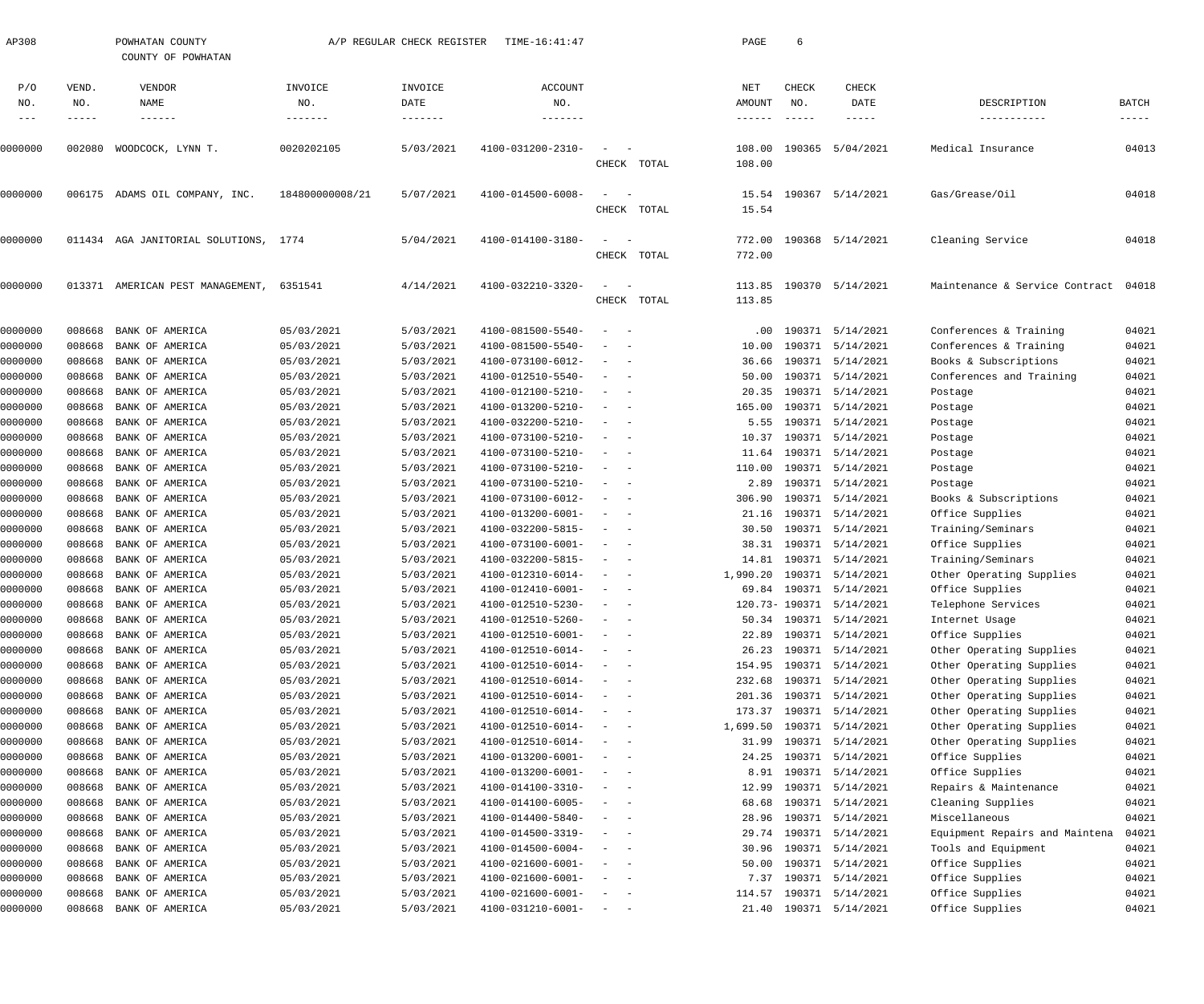| 2308 | POWHATAN COUNTY |                    |
|------|-----------------|--------------------|
|      |                 | COUNTY OF POWHATAN |

| P/O        | VEND.      | VENDOR                 | INVOICE    | INVOICE   | <b>ACCOUNT</b>               |                                                         |                          | NET             | CHECK  | CHECK                  |                                |          |
|------------|------------|------------------------|------------|-----------|------------------------------|---------------------------------------------------------|--------------------------|-----------------|--------|------------------------|--------------------------------|----------|
| NO.        | NO.        | NAME                   | NO.        | DATE      | NO.                          |                                                         |                          | AMOUNT          | NO.    | DATE                   | DESCRIPTION                    | BATCH    |
| $--\,$ $-$ | $-- - - -$ | $- - - - - - -$        | -------    | -------   | $- - - - - - - -$            |                                                         |                          | $- - - - - - -$ |        | $- - - - -$            | -----------                    | $------$ |
| 0000000    | 008668     | BANK OF AMERICA        | 05/03/2021 | 5/03/2021 | 4100-031210-6001-            |                                                         |                          | 14.10           | 190371 | 5/14/2021              | Office Supplies                | 04021    |
| 0000000    | 008668     | BANK OF AMERICA        | 05/03/2021 | 5/03/2021 | 4100-031210-6001-            |                                                         |                          | 63.70           | 190371 | 5/14/2021              | Office Supplies                | 04021    |
| 0000000    | 008668     | BANK OF AMERICA        | 05/03/2021 | 5/03/2021 | 4100-031210-6001-            | $\overline{\phantom{a}}$                                | $\overline{\phantom{0}}$ | 35.33           | 190371 | 5/14/2021              | Office Supplies                | 04021    |
| 0000000    | 008668     | BANK OF AMERICA        | 05/03/2021 | 5/03/2021 | 4100-031210-6001-            | $\overline{\phantom{a}}$                                |                          | 115.91          | 190371 | 5/14/2021              | Office Supplies                | 04021    |
| 0000000    | 008668     | BANK OF AMERICA        | 05/03/2021 | 5/03/2021 | 4100-032200-3310-            | $\overline{\phantom{a}}$                                | $\overline{\phantom{0}}$ | 19.99           |        | 190371 5/14/2021       | Equipment Repair               | 04021    |
| 0000000    | 008668     | BANK OF AMERICA        | 05/03/2021 | 5/03/2021 | 4100-032200-3310-            | $\overline{\phantom{a}}$                                |                          | 32.76           | 190371 | 5/14/2021              | Equipment Repair               | 04021    |
| 0000000    | 008668     | BANK OF AMERICA        | 05/03/2021 | 5/03/2021 | 4100-032200-3310-            | $\overline{\phantom{a}}$                                |                          | 72.25           | 190371 | 5/14/2021              | Equipment Repair               | 04021    |
| 0000000    | 008668     | BANK OF AMERICA        | 05/03/2021 | 5/03/2021 | 4100-032200-3310-            | $\overline{\phantom{a}}$                                | $\overline{\phantom{a}}$ | 92.20           | 190371 | 5/14/2021              | Equipment Repair               | 04021    |
| 0000000    | 008668     | BANK OF AMERICA        | 05/03/2021 | 5/03/2021 | 4100-032200-3310-            | $\overline{\phantom{a}}$                                |                          | 116.86          | 190371 | 5/14/2021              | Equipment Repair               | 04021    |
| 0000000    | 008668     | BANK OF AMERICA        | 05/03/2021 | 5/03/2021 | 4100-032300-6008-            | $\overline{\phantom{a}}$                                | $\sim$                   | 7.99            |        | 190371 5/14/2021       | Gas/Grease/Oil                 | 04021    |
| 0000000    | 008668     | BANK OF AMERICA        | 05/03/2021 | 5/03/2021 | 4100-032300-6014-            | $\overline{\phantom{a}}$                                | $\overline{\phantom{a}}$ | 199.00          | 190371 | 5/14/2021              | Other Operating Supplies       | 04021    |
| 0000000    | 008668     | BANK OF AMERICA        | 05/03/2021 | 5/03/2021 | 4100-034100-6009-            | $\overline{\phantom{a}}$                                |                          | 119.09          | 190371 | 5/14/2021              | Auto Parts/Repairs             | 04021    |
| 0000000    | 008668     | BANK OF AMERICA        | 05/03/2021 | 5/03/2021 | 4100-034100-6009-            | $\overline{\phantom{a}}$                                | $\overline{\phantom{0}}$ | 52.50           | 190371 | 5/14/2021              | Auto Parts/Repairs             | 04021    |
| 0000000    | 008668     | BANK OF AMERICA        | 05/03/2021 | 5/03/2021 | 4100-035500-3320-            | $\overline{\phantom{a}}$                                | $\overline{\phantom{0}}$ | 59.99           | 190371 | 5/14/2021              | Maintenance & Service Contract | 04021    |
| 0000000    | 008668     | BANK OF AMERICA        | 05/03/2021 | 5/03/2021 | 4100-035500-3320-            | $\overline{\phantom{a}}$                                | $\sim$                   | 202.95          | 190371 | 5/14/2021              | Maintenance & Service Contract | 04021    |
| 0000000    | 008668     | BANK OF AMERICA        | 05/03/2021 | 5/03/2021 | 4100-035500-3320-            | $\overline{\phantom{a}}$                                | $\overline{\phantom{0}}$ | 295.42          | 190371 | 5/14/2021              | Maintenance & Service Contract | 04021    |
| 0000000    | 008668     | BANK OF AMERICA        | 05/03/2021 | 5/03/2021 | 4100-035500-6023-            | $\overline{\phantom{a}}$                                |                          | 279.98          | 190371 | 5/14/2021              | Mobile Command Post            | 04021    |
| 0000000    | 008668     | BANK OF AMERICA        | 05/03/2021 | 5/03/2021 | 4100-073100-6001-            | $\overline{\phantom{a}}$                                | $\sim$                   | 110.21          | 190371 | 5/14/2021              | Office Supplies                | 04021    |
| 0000000    | 008668     | BANK OF AMERICA        | 05/03/2021 | 5/03/2021 | 4100-073100-6004-            | $\overline{\phantom{a}}$                                | $\overline{\phantom{0}}$ | 16.99           | 190371 | 5/14/2021              | Friends of Library             | 04021    |
| 0000000    | 008668     | BANK OF AMERICA        | 05/03/2021 | 5/03/2021 | 4100-073100-6004-            | $\overline{\phantom{a}}$                                |                          | 6.99            | 190371 | 5/14/2021              | Friends of Library             | 04021    |
| 0000000    | 008668     | BANK OF AMERICA        | 05/03/2021 | 5/03/2021 | 4100-073100-6004-            | $\overline{\phantom{a}}$                                | $\sim$                   | 24.99           | 190371 | 5/14/2021              | Friends of Library             | 04021    |
| 0000000    | 008668     | BANK OF AMERICA        | 05/03/2021 | 5/03/2021 | 4100-073100-6004-            | $\overline{\phantom{a}}$                                | $\sim$                   | 29.75           | 190371 | 5/14/2021              | Friends of Library             | 04021    |
| 0000000    | 008668     | BANK OF AMERICA        | 05/03/2021 | 5/03/2021 | 4100-073100-6004-            | $\overline{\phantom{a}}$                                |                          | 25.99           | 190371 | 5/14/2021              | Friends of Library             | 04021    |
| 0000000    | 008668     | BANK OF AMERICA        | 05/03/2021 | 5/03/2021 | 4100-073100-6004-            | $\overline{\phantom{a}}$                                | $\overline{\phantom{0}}$ | 106.42          |        | 190371 5/14/2021       | Friends of Library             | 04021    |
| 0000000    | 008668     | BANK OF AMERICA        | 05/03/2021 | 5/03/2021 | 4100-073100-6004-            | $\overline{\phantom{a}}$                                |                          | 48.56           | 190371 | 5/14/2021              | Friends of Library             | 04021    |
| 0000000    | 008668     | BANK OF AMERICA        | 05/03/2021 | 5/03/2021 | 4100-073100-6004-            | $\overline{\phantom{a}}$                                | $\sim$                   | 84.93           | 190371 | 5/14/2021              | Friends of Library             | 04021    |
| 0000000    | 008668     | BANK OF AMERICA        | 05/03/2021 | 5/03/2021 | 4100-073100-6004-            | $\overline{\phantom{a}}$                                | $\overline{\phantom{0}}$ | 9.99            | 190371 | 5/14/2021              | Friends of Library             | 04021    |
| 0000000    | 008668     | BANK OF AMERICA        | 05/03/2021 | 5/03/2021 | 4100-073100-6004-            | $\overline{\phantom{a}}$                                |                          | 32.30           | 190371 | 5/14/2021              | Friends of Library             | 04021    |
| 0000000    | 008668     | BANK OF AMERICA        | 05/03/2021 | 5/03/2021 | 4100-073100-6004-            | $\sim$                                                  | $\sim$                   | 29.99           | 190371 | 5/14/2021              | Friends of Library             | 04021    |
| 0000000    | 008668     | BANK OF AMERICA        | 05/03/2021 | 5/03/2021 | 4100-073100-6004-            | $\sim$                                                  | $\sim$                   | 5.98            | 190371 | 5/14/2021              | Friends of Library             | 04021    |
| 0000000    | 008668     | BANK OF AMERICA        | 05/03/2021 | 5/03/2021 | 4100-073100-6012-            | $\overline{\phantom{a}}$                                |                          | 17.99           | 190371 | 5/14/2021              | Books & Subscriptions          | 04021    |
| 0000000    | 008668     | BANK OF AMERICA        | 05/03/2021 | 5/03/2021 | 4100-073100-6012-            | $\overline{\phantom{m}}$                                |                          | 17.96           | 190371 | 5/14/2021              | Books & Subscriptions          | 04021    |
| 0000000    | 008668     | BANK OF AMERICA        | 05/03/2021 | 5/03/2021 | 4100-073100-6012-            |                                                         |                          | 67.20           |        | 190371 5/14/2021       | Books & Subscriptions          | 04021    |
| 0000000    |            | 008668 BANK OF AMERICA | 05/03/2021 | 5/03/2021 | $4100 - 073100 - 6012 - - -$ |                                                         |                          |                 |        | 13.40 190371 5/14/2021 | Books & Subscriptions          | 04021    |
| 0000000    | 008668     | BANK OF AMERICA        | 05/03/2021 | 5/03/2021 | 4100-073100-6012-            |                                                         | $\qquad \qquad -$        |                 |        | 31.99 190371 5/14/2021 | Books & Subscriptions          | 04021    |
| 0000000    | 008668     | BANK OF AMERICA        | 05/03/2021 | 5/03/2021 | 4100-073100-6012-            |                                                         |                          | 26.99           |        | 190371 5/14/2021       | Books & Subscriptions          | 04021    |
| 0000000    | 008668     | BANK OF AMERICA        | 05/03/2021 | 5/03/2021 | 4100-073100-8102-            |                                                         | $\qquad \qquad -$        | 259.98          |        | 190371 5/14/2021       | Furniture                      | 04021    |
| 0000000    | 008668     | BANK OF AMERICA        | 05/03/2021 | 5/03/2021 | 4100-073100-8102-            |                                                         | $\qquad \qquad -$        | 99.99           |        | 190371 5/14/2021       | Furniture                      | 04021    |
| 0000000    | 008668     | BANK OF AMERICA        | 05/03/2021 | 5/03/2021 | 4100-073100-8102-            |                                                         |                          | 62.76           |        | 190371 5/14/2021       | Furniture                      | 04021    |
| 0000000    | 008668     | BANK OF AMERICA        | 05/03/2021 | 5/03/2021 | 4100-081100-6001-            | $\equiv$                                                | $\sim$ $-$               | 52.50           |        | 190371 5/14/2021       | Office Supplies                | 04021    |
| 0000000    | 008668     | BANK OF AMERICA        | 05/03/2021 | 5/03/2021 | 4100-081100-6002-            |                                                         |                          | 50.89           |        | 190371 5/14/2021       | Computer Equipment-non-capital | 04021    |
| 0000000    | 008668     | BANK OF AMERICA        | 05/03/2021 | 5/03/2021 | 4100-081500-6001-            |                                                         | $\qquad \qquad -$        | 31.99           |        | 190371 5/14/2021       | Office Supplies                | 04021    |
| 0000000    | 008668     | BANK OF AMERICA        | 05/03/2021 | 5/03/2021 | 4100-083500-6014-            |                                                         | $\qquad \qquad -$        | 6.77            |        | 190371 5/14/2021       | Other Operating Supplies       | 04021    |
| 0000000    | 008668     | BANK OF AMERICA        | 05/03/2021 | 5/03/2021 | 4100-083500-6014-            |                                                         |                          | 19.11           |        | 190371 5/14/2021       | Other Operating Supplies       | 04021    |
| 0000000    | 008668     | BANK OF AMERICA        | 05/03/2021 | 5/03/2021 | 4100-083500-6014-            |                                                         | $\qquad \qquad -$        | 16.99           |        | 190371 5/14/2021       | Other Operating Supplies       | 04021    |
| 0000000    | 008668     | BANK OF AMERICA        | 05/03/2021 | 5/03/2021 | 4100-012200-5130-            |                                                         | $\qquad \qquad -$        | 19.30           |        | 190371 5/14/2021       | Water                          | 04021    |
| 0000000    | 008668     | BANK OF AMERICA        | 05/03/2021 | 5/03/2021 | 4100-032200-5815-            |                                                         |                          | 73.09           |        | 190371 5/14/2021       | Training/Seminars              | 04021    |
| 0000000    | 008668     | BANK OF AMERICA        | 05/03/2021 | 5/03/2021 | 4100-032200-5815-            |                                                         | $\sim$ $-$               | 95.36           |        | 190371 5/14/2021       | Training/Seminars              | 04021    |
| 0000000    | 008668     | BANK OF AMERICA        | 05/03/2021 | 5/03/2021 | 4100-011010-5530-            |                                                         |                          | 58.09           |        | 190371 5/14/2021       | Business Meetings & Mileage    | 04021    |
| 0000000    | 008668     | BANK OF AMERICA        | 05/03/2021 | 5/03/2021 | 4100-012310-6014-            |                                                         |                          |                 |        | 39.74 190371 5/14/2021 | Other Operating Supplies       | 04021    |
| 0000000    | 008668     | BANK OF AMERICA        | 05/03/2021 | 5/03/2021 | 4100-032200-6001-            | $\alpha_{\rm{max}}=1.000$ and $\alpha_{\rm{max}}=0.000$ |                          |                 |        | 21.15 190371 5/14/2021 | Stationery/Office Supplies     | 04021    |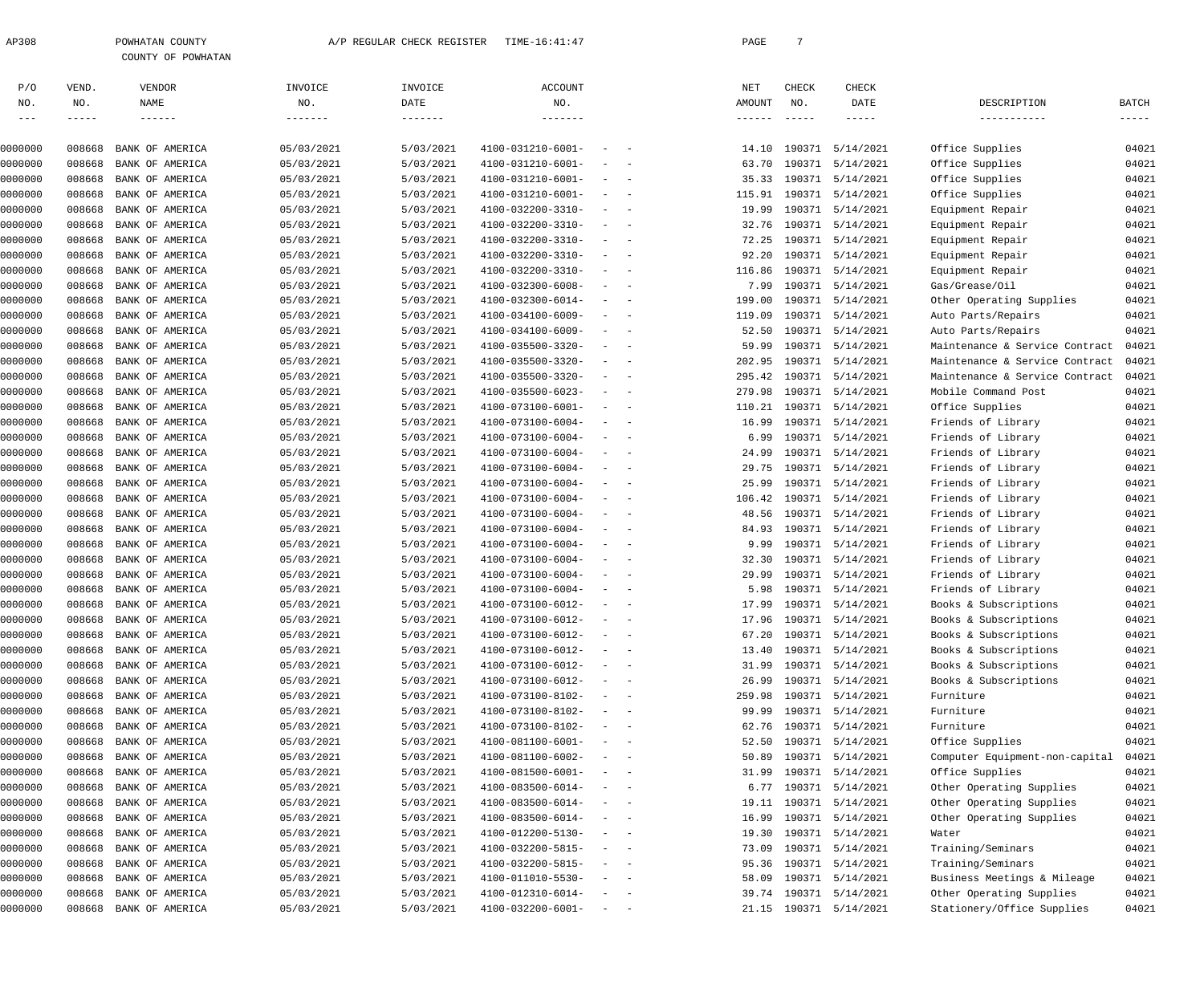| 2308 | POWHATAN COUNTY |                    |
|------|-----------------|--------------------|
|      |                 | COUNTY OF POWHATAN |

| P/O     | VEND.       | VENDOR                        | INVOICE         | INVOICE   | <b>ACCOUNT</b>    |                                                                                                                           |             | NET             | CHECK         | CHECK                  |                                |               |
|---------|-------------|-------------------------------|-----------------|-----------|-------------------|---------------------------------------------------------------------------------------------------------------------------|-------------|-----------------|---------------|------------------------|--------------------------------|---------------|
| NO.     | NO.         | NAME                          | NO.             | DATE      | NO.               |                                                                                                                           |             | AMOUNT          | NO.           | DATE                   | DESCRIPTION                    | <b>BATCH</b>  |
| $- - -$ | $- - - - -$ | $- - - - - - -$               | $- - - - - - -$ |           |                   |                                                                                                                           |             | $- - - - - - -$ | $- - - - -$   | $- - - - -$            | -----------                    | $- - - - - -$ |
| 0000000 | 008668      | BANK OF AMERICA               | 05/03/2021      | 5/03/2021 | 4100-032200-6001- | $\sim$                                                                                                                    |             | 65.49           |               | 190371 5/14/2021       | Stationery/Office Supplies     | 04021         |
| 0000000 | 008668      | BANK OF AMERICA               | 05/03/2021      | 5/03/2021 | 4100-014100-5840- | $\overline{\phantom{a}}$<br>$\overline{\phantom{a}}$                                                                      |             | 47.09           |               | 190371 5/14/2021       | Miscellaneous                  | 04021         |
| 0000000 | 008668      | BANK OF AMERICA               | 05/03/2021      | 5/03/2021 | 4100-014100-5840- | $\sim$<br>$\sim$                                                                                                          |             | 37.09           |               | 190371 5/14/2021       | Miscellaneous                  | 04021         |
| 0000000 | 008668      | BANK OF AMERICA               | 05/03/2021      | 5/03/2021 | 4100-073100-6012- | $\sim$<br>$\overline{\phantom{0}}$                                                                                        |             | 17.00           |               | 190371 5/14/2021       | Books & Subscriptions          | 04021         |
| 0000000 | 008668      | BANK OF AMERICA               | 05/03/2021      | 5/03/2021 | 4100-073100-6012- | $\sim$<br>$\sim$                                                                                                          |             | 17.00           |               | 190371 5/14/2021       | Books & Subscriptions          | 04021         |
| 0000000 | 008668      | BANK OF AMERICA               | 05/03/2021      | 5/03/2021 | 4100-012510-3320- | $\sim$<br>$\sim$                                                                                                          |             | 549.98          |               | 190371 5/14/2021       | Maintenance & Service Contract | 04021         |
| 0000000 | 008668      | BANK OF AMERICA               | 05/03/2021      | 5/03/2021 | 4100-012510-5260- | $\overline{\phantom{a}}$<br>$\sim$                                                                                        |             | 82.68           |               | 190371 5/14/2021       | Internet Usage                 | 04021         |
| 0000000 | 008668      | BANK OF AMERICA               | 05/03/2021      | 5/03/2021 | 4100-035500-3320- | $\sim$<br>$\overline{\phantom{0}}$                                                                                        |             | 64.37           |               | 190371 5/14/2021       | Maintenance & Service Contract | 04021         |
| 0000000 | 008668      | BANK OF AMERICA               | 05/03/2021      | 5/03/2021 | 4100-073100-5260- | $\sim$<br>$\overline{\phantom{0}}$                                                                                        |             | 439.80          |               | 190371 5/14/2021       | Internet                       | 04021         |
| 0000000 | 008668      | BANK OF AMERICA               | 05/03/2021      | 5/03/2021 | 4100-034100-3320- | $\sim$<br>$\sim$                                                                                                          |             | 49.00           |               | 190371 5/14/2021       | Maintenance & Service Contract | 04021         |
| 0000000 | 008668      | BANK OF AMERICA               | 05/03/2021      | 5/03/2021 | 4100-073100-6002- | $\sim$<br>$\sim$                                                                                                          |             | 950.82          |               | 190371 5/14/2021       | Computer Equipment-non-capital | 04021         |
| 0000000 | 008668      | BANK OF AMERICA               | 05/03/2021      | 5/03/2021 | 4100-012510-5260- | $\sim$<br>$\sim$                                                                                                          |             | 75.00           |               | 190371 5/14/2021       | Internet Usage                 | 04021         |
| 0000000 | 008668      | BANK OF AMERICA               | 05/03/2021      | 5/03/2021 | 4100-073100-6001- | $\sim$<br>$\overline{\phantom{0}}$                                                                                        |             | 69.47           |               | 190371 5/14/2021       | Office Supplies                | 04021         |
| 0000000 | 008668      | BANK OF AMERICA               | 05/03/2021      | 5/03/2021 | 4100-014500-3190- | $\sim$<br>$\sim$                                                                                                          |             | 127.20          |               | 190371 5/14/2021       | Grounds Maintenance            | 04021         |
| 0000000 | 008668      | BANK OF AMERICA               | 05/03/2021      | 5/03/2021 | 4100-014500-3190- | $\sim$<br>$\sim$                                                                                                          |             | 182.00          |               | 190371 5/14/2021       | Grounds Maintenance            | 04021         |
| 0000000 | 008668      | BANK OF AMERICA               | 05/03/2021      | 5/03/2021 | 4100-012510-6014- | $\overline{\phantom{a}}$<br>$\sim$                                                                                        |             | 99.50           |               | 190371 5/14/2021       | Other Operating Supplies       | 04021         |
| 0000000 | 008668      | BANK OF AMERICA               | 05/03/2021      | 5/03/2021 | 4100-073100-3320- | $\sim$<br>$\sim$                                                                                                          |             | 50.00           |               | 190371 5/14/2021       | Maintenance & Service Contract | 04021         |
| 0000000 | 008668      | BANK OF AMERICA               | 05/03/2021      | 5/03/2021 | 4100-073100-6004- | $\sim$<br>$\overline{\phantom{0}}$                                                                                        |             | 82.16           |               | 190371 5/14/2021       | Friends of Library             | 04021         |
| 0000000 | 008668      | BANK OF AMERICA               | 05/03/2021      | 5/03/2021 | 4100-012220-7002- | $\sim$<br>$\sim$                                                                                                          |             | 601.50          |               | 190371 5/14/2021       | Criminal Background Checks     | 04021         |
| 0000000 | 008668      | BANK OF AMERICA               | 05/03/2021      | 5/03/2021 | 4100-014100-3310- | $\sim$<br>$\sim$                                                                                                          |             | 94.00           |               | 190371 5/14/2021       | Repairs & Maintenance          | 04021         |
| 0000000 | 008668      | BANK OF AMERICA               | 05/03/2021      | 5/03/2021 | 4100-073100-6004- | $\overline{\phantom{a}}$<br>$\overline{\phantom{a}}$                                                                      |             | 228.39          |               | 190371 5/14/2021       | Friends of Library             | 04021         |
| 0000000 | 008668      | BANK OF AMERICA               | 05/03/2021      | 5/03/2021 | 4100-073100-6014- | $\sim$<br>$\sim$                                                                                                          |             | 82.90           |               | 190371 5/14/2021       | Library Supplies               | 04021         |
| 0000000 | 008668      | BANK OF AMERICA               | 05/03/2021      | 5/03/2021 | 4100-012410-3321- | $\sim$<br>$\overline{\phantom{0}}$                                                                                        |             | 19.95           |               | 190371 5/14/2021       | BAI.NET Credit Card Fees       | 04021         |
| 0000000 | 008668      | BANK OF AMERICA               | 05/03/2021      | 5/03/2021 | 4100-073100-6014- | $\sim$<br>$\sim$                                                                                                          |             | 454.76          |               | 190371 5/14/2021       | Library Supplies               | 04021         |
| 0000000 | 008668      | BANK OF AMERICA               | 05/03/2021      | 5/03/2021 | 4100-073100-6014- | $\overline{\phantom{a}}$<br>$\sim$                                                                                        |             |                 |               | 19.16-190371 5/14/2021 | Library Supplies               | 04021         |
| 0000000 | 008668      | BANK OF AMERICA               | 05/03/2021      | 5/03/2021 | 4100-073100-6012- | $\sim$<br>$\overline{\phantom{a}}$                                                                                        |             | 19.58           |               | 190371 5/14/2021       | Books & Subscriptions          | 04021         |
| 0000000 | 008668      | BANK OF AMERICA               | 05/03/2021      | 5/03/2021 | 4100-031210-5540- | $\sim$<br>$\sim$ $-$                                                                                                      |             | 21.20           |               | 190371 5/14/2021       | Conferences and Training       | 04021         |
| 0000000 | 008668      | BANK OF AMERICA               | 05/03/2021      | 5/03/2021 | 4100-031210-5540- | $\sim$<br>$\overline{\phantom{0}}$                                                                                        |             |                 | 21.20- 190371 | 5/14/2021              | Conferences and Training       | 04021         |
| 0000000 | 008668      | BANK OF AMERICA               | 05/03/2021      | 5/03/2021 | 4100-012510-5260- | $\sim$<br>$\sim$                                                                                                          |             | 256.19          |               | 190371 5/14/2021       | Internet Usage                 | 04021         |
| 0000000 | 008668      | BANK OF AMERICA               | 05/03/2021      | 5/03/2021 | 4100-012510-5260- | $\sim$<br>$\overline{\phantom{a}}$                                                                                        |             | 400.00          |               | 190371 5/14/2021       | Internet Usage                 | 04021         |
| 0000000 | 008668      | BANK OF AMERICA               | 05/03/2021      | 5/03/2021 | 4100-073100-6012- | $\sim$<br>$\sim$                                                                                                          |             | 78.85           |               | 190371 5/14/2021       | Books & Subscriptions          | 04021         |
| 0000000 | 008668      | BANK OF AMERICA               | 05/03/2021      | 5/03/2021 | 4100-012510-5540- |                                                                                                                           |             | 80.00           |               | 190371 5/14/2021       | Conferences and Training       | 04021         |
| 0000000 | 008668      | BANK OF AMERICA               | 05/03/2021      | 5/03/2021 | 4100-073100-6004- | $\sim$                                                                                                                    |             |                 | 57.74 190371  | 5/14/2021              | Friends of Library             | 04021         |
| 0000000 | 008668      | BANK OF AMERICA               | 05/03/2021      | 5/03/2021 | 4100-073100-6012- | $\overline{\phantom{0}}$                                                                                                  |             |                 |               | 63.57 190371 5/14/2021 | Books & Subscriptions          | 04021         |
| 0000000 | 008668      | BANK OF AMERICA               | 05/03/2021      | 5/03/2021 | 4100-073100-6012- |                                                                                                                           |             | 72.45           |               | 190371 5/14/2021       | Books & Subscriptions          | 04021         |
| 0000000 | 008668      | BANK OF AMERICA               | 05/03/2021      | 5/03/2021 | 4100-073100-6004- | $\sim$<br>$\overline{\phantom{0}}$                                                                                        |             | 272.99          |               | 190371 5/14/2021       | Friends of Library             | 04021         |
| 0000000 | 008668      | BANK OF AMERICA               | 05/03/2021      | 5/03/2021 | 4100-073100-5540- | $\overline{\phantom{a}}$<br>$\sim$                                                                                        |             | 99.00           |               | 190371 5/14/2021       | Conferences & Training         | 04021         |
| 0000000 | 008668      | BANK OF AMERICA               | 05/03/2021      | 5/03/2021 | 4100-073100-6012- | $\overline{\phantom{a}}$<br>$\sim$                                                                                        |             | 43.95           |               | 190371 5/14/2021       | Books & Subscriptions          | 04021         |
| 0000000 | 008668      | BANK OF AMERICA               | 05/03/2021      | 5/03/2021 | 4100-073100-6012- | $\sim$<br>$\sim$                                                                                                          |             | 19.95           |               | 190371 5/14/2021       | Books & Subscriptions          | 04021         |
| 0000000 | 008668      | BANK OF AMERICA               | 05/03/2021      | 5/03/2021 | 4100-073100-6012- | $\overline{\phantom{a}}$<br>$\sim$                                                                                        |             | 473.20          |               | 190371 5/14/2021       | Books & Subscriptions          | 04021         |
| 0000000 | 008668      | BANK OF AMERICA               | 05/03/2021      | 5/03/2021 | 4100-073100-6004- | $\overline{\phantom{a}}$<br>$\sim$                                                                                        |             | 575.00          |               | 190371 5/14/2021       | Friends of Library             | 04021         |
| 0000000 | 008668      | BANK OF AMERICA               | 05/03/2021      | 5/03/2021 | 4100-073100-5540- | $\sim$                                                                                                                    |             | 45.00           |               | 190371 5/14/2021       | Conferences & Training         | 04021         |
|         |             |                               |                 |           |                   |                                                                                                                           | CHECK TOTAL | 16,186.40       |               |                        |                                |               |
| 0000000 | 009454      | BANKERS INSURANCE, LLC        | 57602           | 4/14/2021 | 4100-012200-2310- | $\sim$ $-$<br>$\overline{\phantom{m}}$                                                                                    |             | 36.00           |               | 190372 5/14/2021       | Medical Insurance              | 04015         |
| 0000000 | 009454      | BANKERS INSURANCE, LLC        | 57602           | 4/14/2021 | 4100-012220-2310- |                                                                                                                           |             | 18.00           |               | 190372 5/14/2021       | Medical Insurance              | 04015         |
| 0000000 | 009454      | BANKERS INSURANCE, LLC        | 57602           | 4/14/2021 | 4100-012310-2310- | $\overline{\phantom{a}}$<br>$\overline{\phantom{0}}$                                                                      |             | 90.00           |               | 190372 5/14/2021       | Medical Insurance              | 04015         |
| 0000000 | 009454      | BANKERS INSURANCE, LLC        | 57602           | 4/14/2021 | 4100-012410-2310- | $\sim$<br>$\overline{\phantom{0}}$                                                                                        |             | 99.00           |               | 190372 5/14/2021       | Medical Insurance              | 04015         |
| 0000000 | 009454      | BANKERS INSURANCE, LLC        | 57602           | 4/14/2021 | 4100-012510-2310- | $\frac{1}{2} \left( \frac{1}{2} \right) \left( \frac{1}{2} \right) \left( \frac{1}{2} \right) \left( \frac{1}{2} \right)$ |             | 54.00           |               | 190372 5/14/2021       | Medical Insurance              | 04015         |
| 0000000 | 009454      | BANKERS INSURANCE, LLC        | 57602           | 4/14/2021 | 4100-013200-2310- | $\frac{1}{2} \left( \frac{1}{2} \right) \left( \frac{1}{2} \right) \left( \frac{1}{2} \right) \left( \frac{1}{2} \right)$ |             | 36.00           |               | 190372 5/14/2021       | Medical Insurance              | 04015         |
| 0000000 |             | 009454 BANKERS INSURANCE, LLC | 57602           | 4/14/2021 | 4100-014100-2310- | $\sim$ $ -$                                                                                                               |             | 72.00           |               | 190372 5/14/2021       | Medical Insurance              | 04015         |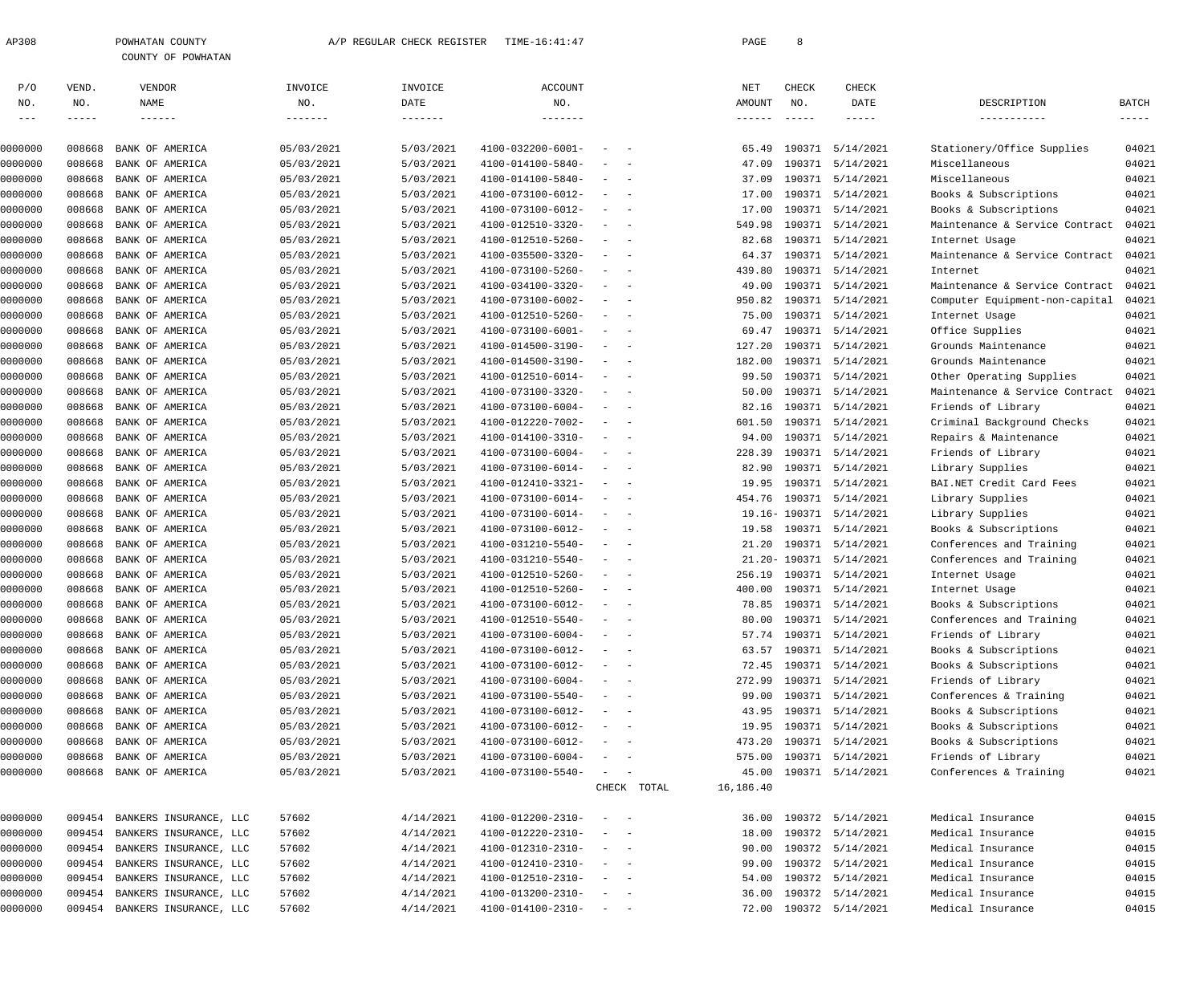| <sup>2308</sup> | POWHATAN COUNTY |
|-----------------|-----------------|
|                 | M               |

| T QMITTITIN COOMIT |
|--------------------|
| COUNTY OF POWHATAN |

| P/O        | VEND.         | VENDOR                      | INVOICE    | INVOICE           | <b>ACCOUNT</b>    |                                                                                                              | NET      | CHECK  | CHECK                   |                                |              |
|------------|---------------|-----------------------------|------------|-------------------|-------------------|--------------------------------------------------------------------------------------------------------------|----------|--------|-------------------------|--------------------------------|--------------|
| NO.        | NO.           | NAME                        | NO.        | DATE              | NO.               |                                                                                                              | AMOUNT   | NO.    | DATE                    | DESCRIPTION                    | <b>BATCH</b> |
| $--\,$ $-$ | $- - - - - -$ | $\qquad \qquad - - - - - -$ | -------    | $- - - - - - - -$ | -------           |                                                                                                              | ------   |        | -----                   | -----------                    | $--- - - -$  |
|            |               |                             |            |                   |                   |                                                                                                              |          |        |                         |                                |              |
| 0000000    | 009454        | BANKERS INSURANCE, LLC      | 57602      | 4/14/2021         | 4100-014500-2310- |                                                                                                              | 72.00    | 190372 | 5/14/2021               | Medical Insurance              | 04015        |
| 0000000    | 009454        | BANKERS INSURANCE, LLC      | 57602      | 4/14/2021         | 4100-014400-2310- |                                                                                                              | 72.00    | 190372 | 5/14/2021               | Medical Insurance              | 04015        |
| 0000000    | 009454        | BANKERS INSURANCE, LLC      | 57602      | 4/14/2021         | 4100-014300-2310- |                                                                                                              | 54.00    |        | 190372 5/14/2021        | Medical Insurance              | 04015        |
| 0000000    | 009454        | BANKERS INSURANCE, LLC      | 57602      | 4/14/2021         | 4100-021600-2310- |                                                                                                              | 90.00    |        | 190372 5/14/2021        | Medical Insurance              | 04015        |
| 0000000    | 009454        | BANKERS INSURANCE, LLC      | 57602      | 4/14/2021         | 4100-022100-2310- |                                                                                                              | 54.00    |        | 190372 5/14/2021        | Medical Insurance              | 04015        |
| 0000000    | 009454        | BANKERS INSURANCE, LLC      | 57602      | 4/14/2021         | 4100-031200-2310- |                                                                                                              | 567.00   |        | 190372 5/14/2021        | Medical Insurance              | 04015        |
| 0000000    | 009454        | BANKERS INSURANCE, LLC      | 57602      | 4/14/2021         | 4100-031710-2310- |                                                                                                              | 18.00    |        | 190372 5/14/2021        | Medical Insurance              | 04015        |
| 0000000    | 009454        | BANKERS INSURANCE, LLC      | 57602      | 4/14/2021         | 4100-032200-2310- |                                                                                                              | 198.00   |        | 190372 5/14/2021        | Medical Insurance              | 04015        |
| 0000000    | 009454        | BANKERS INSURANCE, LLC      | 57602      | 4/14/2021         | 4100-031210-2310- |                                                                                                              | 252.00   |        | 190372 5/14/2021        | Medical Insurance              | 04015        |
| 0000000    | 009454        | BANKERS INSURANCE, LLC      | 57602      | 4/14/2021         | 4100-034100-2310- |                                                                                                              | 90.00    |        | 190372 5/14/2021        | Medical Insurance              | 04015        |
| 0000000    | 009454        | BANKERS INSURANCE, LLC      | 57602      | 4/14/2021         | 4100-035100-2310- |                                                                                                              | 54.00    |        | 190372 5/14/2021        | Medical Insurance              | 04015        |
| 0000000    | 009454        | BANKERS INSURANCE, LLC      | 57602      | 4/14/2021         | 4100-071110-2310- |                                                                                                              | 18.00    |        | 190372 5/14/2021        | Medical Insurance              | 04015        |
| 0000000    | 009454        | BANKERS INSURANCE, LLC      | 57602      | 4/14/2021         | 4100-073100-2310- |                                                                                                              | 36.00    |        | 190372 5/14/2021        | Medical Insurance              | 04015        |
| 0000000    | 009454        | BANKERS INSURANCE, LLC      | 57602      | 4/14/2021         | 4100-081100-2310- |                                                                                                              | 90.00    |        | 190372 5/14/2021        | Medical Insurance              | 04015        |
| 0000000    | 009454        | BANKERS INSURANCE, LLC      | 57602      | 4/14/2021         | 4100-081500-2310- | $\overline{\phantom{0}}$                                                                                     | 18.00    |        | 190372 5/14/2021        | Medical Insurance              | 04015        |
|            |               |                             |            |                   |                   | CHECK TOTAL                                                                                                  | 2,088.00 |        |                         |                                |              |
|            |               |                             |            |                   |                   |                                                                                                              |          |        |                         |                                |              |
| 0000000    | 013328        | BLACKSTONE AUDIO, INC       | 1218636    | 4/20/2021         | 4100-073100-6012- |                                                                                                              | 253.52   |        | 190373 5/14/2021        | Books & Subscriptions          | 04015        |
|            |               |                             |            |                   |                   | CHECK TOTAL                                                                                                  | 253.52   |        |                         |                                |              |
|            |               |                             |            |                   |                   |                                                                                                              |          |        |                         |                                |              |
| 0000000    | 006655        | BLOSSMAN GAS COMPANIES,     | 16182787   | 4/20/2021         | 4100-032210-5120- |                                                                                                              | 26.34    |        | 190374 5/14/2021        | Fuel                           | 04018        |
|            |               |                             |            |                   |                   |                                                                                                              |          |        | 190374 5/14/2021        |                                | 04018        |
| 0000000    | 006655        | BLOSSMAN GAS COMPANIES      | 16492164   | 3/31/2021         | 4100-032220-5120- |                                                                                                              | 1,473.94 |        |                         | Fuel                           |              |
| 0000000    | 006655        | BLOSSMAN GAS COMPANIES,     | 16568852   | 4/01/2021         | 4100-014500-6008- |                                                                                                              | 6.00     |        | 190374 5/14/2021        | Gas/Grease/Oil                 | 04018        |
| 0000000    | 006655        | BLOSSMAN GAS COMPANIES,     | 16721344   | 4/27/2021         | 4100-014500-6008- |                                                                                                              | 34.71    |        | 190374 5/14/2021        | Gas/Grease/Oil                 | 04018        |
| 0000000    | 006655        | BLOSSMAN GAS COMPANIES,     | 16721345   | 4/27/2021         | 4100-014500-6008- |                                                                                                              | 10.09    |        | 190374 5/14/2021        | Gas/Grease/Oil                 | 04018        |
| 0000000    | 006655        | BLOSSMAN GAS COMPANIES,     | 16773548   | 5/04/2021         | 4100-014500-6008- |                                                                                                              | 36.68    |        | 190374 5/14/2021        | Gas/Grease/Oil                 | 04018        |
| 0000000    | 006655        | BLOSSMAN GAS COMPANIES,     | 16773549   | 5/04/2021         | 4100-014500-6008- | $\overline{\phantom{0}}$                                                                                     | 9.53     |        | 190374 5/14/2021        | Gas/Grease/Oil                 | 04018        |
|            |               |                             |            |                   |                   | CHECK TOTAL                                                                                                  | 1,597.29 |        |                         |                                |              |
|            |               |                             |            |                   |                   |                                                                                                              |          |        |                         |                                |              |
| 0000000    |               | 008713 BLUE RIDGE RESCUE    | 50847      | 4/22/2021         | 4100-032200-6011- |                                                                                                              | 2,701.27 |        | 190375 5/14/2021        | Protective Gear/Uniforms       | 04015        |
|            |               |                             |            |                   |                   | CHECK TOTAL                                                                                                  | 2,701.27 |        |                         |                                |              |
|            |               |                             |            |                   |                   |                                                                                                              |          |        |                         |                                |              |
| 0000000    | 011010        | BOX ALARM TEES LLC          | 540        | 5/06/2021         | 4100-032200-6011- |                                                                                                              | 115.10   |        | 190377 5/14/2021        | Protective Gear/Uniforms       | 04019        |
|            |               |                             |            |                   |                   | CHECK<br>TOTAL                                                                                               | 115.10   |        |                         |                                |              |
|            |               |                             |            |                   |                   |                                                                                                              |          |        |                         |                                |              |
| 0000000    | 011439        | BUSINESS CARD               | 04/27/2021 | 4/27/2021         | 4100-031200-5210- |                                                                                                              |          |        | $.00$ 190379 5/14/2021  | Postage                        | 04023        |
| 0000000    | 011439        | BUSINESS CARD               | 04/27/2021 | 4/27/2021         | 4100-031200-5210- | $\overline{\phantom{a}}$                                                                                     | 17.99    |        | 190379 5/14/2021        | Postage                        | 04023        |
| 0000000    | 011439        | BUSINESS CARD               | 04/27/2021 | 4/27/2021         | 4100-031710-5210- |                                                                                                              | 17.99    |        | 190379 5/14/2021        | Postage                        | 04023        |
| 0000000    | 011439        | BUSINESS CARD               | 04/27/2021 | 4/27/2021         | 4100-033400-3846- | $\overline{\phantom{a}}$                                                                                     | 7.69     |        | 190379 5/14/2021        | Detention of Adults-Other Expe | 04023        |
| 0000000    | 011439        | BUSINESS CARD               | 04/27/2021 | 4/27/2021         | 4100-031200-6001- | $\overline{\phantom{a}}$                                                                                     |          |        | 12.71 190379 5/14/2021  | Office Supplies                | 04023        |
| 0000000    | 011439        | BUSINESS CARD               | 04/27/2021 | 4/27/2021         | 4100-031200-6014- | $\overline{\phantom{a}}$                                                                                     |          |        | 317.83 190379 5/14/2021 | Other Operating Supplies       | 04023        |
| 0000000    | 011439        | BUSINESS CARD               | 04/27/2021 | 4/27/2021         | 4100-033400-3846- | $\overline{\phantom{a}}$                                                                                     | 8.78     |        | 190379 5/14/2021        | Detention of Adults-Other Expe | 04023        |
| 0000000    | 011439        | BUSINESS CARD               | 04/27/2021 | 4/27/2021         | 4100-031200-6001- |                                                                                                              | 115.52   |        | 190379 5/14/2021        | Office Supplies                | 04023        |
|            |               |                             |            |                   |                   | CHECK TOTAL                                                                                                  | 498.51   |        |                         |                                |              |
|            |               |                             |            |                   |                   |                                                                                                              |          |        |                         |                                |              |
| 0000000    | 011610        | BUSINESS CARD               | 04/27/2021 | 4/27/2021         | 4100-031200-6011- |                                                                                                              | 83.97    |        | 190380 5/14/2021        | Uniforms                       | 04025        |
| 0000000    | 011610        | BUSINESS CARD               | 04/27/2021 | 4/27/2021         | 4100-031200-6011- | $\sim$<br>$\overline{\phantom{a}}$                                                                           | 226.54   | 190380 | 5/14/2021               | Uniforms                       | 04025        |
| 0000000    | 011610        | BUSINESS CARD               | 04/27/2021 | 4/27/2021         | 4100-031200-6011- | $\sim$ $ -$                                                                                                  |          |        | 40.79 190380 5/14/2021  | Uniforms                       | 04025        |
| 0000000    | 011610        | BUSINESS CARD               | 04/27/2021 | 4/27/2021         | 4100-031200-5540- | $\overline{\phantom{a}}$                                                                                     |          |        | 351.81 190380 5/14/2021 | Conferences & Training         | 04025        |
| 0000000    | 011610        | BUSINESS CARD               | 04/27/2021 | 4/27/2021         | 4100-031200-6011- | $\frac{1}{2} \left( \frac{1}{2} \right) \left( \frac{1}{2} \right) = \frac{1}{2} \left( \frac{1}{2} \right)$ |          |        | 367.01 190380 5/14/2021 | Uniforms                       | 04025        |
|            |               |                             |            |                   |                   | CHECK TOTAL                                                                                                  | 1,070.12 |        |                         |                                |              |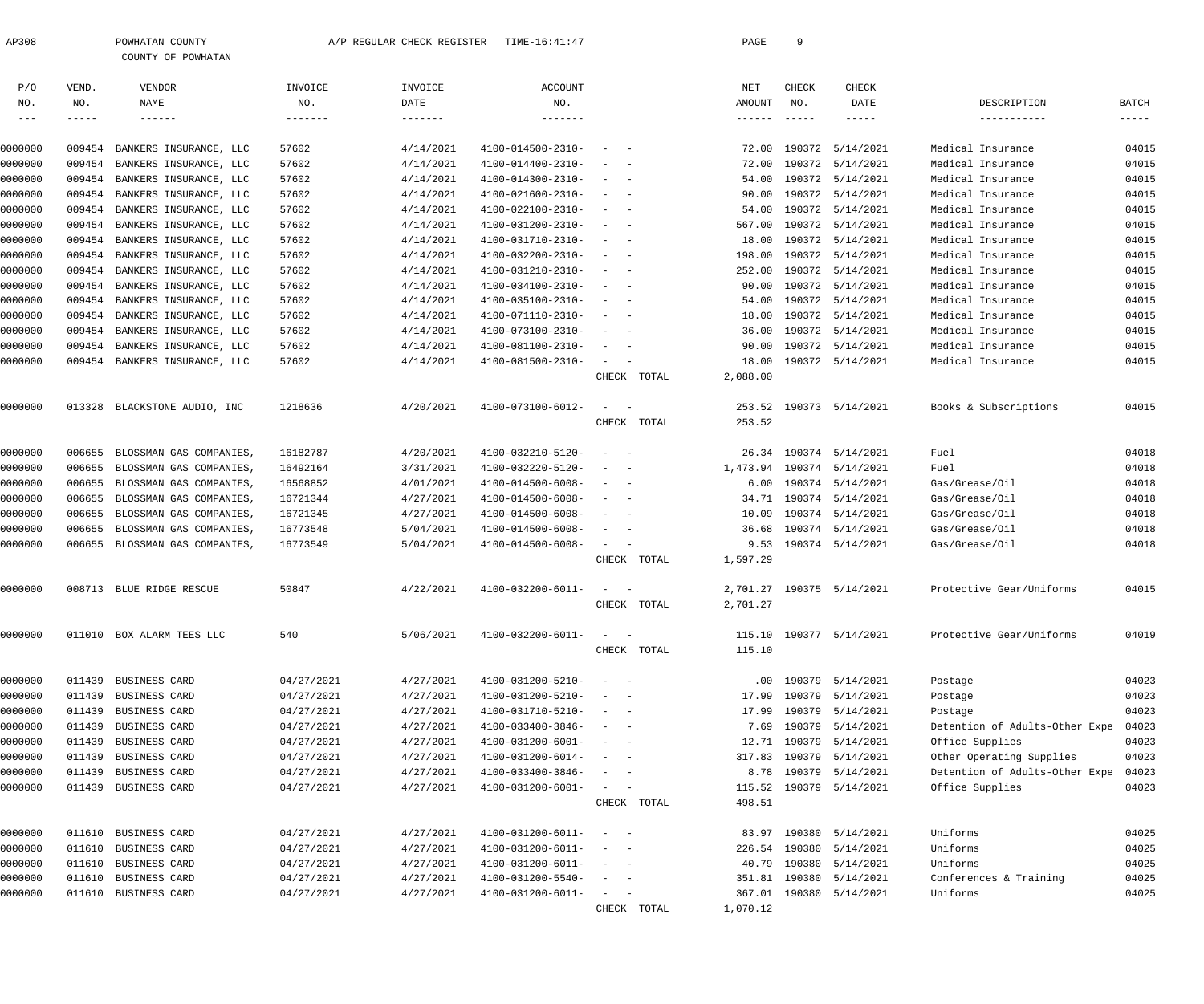| AP308              |                  | POWHATAN COUNTY<br>COUNTY OF POWHATAN            |                          | A/P REGULAR CHECK REGISTER | TIME-16:41:47                          |                                                      | PAGE            | 10                                                                                                                                                                                                                                                                                                                                                                                           |                                      |                                          |                      |
|--------------------|------------------|--------------------------------------------------|--------------------------|----------------------------|----------------------------------------|------------------------------------------------------|-----------------|----------------------------------------------------------------------------------------------------------------------------------------------------------------------------------------------------------------------------------------------------------------------------------------------------------------------------------------------------------------------------------------------|--------------------------------------|------------------------------------------|----------------------|
| P/O<br>NO.         | VEND.<br>NO.     | VENDOR<br>NAME                                   | INVOICE<br>NO.           | INVOICE<br>DATE            | ACCOUNT<br>NO.                         |                                                      | NET<br>AMOUNT   | CHECK<br>NO.                                                                                                                                                                                                                                                                                                                                                                                 | CHECK<br>DATE                        | DESCRIPTION                              | BATCH                |
| $  -$              | -----            |                                                  | $- - - - - - -$          | $- - - - - - -$            | --------                               |                                                      | $- - - - - - -$ | $\frac{1}{2} \frac{1}{2} \frac{1}{2} \frac{1}{2} \frac{1}{2} \frac{1}{2} \frac{1}{2} \frac{1}{2} \frac{1}{2} \frac{1}{2} \frac{1}{2} \frac{1}{2} \frac{1}{2} \frac{1}{2} \frac{1}{2} \frac{1}{2} \frac{1}{2} \frac{1}{2} \frac{1}{2} \frac{1}{2} \frac{1}{2} \frac{1}{2} \frac{1}{2} \frac{1}{2} \frac{1}{2} \frac{1}{2} \frac{1}{2} \frac{1}{2} \frac{1}{2} \frac{1}{2} \frac{1}{2} \frac{$ | $- - - - - -$                        | -----------                              | $\cdots\cdots\cdots$ |
|                    |                  |                                                  |                          |                            |                                        |                                                      |                 |                                                                                                                                                                                                                                                                                                                                                                                              |                                      |                                          |                      |
| 0000000<br>0000000 | 012919<br>012919 | <b>BUSINESS CARD</b><br>BUSINESS CARD            | 04/27/2021<br>04/27/2021 | 4/27/2021<br>4/27/2021     | 4100-031200-6009-<br>4100-031200-6009- | $\sim$<br>$\sim$ $  -$                               | .00<br>455.92   |                                                                                                                                                                                                                                                                                                                                                                                              | 190382 5/14/2021<br>190382 5/14/2021 | Auto Parts/Repairs<br>Auto Parts/Repairs | 04022<br>04022       |
|                    |                  |                                                  |                          |                            |                                        | CHECK TOTAL                                          | 455.92          |                                                                                                                                                                                                                                                                                                                                                                                              |                                      |                                          |                      |
| 0000000            | 006192           | BUSINESS DATA OF VIRGINIA 01-1473                |                          | 3/02/2021                  | 4100-012310-3320-                      | $\overline{\phantom{a}}$<br>$\sim$ $-$               | 400.00          |                                                                                                                                                                                                                                                                                                                                                                                              | 190383 5/14/2021                     | Maintenance & Service Contract           | 04015                |
| 0000000            | 006192           | BUSINESS DATA OF VIRGINIA 01-1489                |                          | 3/16/2021                  | 4100-012310-3320-                      | $\overline{\phantom{a}}$<br>$\overline{\phantom{a}}$ | 200.00          |                                                                                                                                                                                                                                                                                                                                                                                              | 190383 5/14/2021                     | Maintenance & Service Contract           | 04015                |
| 0000000            | 006192           | BUSINESS DATA OF VIRGINIA 01-1495                |                          | 3/17/2021                  | 4100-012310-3320-                      | $\sim$<br>$\sim$                                     | 455.00          |                                                                                                                                                                                                                                                                                                                                                                                              | 190383 5/14/2021                     | Maintenance & Service Contract           | 04015                |
| 0000000            |                  | 006192 BUSINESS DATA OF VIRGINIA 01-1496         |                          | 3/17/2021                  | 4100-012310-3320-                      | $\sim$ $  -$                                         |                 |                                                                                                                                                                                                                                                                                                                                                                                              | 3,670.67 190383 5/14/2021            | Maintenance & Service Contract 04015     |                      |
|                    |                  |                                                  |                          |                            |                                        | CHECK TOTAL                                          | 4,725.67        |                                                                                                                                                                                                                                                                                                                                                                                              |                                      |                                          |                      |
| 0000000            |                  | 008686 C.W. WILLIAMS & CO., INC. 635461          |                          | 4/21/2021                  | 4100-032200-6011-                      | $\sim$ $  -$                                         |                 |                                                                                                                                                                                                                                                                                                                                                                                              | 73.94 190384 5/14/2021               | Protective Gear/Uniforms                 | 04015                |
|                    |                  |                                                  |                          |                            |                                        | CHECK TOTAL                                          | 73.94           |                                                                                                                                                                                                                                                                                                                                                                                              |                                      |                                          |                      |
| 0000000            | 008276           | CENGAGE LEARNING INC. - GA 73911346 REISS        |                          | 3/03/2021                  | 4100-073100-6012-                      | $\overline{\phantom{a}}$<br>$\sim$ $-$               |                 |                                                                                                                                                                                                                                                                                                                                                                                              | 69.52 190385 5/14/2021               | Books & Subscriptions                    | 04017                |
| 0000000            | 008276           | CENGAGE LEARNING INC. - GA 73911601 REISS        |                          | 3/03/2021                  | 4100-073100-6012-                      | $\overline{\phantom{a}}$<br>$\sim$                   |                 |                                                                                                                                                                                                                                                                                                                                                                                              | 24.04 190385 5/14/2021               | Books & Subscriptions                    | 04017                |
| 0000000            |                  | 008276 CENGAGE LEARNING INC. - GA 73919721 REISS |                          | 3/04/2021                  | 4100-073100-6012-                      | $\sim$ $  -$                                         |                 |                                                                                                                                                                                                                                                                                                                                                                                              | 20.79 190385 5/14/2021               | Books & Subscriptions                    | 04017                |
|                    |                  |                                                  |                          |                            |                                        | CHECK TOTAL                                          | 114.35          |                                                                                                                                                                                                                                                                                                                                                                                              |                                      |                                          |                      |
| 0000000            | 000540           | CENTRAL VIRGINIA WASTE                           | 26512                    | 5/05/2021                  | 4100-014300-3176-                      | $\sim$ $  -$                                         | 25.00           |                                                                                                                                                                                                                                                                                                                                                                                              | 190386 5/14/2021                     | Recycling Pulls                          | 04016                |
|                    |                  |                                                  |                          |                            |                                        | CHECK TOTAL                                          | 25.00           |                                                                                                                                                                                                                                                                                                                                                                                              |                                      |                                          |                      |
| 0000000            | 006965           | CINTAS CORPORATION                               | 4082091828               | 4/21/2021                  | 4100-014300-6011-                      | $\sim$<br>$\sim$ $-$                                 | 25.35           |                                                                                                                                                                                                                                                                                                                                                                                              | 190387 5/14/2021                     | Uniforms                                 | 04015                |
| 0000000            | 006965           | CINTAS CORPORATION                               | 4082091828               | 4/21/2021                  | 4100-014100-6011-                      | $\frac{1}{2}$ and $\frac{1}{2}$ and $\frac{1}{2}$    | 21.90           | 190387                                                                                                                                                                                                                                                                                                                                                                                       | 5/14/2021                            | Uniforms                                 | 04015                |
| 0000000            | 006965           | CINTAS CORPORATION                               | 4082091828               | 4/21/2021                  | 4100-014500-6011-                      | $\sim$ $ -$                                          |                 |                                                                                                                                                                                                                                                                                                                                                                                              | 25.78 190387 5/14/2021               | Uniforms                                 | 04015                |
|                    |                  |                                                  |                          |                            |                                        | CHECK TOTAL                                          | 73.03           |                                                                                                                                                                                                                                                                                                                                                                                              |                                      |                                          |                      |
| 0000000            |                  | 010949 COMCAST                                   | 122053451                | 5/01/2021                  | 4100-012510-5260-                      | $\sim$ $  -$                                         |                 |                                                                                                                                                                                                                                                                                                                                                                                              | 1,127.00 190388 5/14/2021            | Internet Usage                           | 04015                |
|                    |                  |                                                  |                          |                            |                                        | CHECK TOTAL                                          | 1,127.00        |                                                                                                                                                                                                                                                                                                                                                                                              |                                      |                                          |                      |
| 0000000            |                  | 012756 COMCAST                                   | 0120090493 4/21          | 4/25/2021                  | 4100-053910-5643-                      | $\sim$                                               |                 |                                                                                                                                                                                                                                                                                                                                                                                              | 178.01 190389 5/14/2021              | PCCAA Services - Federal CSBG            | 04015                |
|                    |                  |                                                  |                          |                            |                                        | CHECK TOTAL                                          | 178.01          |                                                                                                                                                                                                                                                                                                                                                                                              |                                      |                                          |                      |
| 0000000            |                  | 009784 COMMISSIONER OF THE                       | DUES 2021-2022           | 5/07/2021                  | 4100-012310-5810-                      | $\frac{1}{2}$ and $\frac{1}{2}$ and $\frac{1}{2}$    |                 |                                                                                                                                                                                                                                                                                                                                                                                              | 415.00 190390 5/14/2021              | Dues/Association Memberships             | 04016                |
|                    |                  |                                                  |                          |                            |                                        | CHECK TOTAL                                          | 415.00          |                                                                                                                                                                                                                                                                                                                                                                                              |                                      |                                          |                      |
| 0000000            |                  | 013491 COMMONWEALTH DRUG AND ALC 191             |                          | 4/26/2021                  | 4100-012220-3141-                      | $\sim$ $  -$                                         |                 |                                                                                                                                                                                                                                                                                                                                                                                              | 525.00 190391 5/14/2021              | Drug Testing                             | 04015                |
|                    |                  |                                                  |                          |                            |                                        | CHECK TOTAL                                          | 525.00          |                                                                                                                                                                                                                                                                                                                                                                                              |                                      |                                          |                      |
| 0000000            |                  | 033130 COUNTY OF HENRICO                         | 104355 MAY 21            | 5/01/2021                  | 4100-033400-3840-                      | $\sim$ $  -$                                         |                 |                                                                                                                                                                                                                                                                                                                                                                                              | 21,309.30 190393 5/14/2021           | Detention of Juveniles                   | 04020                |
|                    |                  |                                                  |                          |                            |                                        | CHECK TOTAL                                          | 21,309.30       |                                                                                                                                                                                                                                                                                                                                                                                              |                                      |                                          |                      |
| 0000000            |                  | 013849 CROWDER, THOMAS W.                        | 298385                   | 4/22/2021                  | 4100-032200-5815-                      | $\sim$ $  -$                                         |                 |                                                                                                                                                                                                                                                                                                                                                                                              | 180.00 190394 5/14/2021              | Training/Seminars                        | 04019                |
|                    |                  |                                                  |                          |                            |                                        | CHECK TOTAL                                          | 180.00          |                                                                                                                                                                                                                                                                                                                                                                                              |                                      |                                          |                      |
| 0000000            |                  | 013633 CRW PARTS INC                             | $3 - 51831$              | 4/16/2021                  | 4100-032200-6009-                      | $\sim$<br>$\sim$ $-$                                 |                 |                                                                                                                                                                                                                                                                                                                                                                                              | 450.79 190395 5/14/2021              | Auto Repairs and Parts                   | 04015                |
| 0000000            |                  | 013633 CRW PARTS INC                             | $3 - 52139$              | 4/22/2021                  | 4100-032200-6009-                      |                                                      |                 |                                                                                                                                                                                                                                                                                                                                                                                              | 758.10 190395 5/14/2021              | Auto Repairs and Parts                   | 04015                |
|                    |                  |                                                  |                          |                            |                                        | CHECK TOTAL                                          | 1,208.89        |                                                                                                                                                                                                                                                                                                                                                                                              |                                      |                                          |                      |
| 0000000            |                  | 007294 CUMBERLAND FARM & AUTO                    | 80843                    | 3/26/2021                  | 4100-032200-6009-                      | $\sim$ $  -$                                         |                 |                                                                                                                                                                                                                                                                                                                                                                                              | 61.99 190396 5/14/2021               | Auto Repairs and Parts                   | 04019                |
|                    |                  |                                                  |                          |                            |                                        | CHECK TOTAL                                          | 61.99           |                                                                                                                                                                                                                                                                                                                                                                                              |                                      |                                          |                      |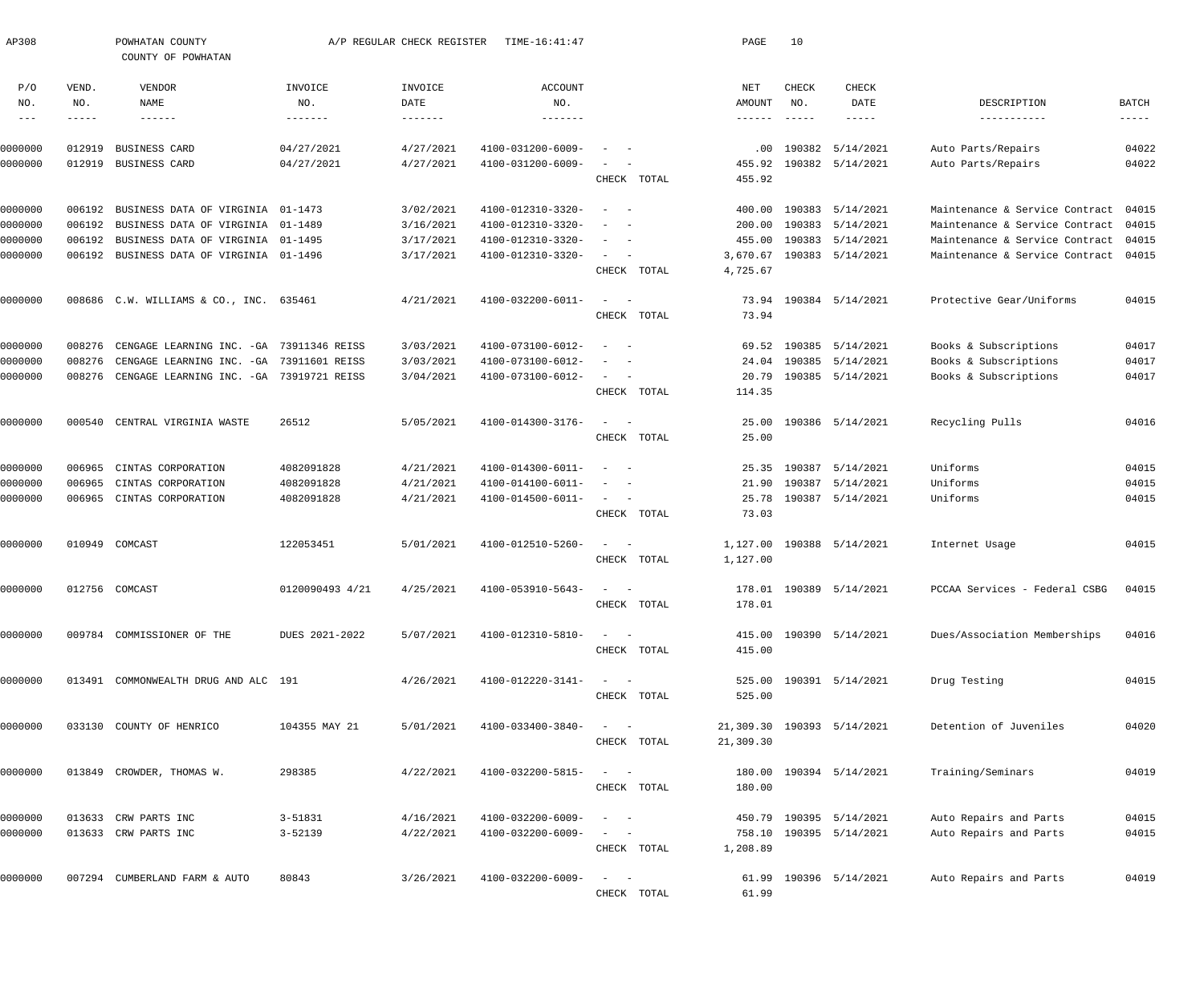| AP308              |            | POWHATAN COUNTY<br>COUNTY OF POWHATAN                       |                        | A/P REGULAR CHECK REGISTER | TIME-16:41:47                          |                                                                |             | PAGE                       | 11            |                                      |                                                                  |                |
|--------------------|------------|-------------------------------------------------------------|------------------------|----------------------------|----------------------------------------|----------------------------------------------------------------|-------------|----------------------------|---------------|--------------------------------------|------------------------------------------------------------------|----------------|
| P/O                | VEND.      | VENDOR                                                      | INVOICE                | INVOICE                    | <b>ACCOUNT</b>                         |                                                                |             | NET                        | CHECK         | CHECK                                |                                                                  |                |
| NO.                | NO.        | NAME                                                        | NO.                    | DATE                       | NO.                                    |                                                                |             | AMOUNT                     | NO.           | DATE                                 | DESCRIPTION                                                      | <b>BATCH</b>   |
| $---$              | -----      | $- - - - - - -$                                             | -------                | $- - - - - - - -$          | $- - - - - - -$                        |                                                                |             | $- - - - - - -$            | $- - - - - -$ | $- - - - - -$                        | -----------                                                      | $--- - - -$    |
| 0000000            |            | 010079 DEAL & LACHENEY P.C.                                 | 4999                   | 5/01/2021                  | 4100-012210-3150-                      | $\sim$<br>$\sim$ $-$                                           |             | 10,000.00 190397 5/14/2021 |               |                                      | Contracted County Attorney                                       | 04015          |
|                    |            |                                                             |                        |                            |                                        |                                                                | CHECK TOTAL | 10,000.00                  |               |                                      |                                                                  |                |
|                    |            |                                                             |                        |                            |                                        |                                                                |             |                            |               |                                      |                                                                  |                |
| 0000000            |            | 012487 DEANE, LAYTON                                        | 000805735 2/21         | 2/23/2021                  | 4100-032200-5815-                      | $\hspace{0.1mm}-\hspace{0.1mm}$<br>$\sim$ $-$                  |             | 31.00                      |               | 190398 5/14/2021                     | Training/Seminars                                                | 04020          |
|                    |            |                                                             |                        |                            |                                        |                                                                | CHECK TOTAL | 31.00                      |               |                                      |                                                                  |                |
| 0000000            | 006240     | DIAMOND SPRINGS WATER, INC ACCT#0033894/21                  |                        | 4/16/2021                  | 4100-014300-5130-                      | $\sim$ $-$                                                     |             |                            |               | 24.55 190399 5/14/2021               | Water                                                            | 04015          |
| 0000000            | 006240     | DIAMOND SPRINGS WATER, INC 0113420421 4/21                  |                        | 4/16/2021                  | 4100-034100-6001-                      |                                                                |             | 38.25                      |               | 190399 5/14/2021                     | Office Supplies                                                  | 04015          |
| 0000000            | 006240     | DIAMOND SPRINGS WATER, INC                                  | 0001244987             | 4/27/2021                  | 4100-014100-5130-                      |                                                                |             | 6.25                       |               | 190399 5/14/2021                     | Water                                                            | 04018          |
| 0000000            |            | 006240 DIAMOND SPRINGS WATER, INC 0001263044                |                        | 5/03/2021                  | 4100-014100-5130-                      | $\sim$<br>$\sim$ $-$                                           |             | 14.98                      |               | 190399 5/14/2021                     | Water                                                            | 04018          |
|                    |            |                                                             |                        |                            |                                        |                                                                | CHECK TOTAL | 84.03                      |               |                                      |                                                                  |                |
|                    |            |                                                             |                        |                            |                                        |                                                                |             |                            |               |                                      |                                                                  |                |
| 0000000            | 008787 DMV |                                                             | 202109001407           | 3/31/2021                  | 4100-012410-3320-                      | $\sim$<br>$\sim$ $-$                                           |             | 500.00                     |               | 190400 5/14/2021                     | Maintenance & Service Contract 04016                             |                |
|                    |            |                                                             |                        |                            |                                        |                                                                | CHECK TOTAL | 500.00                     |               |                                      |                                                                  |                |
| 0000000            | 000860     | DOMINION ENERGY VIRGINIA                                    | 1221667833 4/21        | 4/01/2021                  | 4100-031210-5110-                      | $\sim$ $-$                                                     |             |                            |               | 207.37 190401 5/14/2021              | Electricity - Communications H 04016                             |                |
| 0000000            | 000860     | DOMINION ENERGY VIRGINIA                                    | 3254440245 4/21        | 4/01/2021                  | 4100-031210-5110-                      |                                                                |             |                            |               | 114.57 190401 5/14/2021              | Electricity - Communications H                                   | 04016          |
| 0000000            | 000860     | DOMINION ENERGY VIRGINIA                                    | 4062035391 4/21        | 4/01/2021                  | 4100-031210-5110-                      |                                                                |             |                            |               | 132.66 190401 5/14/2021              | Electricity - Communications H                                   | 04016          |
| 0000000            | 000860     | DOMINION ENERGY VIRGINIA                                    | 4165680929 4/21        | 4/05/2021                  | 4100-031210-5110-                      |                                                                |             |                            |               | 121.74 190401 5/14/2021              | Electricity - Communications H                                   | 04016          |
| 0000000            | 000860     | DOMINION ENERGY VIRGINIA                                    | 5080654493 4/21        | 4/05/2021                  | 4100-031210-5110-                      |                                                                |             | 153.85                     |               | 190401 5/14/2021                     | Electricity - Communications H                                   | 04016          |
| 0000000            | 000860     | DOMINION ENERGY VIRGINIA                                    | 6211789810 4/21        | 4/01/2021                  | 4100-031210-5110-                      |                                                                |             |                            |               | 114.92 190401 5/14/2021              | Electricity - Communications H                                   | 04016          |
| 0000000            | 000860     | DOMINION ENERGY VIRGINIA                                    | 8009370571 4/21        | 4/05/2021                  | 4100-031210-5110-                      |                                                                |             | 29.49                      |               | 190401 5/14/2021                     | Electricity - Communications H                                   | 04016          |
| 0000000            |            | 000860 DOMINION ENERGY VIRGINIA                             | 7765134072 4/21        | 4/28/2021                  | 4100-014100-5110-                      | $\sim$                                                         |             | 641.81                     |               | 190401 5/14/2021                     | Electricity                                                      | 04018          |
|                    |            |                                                             |                        |                            |                                        |                                                                | CHECK TOTAL | 1,516.41                   |               |                                      |                                                                  |                |
| 0000000            |            | 011224 ELECTRONIC SYSTEMS, INC.                             | IN1823958              | 4/29/2021                  | 4100-035100-3320-                      | $\sim$                                                         |             | 62.50                      |               | 190403 5/14/2021                     | Landscaping - Animal Control                                     | 04015          |
| 0000000            | 011224     | ELECTRONIC SYSTEMS, INC.                                    | IN1823958              | 4/29/2021                  | 4100-014300-3320-                      | $\sim$                                                         |             | 14.00                      |               | 190403 5/14/2021                     | Maintenance and Service Contra                                   | 04015          |
| 0000000            |            | 011224 ELECTRONIC SYSTEMS, INC.                             | IN1823958              | 4/29/2021                  | 4100-012100-3320-                      |                                                                |             | 14.00                      |               | 190403 5/14/2021                     | Maintenance & Service Contract                                   | 04015          |
| 0000000            | 011224     | ELECTRONIC SYSTEMS, INC.                                    | IN1823958              | 4/29/2021                  | 4100-012310-3320-                      |                                                                |             | 153.00                     |               | 190403 5/14/2021                     | Maintenance & Service Contract                                   | 04015          |
| 0000000            |            | 011224 ELECTRONIC SYSTEMS, INC.                             | IN1823958              | 4/29/2021                  | 4100-031210-3320-                      |                                                                |             |                            |               | 89.63 190403 5/14/2021               | Maintenance and Service Contra 04015                             |                |
| 0000000            | 011224     | ELECTRONIC SYSTEMS, INC.                                    | IN1823958              | 4/29/2021                  | 4100-013200-3320-                      |                                                                |             |                            |               | 31.25 190403 5/14/2021               | Maintenance & Service Contract                                   | 04015          |
| 0000000            | 011224     | ELECTRONIC SYSTEMS, INC.                                    | IN1823958              | 4/29/2021                  | 4100-012200-3320-                      |                                                                |             | 31.25                      |               | 190403 5/14/2021                     | Maintenance & Service Contract                                   | 04015          |
| 0000000            | 011224     | ELECTRONIC SYSTEMS, INC.                                    | IN1823958              | 4/29/2021                  | 4100-012220-3320-                      | $\sim$                                                         |             | 31.25                      |               | 190403 5/14/2021                     | Maintenance and service contra                                   | 04015          |
| 0000000<br>0000000 | 011224     | 011224 ELECTRONIC SYSTEMS, INC.<br>ELECTRONIC SYSTEMS, INC. | IN1823958<br>IN1823958 | 4/29/2021<br>4/29/2021     | 4100-071110-3320-<br>4100-014100-3320- | $\overline{\phantom{m}}$<br>$\overline{\phantom{a}}$<br>$\sim$ |             | 14.00<br>59.25             |               | 190403 5/14/2021<br>190403 5/14/2021 | General Maintenance<br>Maintenance & Service Contract            | 04015<br>04015 |
| 0000000            | 011224     | ELECTRONIC SYSTEMS, INC.                                    | IN1823958              | 4/29/2021                  | 4100-031200-3320-                      |                                                                |             | 218.25                     |               | 190403 5/14/2021                     | Maintenance & Service Contract                                   | 04015          |
| 0000000            |            | 011224 ELECTRONIC SYSTEMS, INC.                             | IN1823958              | 4/29/2021                  | 4100-034100-3320-                      | $\overline{\phantom{m}}$                                       |             | 62.50                      |               | 190403 5/14/2021                     | Maintenance & Service Contract                                   | 04015          |
| 0000000            | 011224     | ELECTRONIC SYSTEMS, INC.                                    | IN1823958              | 4/29/2021                  | 4100-012410-3320-                      |                                                                |             | 223.00                     |               | 190403 5/14/2021                     | Maintenance & Service Contract                                   | 04015          |
| 0000000            | 011224     | ELECTRONIC SYSTEMS, INC.                                    | IN1823958              | 4/29/2021                  | 4100-021600-8002-                      |                                                                |             | 31.25                      |               | 190403 5/14/2021                     | Copier Lease                                                     | 04015          |
| 0000000            |            | 011224 ELECTRONIC SYSTEMS, INC.                             | IN1823958              | 4/29/2021                  | 4100-022100-3320-                      | $\overline{\phantom{m}}$<br>$\overline{\phantom{a}}$           |             | 31.25                      |               | 190403 5/14/2021                     | Maintenance & Service Contract                                   | 04015          |
| 0000000            | 011224     | ELECTRONIC SYSTEMS, INC.                                    | IN1826866              | 4/30/2021                  | 4100-035100-3320-                      |                                                                |             | 62.50                      |               | 190403 5/14/2021                     | Landscaping - Animal Control                                     | 04016          |
| 0000000            | 011224     | ELECTRONIC SYSTEMS, INC.                                    | IN1826866              | 4/30/2021                  | 4100-014300-3320-                      |                                                                |             | 14.00                      |               | 190403 5/14/2021                     | Maintenance and Service Contra                                   | 04016          |
| 0000000            |            | 011224 ELECTRONIC SYSTEMS, INC.                             | IN1826866              | 4/30/2021                  | 4100-012100-3320-                      | $\overline{\phantom{m}}$<br>$\sim$                             |             | 14.00                      |               | 190403 5/14/2021                     | Maintenance & Service Contract                                   | 04016          |
| 0000000            | 011224     | ELECTRONIC SYSTEMS, INC.                                    | IN1826866              | 4/30/2021                  | 4100-012310-3320-                      |                                                                |             | 153.00                     |               | 190403 5/14/2021                     | Maintenance & Service Contract                                   | 04016          |
| 0000000            | 011224     | ELECTRONIC SYSTEMS, INC.                                    | IN1826866              | 4/30/2021                  | 4100-031210-3320-                      | $\overline{\phantom{a}}$                                       |             | 89.63                      |               | 190403 5/14/2021                     | Maintenance and Service Contra                                   | 04016          |
| 0000000<br>0000000 | 011224     | 011224 ELECTRONIC SYSTEMS, INC.<br>ELECTRONIC SYSTEMS, INC. | IN1826866<br>IN1826866 | 4/30/2021<br>4/30/2021     | 4100-012200-3320-<br>4100-012220-3320- | $\overline{\phantom{m}}$<br>$\sim$                             |             | 31.25<br>31.25             |               | 190403 5/14/2021<br>190403 5/14/2021 | Maintenance & Service Contract<br>Maintenance and service contra | 04016<br>04016 |
| 0000000            | 011224     | ELECTRONIC SYSTEMS, INC.                                    | IN1826866              | 4/30/2021                  | 4100-071110-3320-                      | $\overline{\phantom{m}}$<br>$\sim$                             |             | 14.00                      |               | 190403 5/14/2021                     | General Maintenance                                              | 04016          |
| 0000000            | 011224     | ELECTRONIC SYSTEMS, INC.                                    | IN1826866              | 4/30/2021                  | 4100-014100-3320-                      | $\overline{\phantom{m}}$<br>$\sim$                             |             | 59.25                      |               | 190403 5/14/2021                     | Maintenance & Service Contract                                   | 04016          |
| 0000000            | 011224     | ELECTRONIC SYSTEMS, INC.                                    | IN1826866              | 4/30/2021                  | 4100-031200-3320-                      | $\overline{\phantom{a}}$                                       |             | 218.25                     |               | 190403 5/14/2021                     | Maintenance & Service Contract                                   | 04016          |
| 0000000            |            | 011224 ELECTRONIC SYSTEMS, INC.                             | IN1826866              | 4/30/2021                  | 4100-012410-3320-                      | $\alpha = 1, \ldots, n-1$                                      |             |                            |               | 223.00 190403 5/14/2021              | Maintenance & Service Contract 04016                             |                |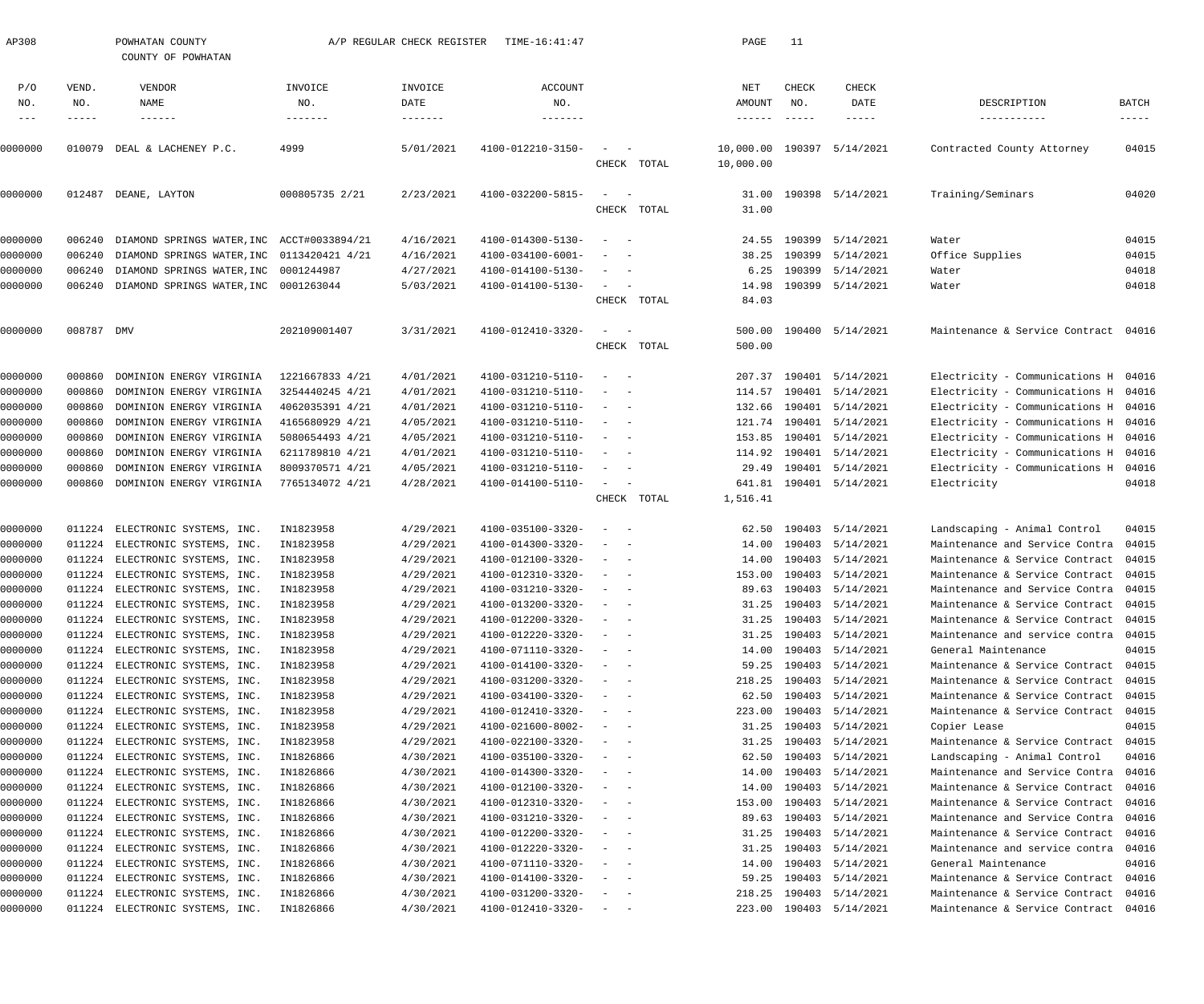| AP308               |                  | POWHATAN COUNTY<br>COUNTY OF POWHATAN                |                        | A/P REGULAR CHECK REGISTER | TIME-16:41:47                          |                                                           |             | PAGE           | 12            |                                      |                                                |                |
|---------------------|------------------|------------------------------------------------------|------------------------|----------------------------|----------------------------------------|-----------------------------------------------------------|-------------|----------------|---------------|--------------------------------------|------------------------------------------------|----------------|
| P/O                 | VEND.            | VENDOR                                               | INVOICE                | INVOICE                    | <b>ACCOUNT</b>                         |                                                           |             | NET            | <b>CHECK</b>  | CHECK                                |                                                |                |
| NO.                 | NO.              | NAME                                                 | NO.                    | DATE                       | NO.                                    |                                                           |             | AMOUNT         | NO.           | DATE                                 | DESCRIPTION                                    | BATCH          |
| $\qquad \qquad - -$ | -----            | $- - - - - -$                                        | -------                | $- - - - - - -$            | -------                                |                                                           |             | $- - - - - -$  | $- - - - - -$ | $- - - - -$                          | -----------                                    | $------$       |
|                     |                  |                                                      |                        |                            |                                        |                                                           |             |                |               |                                      |                                                |                |
| 0000000             | 011224           | ELECTRONIC SYSTEMS, INC.                             | IN1826866              | 4/30/2021                  | 4100-013200-3320-                      |                                                           |             | 31.25          |               | 190403 5/14/2021                     | Maintenance & Service Contract                 | 04016          |
| 0000000             | 011224           | ELECTRONIC SYSTEMS, INC.                             | IN1826866              | 4/30/2021                  | 4100-034100-3320-                      |                                                           |             | 62.50          |               | 190403 5/14/2021                     | Maintenance & Service Contract                 | 04016          |
| 0000000             | 011224           | ELECTRONIC SYSTEMS, INC.                             | IN1826866              | 4/30/2021                  | 4100-021600-8002-<br>4100-022100-3320- |                                                           |             | 31.25          |               | 190403 5/14/2021                     | Copier Lease<br>Maintenance & Service Contract | 04016<br>04016 |
| 0000000             | 011224<br>011224 | ELECTRONIC SYSTEMS, INC.<br>ELECTRONIC SYSTEMS, INC. | IN1826866<br>IN1826867 | 4/30/2021<br>5/03/2021     | 4100-012100-3320-                      |                                                           |             | 31.25<br>99.07 |               | 190403 5/14/2021<br>190403 5/14/2021 | Maintenance & Service Contract                 | 04016          |
| 0000000             |                  |                                                      |                        |                            |                                        |                                                           | CHECK TOTAL | 2,231.83       |               |                                      |                                                |                |
| 0000000             | 006510           | EMERGENCY SERVICES                                   | 490                    | 5/05/2021                  | 4100-035500-3140-                      |                                                           |             |                |               | 16,100.70 190404 5/14/2021           | Professional Services                          | 04019          |
|                     |                  |                                                      |                        |                            |                                        |                                                           | CHECK TOTAL | 16,100.70      |               |                                      |                                                |                |
| 0000000             | 012938           | FIRE PROTECTION & EQUIP.                             | 00076771               | 4/07/2021                  | 4100-032200-3310-                      |                                                           |             | 96.50          |               | 190405 5/14/2021                     | Equipment Repair                               | 04019          |
| 0000000             | 012938           | FIRE PROTECTION & EQUIP.                             | 00076946               | 4/15/2021                  | 4100-032200-6010-                      |                                                           |             | 3,918.00       |               | 190405 5/14/2021                     | Breathing Apparatus                            | 04019          |
| 0000000             | 012938           | FIRE PROTECTION & EQUIP.                             | 00077006               | 4/22/2021                  | 4100-032200-6010-                      |                                                           |             | 306.00         |               | 190405 5/14/2021                     | Breathing Apparatus                            | 04019          |
|                     |                  |                                                      |                        |                            |                                        |                                                           | CHECK TOTAL | 4,320.50       |               |                                      |                                                |                |
| 0000000             |                  | 008314 FREE CLINIC OF POWHATAN                       | FY21 CONTRIBU          | 5/07/2021                  | 4100-081200-5700-                      |                                                           |             | 2,500.00       |               | 190406 5/14/2021                     | Contribution: Powhatan Free Cli 04017          |                |
|                     |                  |                                                      |                        |                            |                                        |                                                           | CHECK TOTAL | 2,500.00       |               |                                      |                                                |                |
| 0000000             | 000570           | GOOCHLAND-POWHATAN                                   | 4TH QTR 2020/21        | 4/02/2021                  | 4100-052100-5699-                      |                                                           |             | 74,657.50      |               | 190407 5/14/2021                     | County Contribution-CSB                        | 04015          |
|                     |                  |                                                      |                        |                            |                                        |                                                           | CHECK TOTAL | 74,657.50      |               |                                      |                                                |                |
| 0000000             |                  | 006013 GRAINGER                                      | 9875038235             | 4/20/2021                  | 4100-014100-3310-                      |                                                           |             | 40.66          |               | 190408 5/14/2021                     | Repairs & Maintenance                          | 04018          |
|                     |                  |                                                      |                        |                            |                                        |                                                           | CHECK TOTAL | 40.66          |               |                                      |                                                |                |
| 0000000             | 013549           | HOSTED BACKBONE, LLC                                 | HB17-9356              | 5/01/2021                  | 4100-012510-5260-                      |                                                           |             |                |               | 1,975.00 190409 5/14/2021            | Internet Usage                                 | 04015          |
|                     |                  |                                                      |                        |                            |                                        |                                                           | CHECK TOTAL | 1,975.00       |               |                                      |                                                |                |
| 0000000             | 000120           | JAMES RIVER AIR                                      | C235900                | 5/01/2021                  | 4100-014100-3320-                      |                                                           |             | 162.00         |               | 190411 5/14/2021                     | Maintenance & Service Contract                 | 04018          |
| 0000000             | 000120           | JAMES RIVER AIR                                      | C235901                | 5/01/2021                  | 4100-014100-3320-                      |                                                           |             | 325.00         |               | 190411 5/14/2021                     | Maintenance & Service Contract                 | 04018          |
| 0000000             | 000120           | JAMES RIVER AIR                                      | C235902                | 5/01/2021                  | 4100-014100-3320-                      |                                                           |             |                |               | 963.00 190411 5/14/2021              | Maintenance & Service Contract 04018           |                |
|                     |                  |                                                      |                        |                            |                                        |                                                           | CHECK TOTAL | 1,450.00       |               |                                      |                                                |                |
| 0000000             |                  | 010811 LAND AND COATES, INC                          | 3546462                | 5/05/2021                  | 4100-014500-3319-                      | $\mathcal{L}_{\text{max}}$ and $\mathcal{L}_{\text{max}}$ |             |                |               | 25.74 190412 5/14/2021               | Equipment Repairs and Maintena 04018           |                |
|                     |                  |                                                      |                        |                            |                                        |                                                           | CHECK TOTAL | 25.74          |               |                                      |                                                |                |
| 0000000             |                  | 000166 LUCK STONE CORP.                              | INV #101396618         | 4/15/2021                  | 4100-014100-3190-                      | $\sim$<br>$\sim$ $-$                                      |             |                |               | 44.97 190413 5/14/2021               | Maintenance of Grounds                         | 04018          |
| 0000000             | 000166           | LUCK STONE CORP.                                     | INV #101396618         | 4/15/2021                  | 4100-014100-3190-                      | $\sim$<br>$\sim$ $-$                                      |             |                |               | 42.32 190413 5/14/2021               | Maintenance of Grounds                         | 04018          |
| 0000000             |                  | 000166 LUCK STONE CORP.                              | IV-101386128           | 4/30/2021                  | 4100-014500-3190-                      | $\sim$ $  -$                                              |             |                |               | 360.44 190413 5/14/2021              | Grounds Maintenance                            | 04018          |
|                     |                  |                                                      |                        |                            |                                        |                                                           | CHECK TOTAL | 447.73         |               |                                      |                                                |                |
| 0000000             |                  | 009552 MANSFIELD OIL COMPANY                         | SQLCD-681471           | 4/30/2021                  | 4100-032200-5120-                      | $\sim$ $ -$                                               |             |                |               | 70.10 190414 5/14/2021               | Apparatus Fuel                                 | 04019          |
|                     |                  |                                                      |                        |                            |                                        |                                                           | CHECK TOTAL | 70.10          |               |                                      |                                                |                |
| 0000000             |                  | 006696 MCGUIREWOODS LLP                              | 92458821               | 2/17/2021                  | 4100-095101-9151-                      | $\sim$ $  -$                                              |             |                |               | 1,805.00 190415 5/14/2021            | Bond Issuance Costs                            | 04015          |
|                     |                  |                                                      |                        |                            |                                        |                                                           | CHECK TOTAL | 1,805.00       |               |                                      |                                                |                |
| 0000000             |                  | 011840 MCI COMM SERVICE                              | CDG98147 4/21          | 4/17/2021                  | 4100-021100-5230-                      | $\sim$ $-$                                                |             |                |               | 33.98 190416 5/14/2021               | Telephone Services                             | 04018          |
|                     |                  |                                                      |                        |                            |                                        |                                                           | CHECK TOTAL | 33.98          |               |                                      |                                                |                |
| 0000000             |                  | 013176 MIDWEST TAPE, LLC                             | 500324537              | 4/19/2021                  | 4100-073100-6012-                      | $\sim$ $-$                                                |             |                |               | 227.09 190417 5/14/2021              | Books & Subscriptions                          | 04015          |
| 0000000             |                  | 013176 MIDWEST TAPE, LLC                             | 500352524              | 4/26/2021                  | 4100-073100-6012-                      |                                                           |             |                |               | 72.71 190417 5/14/2021               | Books & Subscriptions                          | 04015          |
|                     |                  |                                                      |                        |                            |                                        |                                                           | CHECK TOTAL | 299.80         |               |                                      |                                                |                |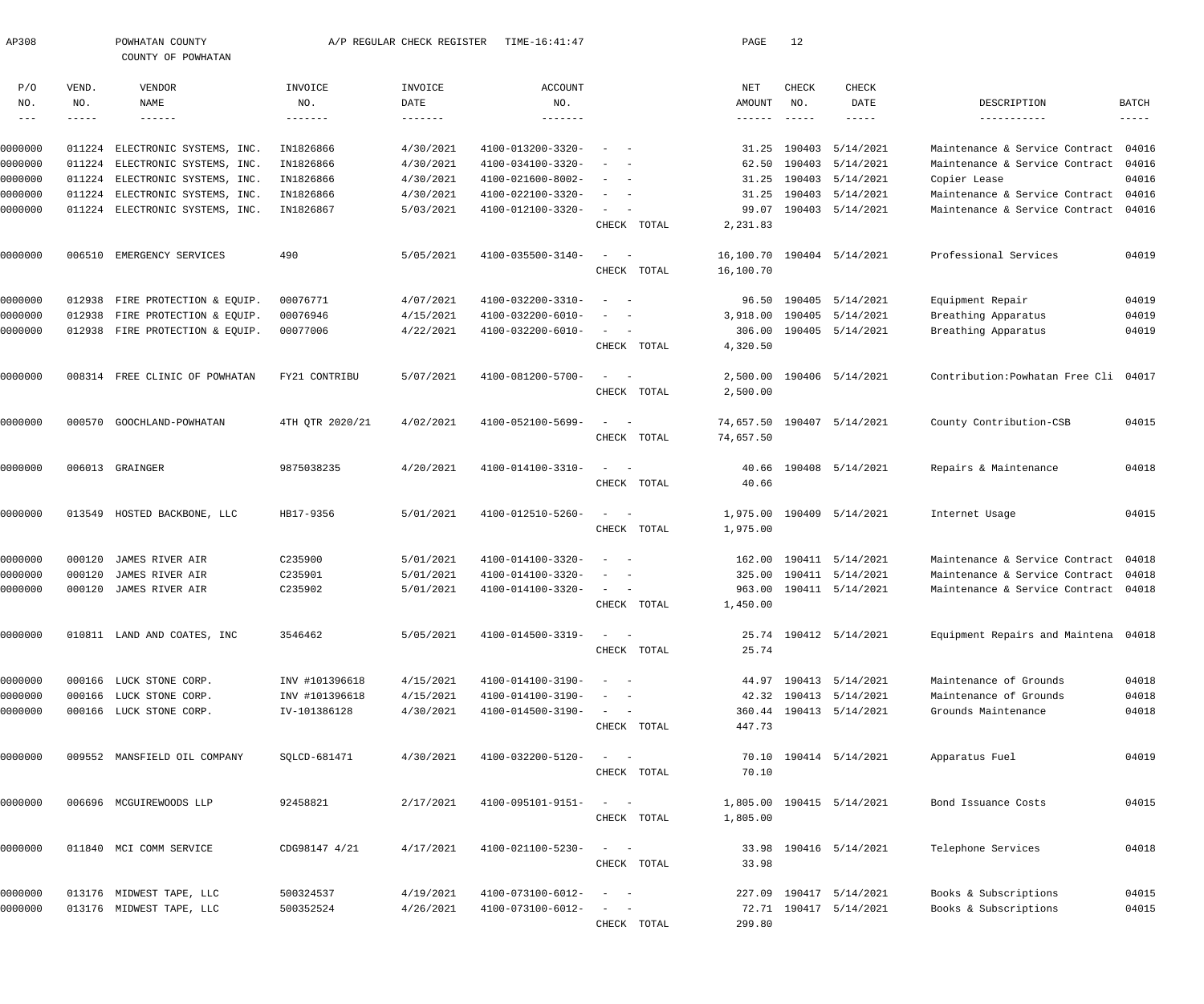| AP308              |                  | POWHATAN COUNTY<br>COUNTY OF POWHATAN              |                  | A/P REGULAR CHECK REGISTER | TIME-16:41:47                          |                                                   |       | PAGE          | 13            |                                           |                                                  |                      |
|--------------------|------------------|----------------------------------------------------|------------------|----------------------------|----------------------------------------|---------------------------------------------------|-------|---------------|---------------|-------------------------------------------|--------------------------------------------------|----------------------|
| P/O                | VEND.            | VENDOR                                             | INVOICE          | INVOICE                    | ACCOUNT                                |                                                   |       | NET           | <b>CHECK</b>  | <b>CHECK</b>                              |                                                  |                      |
| NO.                | NO.              | NAME                                               | NO.              | DATE                       | NO.                                    |                                                   |       | AMOUNT        | NO.           | DATE                                      | DESCRIPTION                                      | <b>BATCH</b>         |
| $---$              | -----            | $- - - - - - -$                                    | -------          |                            |                                        |                                                   |       | $- - - - - -$ | $\frac{1}{2}$ | -----                                     | -----------                                      | $\cdots\cdots\cdots$ |
| 0000000            | 010924           | MITCHELL PEST                                      | 143159           | 4/01/2021                  | 4100-014100-3320-                      |                                                   |       | 60.00         |               | 190418 5/14/2021                          | Maintenance & Service Contract                   | 04018                |
| 0000000            | 010924           | MITCHELL PEST                                      | 147306           | 4/01/2021                  | 4100-014100-3320-                      |                                                   |       |               |               | 95.00 190418 5/14/2021                    | Maintenance & Service Contract                   | 04018                |
| 0000000            | 010924           | MITCHELL PEST                                      | 147364           | 4/01/2021                  | 4100-014100-3320-                      |                                                   |       |               |               | 60.00 190418 5/14/2021                    | Maintenance & Service Contract                   | 04018                |
| 0000000            | 010924           | MITCHELL PEST                                      | 147450           | 4/01/2021                  | 4100-014100-3320-                      |                                                   |       | 150.00        |               | 190418 5/14/2021                          | Maintenance & Service Contract                   | 04018                |
| 0000000            | 010924           | MITCHELL PEST                                      | 47626 4/21       | 4/26/2021                  | 4100-014100-3320-                      | $\sim$                                            |       |               |               | 175.00 190418 5/14/2021                   | Maintenance & Service Contract 04018             |                      |
|                    |                  |                                                    |                  |                            |                                        | CHECK                                             | TOTAL | 540.00        |               |                                           |                                                  |                      |
| 0000000            | 007297           | NAFECO, INC.                                       | 1084417          | 4/19/2021                  | 4100-032200-3310-                      |                                                   |       | 61.00         |               | 190420 5/14/2021                          | Equipment Repair                                 | 04015                |
| 0000000            | 007297           | NAFECO, INC.                                       | 1085109          | 4/22/2021                  | 4100-032200-3310-                      |                                                   |       |               |               | 107.45 190420 5/14/2021                   | Equipment Repair                                 | 04015                |
| 0000000            | 007297           | NAFECO, INC.                                       | 1085314          | 4/23/2021                  | 4100-032200-3310-                      | $\sim$                                            |       |               |               | 91.40 190420 5/14/2021                    | Equipment Repair                                 | 04015                |
|                    |                  |                                                    |                  |                            |                                        | CHECK TOTAL                                       |       | 259.85        |               |                                           |                                                  |                      |
|                    |                  |                                                    |                  |                            |                                        |                                                   |       |               |               |                                           |                                                  |                      |
| 0000000            | 011987           | NEWCOMBS RENOVATIONS LLC                           | 1612             | 5/04/2021                  | 4100-014100-3310-                      |                                                   |       | 130.00        |               | 190422 5/14/2021                          | Repairs & Maintenance                            | 04018                |
|                    |                  |                                                    |                  |                            |                                        | CHECK TOTAL                                       |       | 130.00        |               |                                           |                                                  |                      |
| 0000000            | 013986           | NOTTOWAY COUNTY VOLUNTEER                          | BURN BUILDING    | 5/08/2021                  | 4100-032200-5815-                      |                                                   |       | 250.00        |               | 190423 5/14/2021                          | Training/Seminars                                | 04015                |
|                    |                  |                                                    |                  |                            |                                        | CHECK TOTAL                                       |       | 250.00        |               |                                           |                                                  |                      |
| 0000000            |                  | 013051 OLD TIME BUILDER INC.                       | $260 - 2021$     | 5/04/2021                  | 3100-013030-0008-                      | $\equiv$                                          |       | 1,063.86      |               | 190424 5/14/2021                          | Building Permits                                 | 04015                |
|                    |                  |                                                    |                  |                            |                                        | CHECK TOTAL                                       |       | 1,063.86      |               |                                           |                                                  |                      |
|                    |                  |                                                    |                  |                            |                                        |                                                   |       |               |               |                                           |                                                  |                      |
| 0000000            | 001250           | POWHATAN AUTO & TRACTOR                            | 635680           | 4/01/2021                  | 4100-014300-3310-                      |                                                   |       |               |               | 47.70 190425 5/14/2021                    | Repairs & Maintenance                            | 04018                |
| 0000000            | 001250           | POWHATAN AUTO & TRACTOR                            | 639331           | 4/28/2021                  | 4100-014500-3190-                      |                                                   |       |               |               | 9.99 190425 5/14/2021                     | Grounds Maintenance                              | 04018                |
| 0000000            | 001250           | POWHATAN AUTO & TRACTOR                            | 4192021          | 4/19/2021                  | 4100-032200-6009-                      |                                                   |       |               |               | 1.00-190425 5/14/2021                     | Auto Repairs and Parts                           | 04019                |
| 0000000            | 001250           | POWHATAN AUTO & TRACTOR                            | 635699           | 4/01/2021                  | 4100-032200-6009-                      | $\overline{\phantom{a}}$                          |       | 61.27         |               | 190425 5/14/2021                          | Auto Repairs and Parts                           | 04019                |
| 0000000            | 001250           | POWHATAN AUTO & TRACTOR                            | 636829           | 4/09/2021                  | 4100-032200-6009-                      | $\overline{\phantom{a}}$                          |       | 22.98         |               | 190425 5/14/2021                          | Auto Repairs and Parts                           | 04019                |
| 0000000            | 001250           | POWHATAN AUTO & TRACTOR                            | 637721           | 4/15/2021                  | 4100-032200-6009-                      |                                                   |       | 10.29         |               | 190425 5/14/2021<br>7.96 190425 5/14/2021 | Auto Repairs and Parts<br>Auto Repairs and Parts | 04019<br>04019       |
| 0000000            | 001250           | POWHATAN AUTO & TRACTOR                            | 637874           | 4/16/2021                  | 4100-032200-6009-                      |                                                   |       |               |               |                                           | Auto Repairs and Parts                           | 04019                |
| 0000000<br>0000000 | 001250<br>001250 | POWHATAN AUTO & TRACTOR<br>POWHATAN AUTO & TRACTOR | 637972<br>638108 | 4/17/2021<br>4/19/2021     | 4100-032200-6009-<br>4100-032200-6009- |                                                   |       | 73.07         |               | 190425 5/14/2021<br>8.78 190425 5/14/2021 | Auto Repairs and Parts                           | 04019                |
| 0000000            | 001250           | POWHATAN AUTO & TRACTOR                            | 638294           | 4/20/2021                  | $4100 - 032200 - 6009 -$               |                                                   |       |               |               | 23.99 190425 5/14/2021                    | Auto Repairs and Parts                           | 04019                |
|                    |                  |                                                    |                  |                            |                                        | CHECK TOTAL                                       |       | 265.03        |               |                                           |                                                  |                      |
|                    |                  |                                                    |                  |                            |                                        |                                                   |       |               |               |                                           |                                                  |                      |
| 0000000            |                  | 001250 POWHATAN AUTO & TRACTOR                     | 639344           | 4/28/2021                  | 4100-032200-6009-                      | $\sim$                                            |       |               |               | 49.48 190426 5/14/2021                    | Auto Repairs and Parts                           | 04019                |
|                    |                  |                                                    |                  |                            |                                        | CHECK TOTAL                                       |       | 49.48         |               |                                           |                                                  |                      |
| 0000000            |                  | 007314 POWHATAN OVERHEAD DOORS,                    | #10292-1         | 3/17/2021                  | 4100-032220-3310-                      |                                                   |       |               |               | 450.00 190427 5/14/2021                   | Repairs & Maintenance                            | 04019                |
|                    |                  |                                                    |                  |                            |                                        | CHECK TOTAL                                       |       | 450.00        |               |                                           |                                                  |                      |
| 0000000            |                  | 009518 QUARLES PETROLEUM, INC.                     | 934763 4/2021    | 4/30/2021                  | 4100-031200-6008-                      |                                                   |       |               |               | 168.04 190429 5/14/2021                   | Gas/Grease/Oil                                   | 04015                |
|                    |                  |                                                    |                  |                            |                                        | CHECK TOTAL                                       |       | 168.04        |               |                                           |                                                  |                      |
|                    |                  |                                                    |                  |                            |                                        |                                                   |       |               |               |                                           |                                                  |                      |
| 0000000            |                  | 000780 QUILL CORPORATION                           | 16205596         | 4/21/2021                  | 4100-012310-6001-                      | $\frac{1}{2}$ and $\frac{1}{2}$ and $\frac{1}{2}$ |       |               |               | 180.78 190430 5/14/2021                   | Office Supplies                                  | 04015                |
|                    |                  |                                                    |                  |                            |                                        | CHECK TOTAL                                       |       | 180.78        |               |                                           |                                                  |                      |
| 0000000            |                  | 000620 R. C. GOODWYN & SONS, INC 0955633           |                  | 4/16/2021                  | 4100-014100-3310-                      | $\sim$<br>$\sim$ $-$                              |       |               |               | 47.10 190431 5/14/2021                    | Repairs & Maintenance                            | 04018                |
| 0000000            |                  | 000620 R. C. GOODWYN & SONS, INC                   | 0956044          | 4/19/2021                  | 4100-014100-3310-                      |                                                   |       |               |               | 12.98 190431 5/14/2021                    | Repairs & Maintenance                            | 04018                |
| 0000000            |                  | 000620 R. C. GOODWYN & SONS, INC                   | 0956306          | 4/21/2021                  | 4100-014100-3310-                      |                                                   |       |               |               | 11.98 190431 5/14/2021                    | Repairs & Maintenance                            | 04018                |
| 0000000            |                  | 000620 R. C. GOODWYN & SONS, INC 0956380           |                  | 4/21/2021                  | 4100-032220-3310-                      | $\sim$ 100 $\mu$                                  |       |               |               | 8.99 190431 5/14/2021                     | Repairs & Maintenance                            | 04018                |
|                    |                  |                                                    |                  |                            |                                        | CHECK TOTAL                                       |       | 81.05         |               |                                           |                                                  |                      |
|                    |                  |                                                    |                  |                            |                                        |                                                   |       |               |               |                                           |                                                  |                      |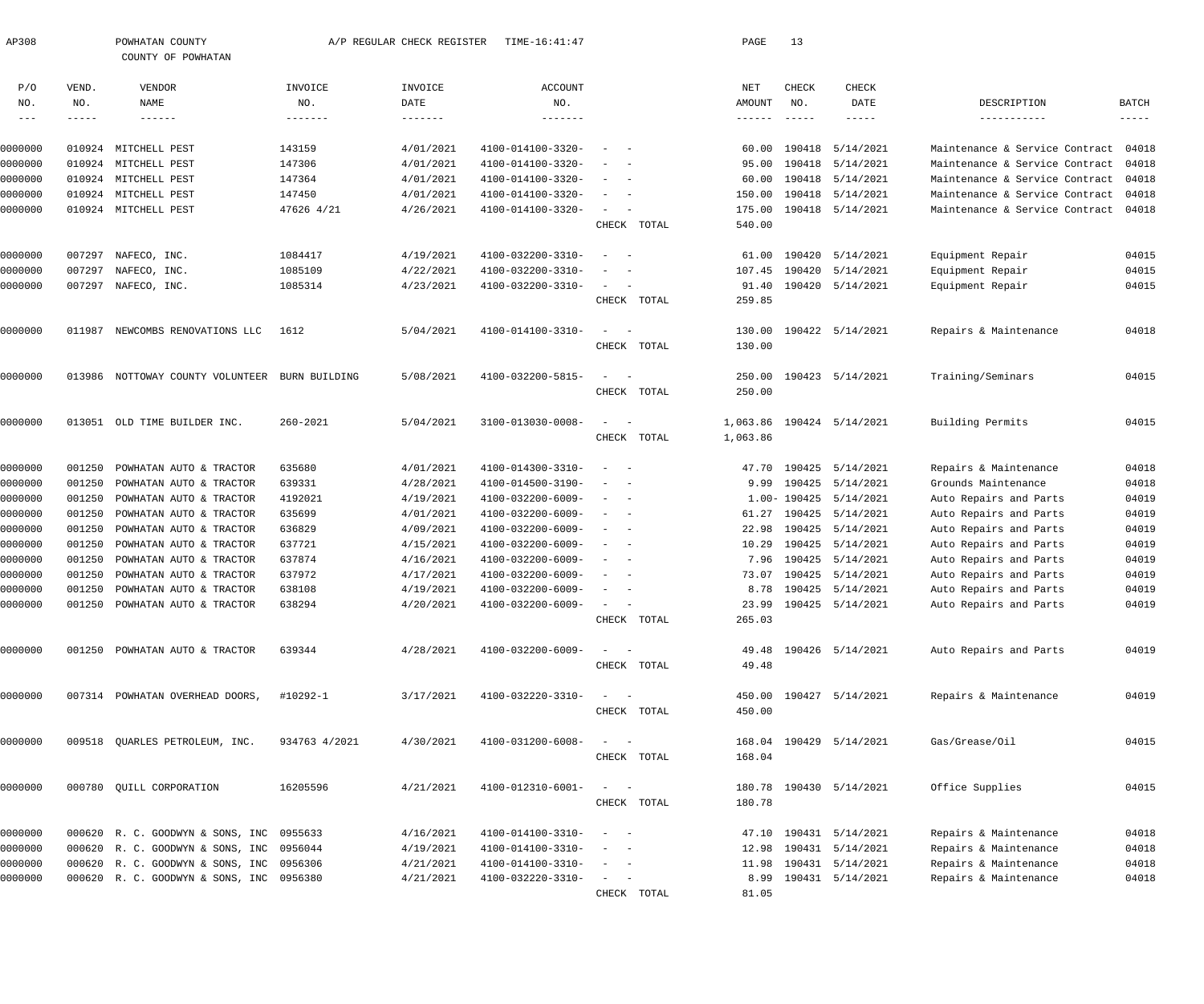| AP308         |              | POWHATAN COUNTY<br>COUNTY OF POWHATAN |                 | A/P REGULAR CHECK REGISTER | TIME-16:41:47                |                                                                  |             | PAGE             | 14            |                           |                                      |                      |
|---------------|--------------|---------------------------------------|-----------------|----------------------------|------------------------------|------------------------------------------------------------------|-------------|------------------|---------------|---------------------------|--------------------------------------|----------------------|
| P/O<br>NO.    | VEND.<br>NO. | VENDOR<br>NAME                        | INVOICE<br>NO.  | INVOICE<br>DATE            | <b>ACCOUNT</b><br>NO.        |                                                                  |             | NET<br>AMOUNT    | CHECK<br>NO.  | CHECK<br>DATE             | DESCRIPTION                          | <b>BATCH</b>         |
| $\frac{1}{2}$ | -----        | $- - - - - - -$                       | -------         |                            | $- - - - - - -$              |                                                                  |             | ------           | $- - - - - -$ | -----                     | -----------                          | $\cdots\cdots\cdots$ |
| 0000000       | 006466       | RADIO COMMUNICATION OF VA 602002042-1 |                 | 5/04/2021                  | 4100-032200-6009-            | CHECK TOTAL                                                      |             | 114.50<br>114.50 |               | 190432 5/14/2021          | Auto Repairs and Parts               | 04019                |
| 0000000       | 013980       | RICHMOND OVERHEAD DOOR IN 182116A     |                 | 4/16/2021                  | 4100-014100-3310-            | CHECK TOTAL                                                      |             | 564.40           |               | 564.40 190433 5/14/2021   | Repairs & Maintenance                | 04018                |
| 0000000       | 007325       | RICHMOND OXYGEN CO.                   | 362765          | 4/30/2021                  | 4100-032200-3320-            | CHECK TOTAL                                                      |             | 277.50           |               | 277.50 190434 5/14/2021   | Maintenance & Service Contract       | 04019                |
| 0000000       |              | 008654 SEAY'S TOWING                  | TOW 4/15/2021   | 4/15/2021                  | 4100-032200-5815-            | CHECK TOTAL                                                      |             | 141.00           |               | 141.00 190435 5/14/2021   | Training/Seminars                    | 04015                |
| 0000000       |              | 013375 SIGN CRAFTERS, INC             | 21 37233        | 4/28/2021                  | 4100-014100-3190-            | CHECK TOTAL                                                      |             | 703.82           |               | 703.82 190436 5/14/2021   | Maintenance of Grounds               | 04018                |
| 0000000       |              | 001970 SIGN DESIGN OF POWHATAN        | 5645            | 4/30/2021                  | 4100-032200-6009-            | CHECK TOTAL                                                      |             | 20.00            |               | 20.00 190437 5/14/2021    | Auto Repairs and Parts               | 04019                |
| 0000000       |              | 006594 SOUTHSIDE ELECTRIC COOP        | 63504011 4/21   | 4/13/2021                  | 4100-014100-5110-            | $\sim$<br>CHECK TOTAL                                            |             | 47.88<br>47.88   |               | 190439 5/14/2021          | Electricity                          | 04018                |
| 0000000       | 013682       | STAPLES BUSINESS CREDIT               | 7327041202-0-1  | 3/24/2021                  | 4100-073100-6001-            | $\sim$                                                           |             | 31.99            |               | 190440 5/14/2021          | Office Supplies                      | 04015                |
| 0000000       | 013682       | STAPLES BUSINESS CREDIT               | 7327120213-0-1  | 3/22/2021                  | 4100-034100-6001-            |                                                                  |             | 35.55            |               | 190440 5/14/2021          | Office Supplies                      | 04015                |
| 0000000       | 013682       | STAPLES BUSINESS CREDIT               | 7327120213-0-1  | 3/22/2021                  | 4100-081100-6001-            |                                                                  |             | 35.56            |               | 190440 5/14/2021          | Office Supplies                      | 04015                |
| 0000000       | 013682       | STAPLES BUSINESS CREDIT               | 7327689267-0-1  | 3/30/2021                  | 4100-013200-6001-            |                                                                  |             | 25.68            |               | 190440 5/14/2021          | Office Supplies                      | 04015                |
| 0000000       | 013682       | STAPLES BUSINESS CREDIT               | 7327929207-0-1  | 4/16/2021                  | 4100-083500-6014-            |                                                                  |             |                  |               | 3.19 190440 5/14/2021     | Other Operating Supplies             | 04015                |
| 0000000       | 013682       | STAPLES BUSINESS CREDIT               | 7327929207-0-2  | 4/16/2021                  | 4100-083500-6014-            |                                                                  |             | 3.18             |               | 190440 5/14/2021          | Other Operating Supplies             | 04015                |
| 0000000       | 013682       | STAPLES BUSINESS CREDIT               | 7327929207-0-3  | 4/14/2021                  | 4100-083500-6014-            |                                                                  |             |                  |               | 3.18 190440 5/14/2021     | Other Operating Supplies             | 04015                |
| 0000000       |              | 013682 STAPLES BUSINESS CREDIT        | 7327929207-0-4  | 4/06/2021                  | 4100-083500-6014-            |                                                                  |             |                  |               | 26.49 190440 5/14/2021    | Other Operating Supplies             | 04015                |
| 0000000       |              | 013682 STAPLES BUSINESS CREDIT        | 7328123322-0-1  | 4/20/2021                  | $4100 - 073100 - 6001 - - -$ |                                                                  |             |                  |               | 15.49 190440 5/14/2021    | Office Supplies                      | 04015                |
| 0000000       |              | 013682 STAPLES BUSINESS CREDIT        | 7328123322-0-2  | 4/20/2021                  | 4100-073100-6001-            |                                                                  |             |                  |               | 20.82 190440 5/14/2021    | Office Supplies                      | 04015                |
| 0000000       | 013682       | STAPLES BUSINESS CREDIT               | 7328329817-0-1  | 4/08/2021                  | $4100 - 031200 - 6001 -$     | $\frac{1}{2}$ and $\frac{1}{2}$ and $\frac{1}{2}$                |             |                  |               | 331.34 190440 5/14/2021   | Office Supplies                      | 04015                |
| 0000000       |              | 013682 STAPLES BUSINESS CREDIT        | 7328329817-0-1  | 4/08/2021                  | 4100-031200-6001-            | $\frac{1}{2}$ and $\frac{1}{2}$ and $\frac{1}{2}$<br>CHECK TOTAL |             | 645.23           |               | 112.76 190440 5/14/2021   | Office Supplies                      | 04015                |
| 0000000       |              | 013682 STAPLES BUSINESS CREDIT        | 7328883476-0-1  | 4/16/2021                  | 4100-073100-6001-            | $\sim$ $ -$                                                      |             |                  |               | 48.55 190441 5/14/2021    | Office Supplies                      | 04015                |
| 0000000       |              | 013682 STAPLES BUSINESS CREDIT        | 7328883476-0-2  | 4/20/2021                  | 4100-073100-6001-            | $\frac{1}{2}$ and $\frac{1}{2}$ and $\frac{1}{2}$                |             |                  |               | 37.29 190441 5/14/2021    | Office Supplies                      | 04015                |
| 0000000       |              | 013682 STAPLES BUSINESS CREDIT        | 7329072567-0-1  | 4/20/2021                  | 4100-073100-6001-            | $\sigma_{\rm{max}}=0.5$                                          |             |                  |               | 28.29 190441 5/14/2021    | Office Supplies                      | 04015                |
| 0000000       |              | 013682 STAPLES BUSINESS CREDIT        | 7329347209-0-1  | 4/23/2021                  | 4100-034100-6001-            | $\frac{1}{2}$ and $\frac{1}{2}$ and $\frac{1}{2}$                |             |                  |               | 53.98 190441 5/14/2021    | Office Supplies                      | 04015                |
|               |              |                                       |                 |                            |                              |                                                                  | CHECK TOTAL | 168.11           |               |                           |                                      |                      |
| 0000000       |              | 008346 SYCOM TECHNOLOGIES             | AT63205         | 3/23/2021                  | 4100-012510-3320-            | $\frac{1}{2}$ and $\frac{1}{2}$ and $\frac{1}{2}$<br>CHECK TOTAL |             | 788.36           |               | 788.36 190443 5/14/2021   | Maintenance & Service Contract 04015 |                      |
| 0000000       |              | 006722 SYDNOR HYDRO INC.              | 45083           | 3/31/2021                  | 4100-014100-5140-            | $\qquad \qquad -$                                                | CHECK TOTAL | 1,150.00         |               | 1,150.00 190444 5/14/2021 | Sewer                                | 04018                |
| 0000000       |              | 013107 T-MOBILE                       | 965938308 4/21  | 4/30/2021                  | 4100-073100-6002-            | $\frac{1}{2}$ and $\frac{1}{2}$ and $\frac{1}{2}$                | CHECK TOTAL | 333.20           |               | 333.20 190445 5/14/2021   | Computer Equipment-non-capital 04015 |                      |
| 0000000       |              | 011193 VERIZON                        | 151973795000178 | 3/27/2021                  | $100 - 000100 - 0006 - - -$  |                                                                  |             |                  |               | 125.40 190449 5/14/2021   | Due from Other Agencies              | 04015                |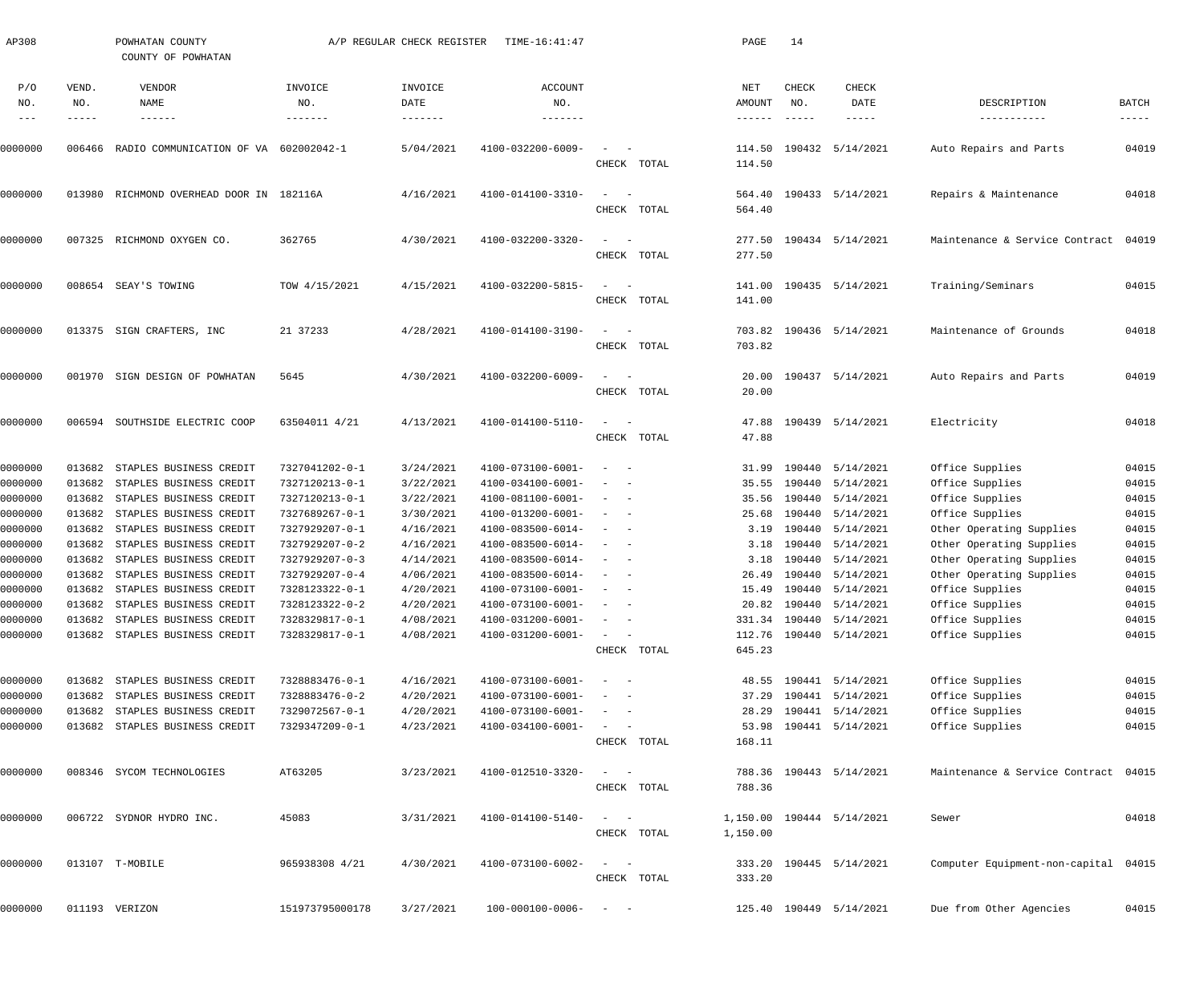| AP308 | COUNTY<br>POWHATAN | REGULAR CHECK REGISTER | TIME-16:41:47 | PAGE | $\sim$ $\sim$ |
|-------|--------------------|------------------------|---------------|------|---------------|
|       | COUNTY OF POWHATAN |                        |               |      |               |

| P/O     | VEND.  | VENDOR                                   | INVOICE         | INVOICE   | <b>ACCOUNT</b>    |                                                           | NET             | CHECK         | CHECK                     |                          |               |
|---------|--------|------------------------------------------|-----------------|-----------|-------------------|-----------------------------------------------------------|-----------------|---------------|---------------------------|--------------------------|---------------|
| NO.     | NO.    | NAME                                     | NO.             | DATE      | NO.               |                                                           | <b>AMOUNT</b>   | NO.           | DATE                      | DESCRIPTION              | BATCH         |
| $  -$   | -----  | $- - - - - - -$                          | -------         | -------   | -------           |                                                           | $- - - - - - -$ | $- - - - - -$ | $- - - - - -$             | -----------              | $- - - - - -$ |
|         |        |                                          |                 |           |                   |                                                           |                 |               |                           |                          |               |
| 0000000 | 011193 | VERIZON                                  | 092142242144/21 | 4/24/2021 | 4100-032220-5230- | $\overline{\phantom{a}}$<br>$\overline{\phantom{0}}$      | 91.81           |               | 190449 5/14/2021          | Telephone System         | 04015         |
| 0000000 | 011193 | VERIZON                                  | 151973795000178 | 3/27/2021 | 4100-012310-5230- | $\overline{\phantom{a}}$<br>$\sim$ $-$                    | 52.91           |               | 190449 5/14/2021          | Telephone Services       | 04015         |
| 0000000 | 011193 | VERIZON                                  | 151973795000178 | 3/27/2021 | 4100-012510-5230- | $ -$                                                      | 44.76           |               | 190449 5/14/2021          | Telephone Services       | 04015         |
| 0000000 | 011193 | VERIZON                                  | 151973795000178 | 3/27/2021 | 4100-014100-5230- | $\omega_{\rm{max}}$ and $\omega_{\rm{max}}$               | 221.64          |               | 190449 5/14/2021          | Telephone Services       | 04015         |
| 0000000 | 011193 | VERIZON                                  | 151973795000178 | 3/27/2021 | 4100-014300-5230- | $\sim$<br>$\sim$                                          | 88.20           |               | 190449 5/14/2021          | Telephone Services       | 04015         |
| 0000000 | 011193 | VERIZON                                  | 151973795000178 | 3/27/2021 | 4100-021200-5230- | $ -$                                                      | 46.80           |               | 190449 5/14/2021          | Telephone Services       | 04015         |
| 0000000 | 011193 | VERIZON                                  | 151973795000178 | 3/27/2021 | 4100-031200-5230- | $\omega_{\rm{max}}$ and $\omega_{\rm{max}}$               | 169.54          |               | 190449 5/14/2021          | Telephone Services       | 04015         |
| 0000000 | 011193 | VERIZON                                  | 151973795000178 | 3/27/2021 | 4100-031710-5230- | $\sim$<br>$\sim$                                          | 52.13           |               | 190449 5/14/2021          | Telephone Services       | 04015         |
| 0000000 | 011193 | VERIZON                                  | 151973795000178 | 3/27/2021 | 4100-021200-5230- | $ -$                                                      | 15.67           |               | 190449 5/14/2021          | Telephone Services       | 04015         |
| 0000000 | 011193 | VERIZON                                  | 151973795000178 | 3/27/2021 | 4100-031210-5230- | $ -$                                                      | 48.95           |               | 190449 5/14/2021          | Telephone Services       | 04015         |
| 0000000 | 011193 | VERIZON                                  | 151973795000178 | 3/27/2021 | 4100-032200-5230- | $\sim$<br>$\sim$                                          | 313.39          |               | 190449 5/14/2021          | Telephone Services       | 04015         |
| 0000000 | 011193 | VERIZON                                  | 151973795000178 | 3/27/2021 | 4100-032200-5260- | $ -$                                                      | 211.18          |               | 190449 5/14/2021          | Internet                 | 04015         |
| 0000000 | 011193 | VERIZON                                  | 151973795000178 | 3/27/2021 | 4100-032210-5230- | $ -$                                                      | 246.10          |               | 190449 5/14/2021          | Telephone Services       | 04015         |
| 0000000 | 011193 | VERIZON                                  | 151973795000178 | 3/27/2021 | 4100-035500-5230- | $\sim$ $-$<br>$\sim$                                      | 46.19           |               | 190449 5/14/2021          | Telephone Services       | 04015         |
| 0000000 | 011193 | VERIZON                                  | 151973795000178 | 3/27/2021 | 4100-071110-5230- | $\omega_{\rm{max}}=0.000$                                 | 48.34           |               | 190449 5/14/2021          | Telephone Services       | 04015         |
| 0000000 | 011193 | VERIZON                                  | 151973795000178 | 3/27/2021 | 4100-073100-5230- | $ -$                                                      | 107.34          |               | 190449 5/14/2021          | Telephone Services       | 04015         |
| 0000000 | 011193 | VERIZON                                  | 000016581077421 | 4/30/2021 | 4100-031210-5232- | $\sim$<br>$\sim$                                          | 960.18          |               | 190449 5/14/2021          | Wireline 911             | 04016         |
| 0000000 | 011193 | VERIZON                                  | 000867318708421 | 4/21/2021 | 4100-031210-5232- | $\sim$<br>$\sim$ $-$                                      | 5.21            |               | 190449 5/14/2021          | Wireline 911             | 04016         |
| 0000000 | 011193 | VERIZON                                  | 000878401797421 | 4/27/2021 | 4100-022100-5230- | $\sim$<br>$\sim$                                          | 54.18           |               | 190449 5/14/2021          | Telephone Services       | 04016         |
| 0000000 |        | 011193 VERIZON                           | 000990421450421 | 4/22/2021 | 4100-031210-5230- | $\sim$                                                    | 15.17           |               | 190449 5/14/2021          | Telephone Services       | 04016         |
|         |        |                                          |                 |           |                   | CHECK TOTAL                                               | 2,965.09        |               |                           |                          |               |
|         |        |                                          |                 |           |                   |                                                           |                 |               |                           |                          |               |
| 0000000 |        | 013390 VERIZON                           | M55049170621115 | 4/25/2021 | 4100-031210-5232- | $\equiv$                                                  |                 |               | 1,077.94 190450 5/14/2021 | Wireline 911             | 04016         |
|         |        |                                          |                 |           |                   | CHECK TOTAL                                               | 1,077.94        |               |                           |                          |               |
| 0000000 |        | 006302 VITA - VIRGINIA INFORMATI T439806 |                 | 5/03/2021 | 4100-031210-5230- | $\equiv$                                                  | 6.64            |               | 190452 5/14/2021          | Telephone Services       | 04015         |
|         |        |                                          |                 |           |                   | CHECK TOTAL                                               | 6.64            |               |                           |                          |               |
|         |        |                                          |                 |           |                   |                                                           |                 |               |                           |                          |               |
| 0000000 | 011181 | WELLS FARGO FINANCIAL                    | 5014820895      | 5/20/2021 | 4100-021600-8107- | $\equiv$                                                  | 262.63          |               | 190453 5/14/2021          | Capital Outlay           | 04015         |
|         |        |                                          |                 |           |                   | CHECK TOTAL                                               | 262.63          |               |                           |                          |               |
|         |        |                                          |                 |           |                   |                                                           |                 |               |                           |                          |               |
| 0000000 | 012458 | WIMMER, WILLIE                           | 1940            | 5/04/2021 | 4100-032200-6009- |                                                           | 1,025.67        |               | 190454 5/14/2021          | Auto Repairs and Parts   | 04019         |
| 0000000 |        | 012458 WIMMER, WILLIE                    | 1941            | 5/04/2021 | 4100-032200-6009- |                                                           |                 |               | 950.00 190454 5/14/2021   | Auto Repairs and Parts   | 04019         |
|         |        |                                          |                 |           |                   | CHECK TOTAL                                               | 1,975.67        |               |                           |                          |               |
| 0000000 |        | 012063 WINDSTREAM                        | 012272474 4/21  | 4/28/2021 | 4100-012510-5230- |                                                           |                 |               | 1,581.23 190455 5/14/2021 | Telephone Services       | 04015         |
|         |        |                                          |                 |           |                   | CHECK TOTAL                                               | 1,581.23        |               |                           |                          |               |
|         |        |                                          |                 |           |                   |                                                           |                 |               |                           |                          |               |
| 0000000 |        | 007755 WITMER PUBLIC SAFETY              | E12058071       | 5/05/2021 | 4100-032200-6017- | $\begin{array}{cccccccccc} - & & & & & & & - \end{array}$ |                 |               | 56.00 190456 5/14/2021    | Uniforms - Volunteers    | 04019         |
| 0000000 |        | 007755 WITMER PUBLIC SAFETY              | E2066065        | 5/05/2021 | 4100-032200-6017- |                                                           | 173.00          |               | 190456 5/14/2021          | Uniforms - Volunteers    | 04019         |
| 0000000 |        | 007755 WITMER PUBLIC SAFETY              | E2066887        | 5/05/2021 | 4100-032200-6017- | $\qquad \qquad -$                                         | 194.00          |               | 190456 5/14/2021          | Uniforms - Volunteers    | 04019         |
|         |        |                                          |                 |           |                   | CHECK TOTAL                                               | 423.00          |               |                           |                          |               |
|         |        |                                          |                 |           |                   |                                                           |                 |               |                           |                          |               |
| 0000000 |        | 006551 YARD WORKS, LLC                   | 9721013-IN      | 4/28/2021 | 4100-014500-3190- | $\sim$ $  -$                                              | 26.00           |               | 190457 5/14/2021          | Grounds Maintenance      | 04018         |
|         |        |                                          |                 |           |                   | CHECK TOTAL                                               | 26.00           |               |                           |                          |               |
|         |        |                                          |                 |           |                   |                                                           |                 |               |                           |                          |               |
| 0000000 |        | 006175 ADAMS OIL COMPANY, INC.           | 6662            | 5/10/2021 | 4100-014500-6008- | $\begin{array}{cccccccccc} - & & & & & & & - \end{array}$ | 16.45           |               | 190459 5/17/2021          | Gas/Grease/Oil           | 04026         |
|         |        |                                          |                 |           |                   | CHECK TOTAL                                               | 16.45           |               |                           |                          |               |
| 0000000 |        | 008730 AMERICAN INCOME LIFE              | A VA50292 21    | 5/01/2021 | 4100-083500-6014- | $\begin{array}{cccccccccc} - & & & & & & & - \end{array}$ |                 |               | 107.00 190461 5/17/2021   | Other Operating Supplies | 04026         |
|         |        |                                          |                 |           |                   | CHECK TOTAL                                               | 107.00          |               |                           |                          |               |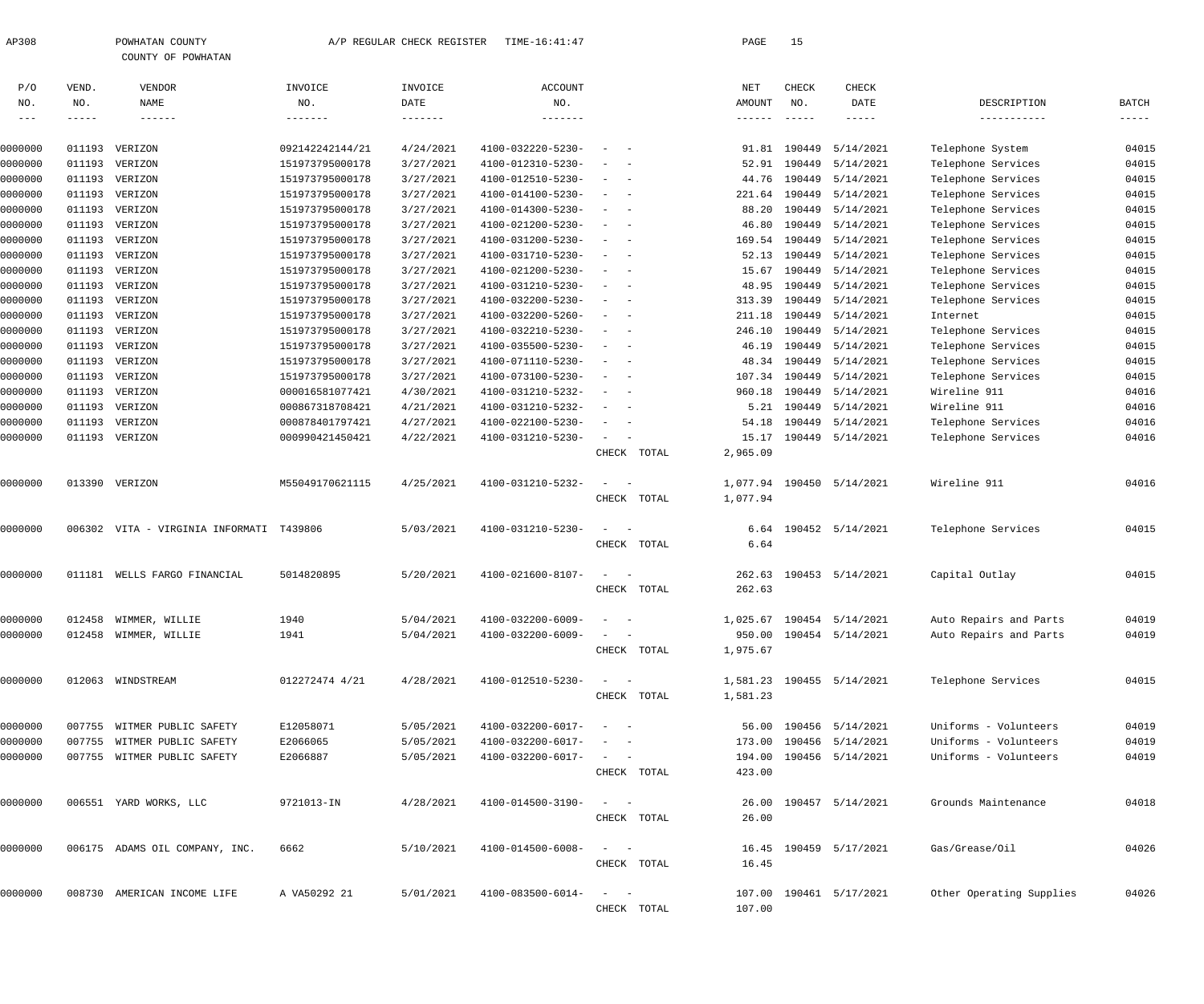| AP308               |              | POWHATAN COUNTY<br>COUNTY OF POWHATAN  |                | A/P REGULAR CHECK REGISTER | TIME-16:41:47                |                                                                                                                          |             | PAGE                       | 16            |                           |                                      |               |
|---------------------|--------------|----------------------------------------|----------------|----------------------------|------------------------------|--------------------------------------------------------------------------------------------------------------------------|-------------|----------------------------|---------------|---------------------------|--------------------------------------|---------------|
| P/O<br>NO.          | VEND.<br>NO. | VENDOR<br>NAME                         | INVOICE<br>NO. | INVOICE<br>DATE            | <b>ACCOUNT</b><br>NO.        |                                                                                                                          |             | NET<br>AMOUNT              | CHECK<br>NO.  | CHECK<br>DATE             | DESCRIPTION                          | BATCH         |
| $\qquad \qquad - -$ | -----        | $- - - - - - -$                        |                | -------                    | --------                     |                                                                                                                          |             | $\cdots\cdots\cdots\cdots$ | $- - - - - -$ | -----                     | -----------                          | $- - - - - -$ |
|                     |              |                                        |                |                            |                              |                                                                                                                          |             |                            |               |                           |                                      |               |
| 0000000             |              | 012572 AT&T MOBILITY                   | 287298841715 5 | 5/23/2021                  | 4100-031210-5232-            |                                                                                                                          |             | 166.72                     |               | 190462 5/17/2021          | Wireline 911                         | 04026         |
|                     |              |                                        |                |                            |                              |                                                                                                                          | CHECK TOTAL | 166.72                     |               |                           |                                      |               |
| 0000000             | 007941       | BAKER & TAYLOR                         | L2114913 4/21  | 4/30/2021                  | 4100-073100-6012-            | $\overline{\phantom{a}}$<br>$\sim$                                                                                       |             | 4,020.95                   |               | 190463 5/17/2021          | Books & Subscriptions                | 04026         |
| 0000000             | 007941       | BAKER & TAYLOR                         | 5016094065     | 4/15/2020                  | 4100-073100-6012-            |                                                                                                                          |             |                            |               | 313.26 190463 5/17/2021   | Books & Subscriptions                | 04026         |
| 0000000             |              | 007941 BAKER & TAYLOR                  | 75024793 4/21  | 4/30/2021                  | 4100-073100-6012-            | $\sim$<br>$\sim$ $-$                                                                                                     |             | 166.15                     |               | 190463 5/17/2021          | Books & Subscriptions                | 04026         |
|                     |              |                                        |                |                            |                              |                                                                                                                          | CHECK TOTAL | 4,500.36                   |               |                           |                                      |               |
| 0000000             | 013328       | BLACKSTONE AUDIO, INC                  | 1219362        | 4/23/2021                  | 4100-073100-6012-            | $\overline{\phantom{0}}$                                                                                                 |             | 31.91                      |               | 190464 5/17/2021          | Books & Subscriptions                | 04026         |
| 0000000             | 013328       | BLACKSTONE AUDIO, INC                  | 1220040        | 4/27/2021                  | 4100-073100-6012-            |                                                                                                                          |             | 69.89                      |               | 190464 5/17/2021          | Books & Subscriptions                | 04026         |
|                     |              |                                        |                |                            |                              |                                                                                                                          | CHECK TOTAL | 101.80                     |               |                           |                                      |               |
| 0000000             | 006655       | BLOSSMAN GAS COMPANIES,                | 16904037       | 5/11/2021                  | 4100-014500-6008-            | $\sim$                                                                                                                   |             | 29.06                      | 190465        | 5/17/2021                 | Gas/Grease/Oil                       | 04026         |
| 0000000             |              | 006655 BLOSSMAN GAS COMPANIES,         | 16904038       | 5/11/2021                  | 4100-014100-5120-            | $\overline{\phantom{a}}$                                                                                                 |             | 11.34                      |               | 190465 5/17/2021          | Fuel                                 | 04026         |
|                     |              |                                        |                |                            |                              |                                                                                                                          | CHECK TOTAL | 40.40                      |               |                           |                                      |               |
| 0000000             |              | 009876 BSN SPORTS, LLC                 | 912523184      | 5/28/2021                  | 4100-014600-3310-            | $\sim$<br>$\sim$ $-$                                                                                                     |             | 614.18                     |               | 190467 5/17/2021          | Repairs and Maintenance              | 04026         |
|                     |              |                                        |                |                            |                              |                                                                                                                          | CHECK TOTAL | 614.18                     |               |                           |                                      |               |
| 0000000             | 006965       | CINTAS CORPORATION                     | 4083414663     | 5/05/2021                  | 4100-014300-6011-            | $\overline{\phantom{a}}$<br>$\sim$                                                                                       |             | 25.35                      | 190469        | 5/17/2021                 | Uniforms                             | 04026         |
| 0000000             | 006965       | CINTAS CORPORATION                     | 4083414663     | 5/05/2021                  | 4100-014100-6011-            |                                                                                                                          |             | 21.90                      |               | 190469 5/17/2021          | Uniforms                             | 04026         |
| 0000000             | 006965       | CINTAS CORPORATION                     | 4083414663     | 5/05/2021                  | 4100-014500-6011-            | $\hspace{0.1mm}-\hspace{0.1mm}$<br>$\sim$                                                                                |             | 25.78                      | 190469        | 5/17/2021                 | Uniforms                             | 04026         |
| 0000000             | 006965       | CINTAS CORPORATION                     | 4084103303     | 5/12/2021                  | 4100-014300-6011-            | $\overline{\phantom{a}}$<br>- -                                                                                          |             | 25.91                      | 190469        | 5/17/2021                 | Uniforms                             | 04026         |
| 0000000             | 006965       | CINTAS CORPORATION                     | 4084103303     | 5/12/2021                  | 4100-014100-6011-            | $\overline{\phantom{a}}$<br>- -                                                                                          |             | 20.21                      | 190469        | 5/17/2021                 | Uniforms                             | 04026         |
| 0000000             | 006965       | CINTAS CORPORATION                     | 4084103303     | 5/12/2021                  | 4100-014500-6011-            | $\sim$ $  -$                                                                                                             |             | 26.34                      |               | 190469 5/17/2021          | Uniforms                             | 04026         |
|                     |              |                                        |                |                            |                              |                                                                                                                          | CHECK TOTAL | 145.49                     |               |                           |                                      |               |
| 0000000             |              | 007341 CLAWS & PAWS ANIMAL CARE        | 108123         | 3/08/2021                  | 4100-035100-5615-            | $\sim$                                                                                                                   |             | 220.00                     |               | 190470 5/17/2021          | Spay/Neuter Services                 | 04026         |
| 0000000             | 007341       | CLAWS & PAWS ANIMAL CARE               | 108168         | 3/15/2021                  | 4100-035100-3110-            |                                                                                                                          |             | 214.50                     |               | 190470 5/17/2021          | Professional Health Services         | 04026         |
| 0000000             |              | 007341 CLAWS & PAWS ANIMAL CARE        | 108211         | 3/18/2021                  | 4100-035100-3110-            | $\hspace{0.1mm}-\hspace{0.1mm}$                                                                                          |             |                            |               | 394.55 190470 5/17/2021   | Professional Health Services         | 04026         |
| 0000000             |              | 007341 CLAWS & PAWS ANIMAL CARE 108273 |                | 3/29/2021                  | $4100 - 035100 - 3110 - - -$ |                                                                                                                          |             |                            |               | 1,246.07 190470 5/17/2021 | Professional Health Services         | 04026         |
| 0000000             |              | 007341 CLAWS & PAWS ANIMAL CARE        | 108424         | 3/31/2021                  | 4100-035100-3110-            | $\label{eq:1} \begin{array}{cccccccccc} \bullet & \bullet & \bullet & \bullet & \bullet & \bullet & \bullet \end{array}$ |             |                            |               | 186.35 190470 5/17/2021   | Professional Health Services         | 04026         |
| 0000000             |              | 007341 CLAWS & PAWS ANIMAL CARE        | 108544         | 4/06/2021                  | 4100-035100-3110-            |                                                                                                                          |             |                            |               | 109.50 190470 5/17/2021   | Professional Health Services         | 04026         |
| 0000000             |              | 007341 CLAWS & PAWS ANIMAL CARE        | 108892         | 4/29/2021                  | 4100-035100-3110-            | $\alpha \rightarrow \alpha \beta \gamma \gamma \gamma \gamma \gamma \gamma \gamma \gamma$                                |             |                            |               | 109.65 190470 5/17/2021   | Professional Health Services         | 04026         |
|                     |              |                                        |                |                            |                              |                                                                                                                          | CHECK TOTAL | 2,480.62                   |               |                           |                                      |               |
| 0000000             |              | 011996 CLERK OF CIRCUIT COURT          | 600084610-61   | 4/15/2021                  | 4100-021600-5210-            | $\alpha_{\rm{max}}=1.00$ and $\alpha_{\rm{max}}=0.00$                                                                    |             |                            |               | 200.00 190471 5/17/2021   | Postage                              | 04026         |
| 0000000             |              | 011996 CLERK OF CIRCUIT COURT          | 60084640-63    | 4/29/2021                  | 4100-021600-5210-            | $\alpha = 1, \ldots, n-1$                                                                                                |             |                            |               | 200.00 190471 5/17/2021   | Postage                              | 04026         |
|                     |              |                                        |                |                            |                              |                                                                                                                          | CHECK TOTAL | 400.00                     |               |                           |                                      |               |
| 0000000             |              | 007317 COMMISSIONER OF THE             | 444010418EBB   | 5/13/2021                  | 4100-012310-5540-            | $\alpha$ and $\alpha$ and $\alpha$                                                                                       |             |                            |               | 100.00 190472 5/17/2021   | Conferences & Training               | 04026         |
|                     |              |                                        |                |                            |                              |                                                                                                                          | CHECK TOTAL | 100.00                     |               |                           |                                      |               |
| 0000000             |              | 011751 COMPASS MD                      | 346            | 4/01/2021                  | 4100-032200-3110-            | $\alpha_{\rm{max}}=1.00$ and $\alpha_{\rm{max}}=0.00$                                                                    |             |                            |               | 1,796.50 190473 5/17/2021 | Health/Vaccinations/Inoculatio 04026 |               |
| 0000000             |              | 011751 COMPASS MD                      | 347            | 4/01/2021                  | 4100-032200-3110-            | $\alpha$ and $\alpha$ and $\alpha$                                                                                       |             |                            |               | 1,918.00 190473 5/17/2021 | Health/Vaccinations/Inoculatio 04026 |               |
|                     |              |                                        |                |                            |                              |                                                                                                                          | CHECK TOTAL | 3,714.50                   |               |                           |                                      |               |
| 0000000             |              | 010309 CRITICAL & EMERGENCY            | 22100014       | 5/10/2021                  | 4100-031200-6014-            | $\alpha = 1, \ldots, \alpha$ .                                                                                           |             |                            |               | 94.50 190474 5/17/2021    | Other Operating Supplies             | 04026         |
|                     |              |                                        |                |                            |                              |                                                                                                                          | CHECK TOTAL | 94.50                      |               |                           |                                      |               |
| 0000000             |              | 013909 DC GROUP, INC                   | FS21-12724     | 5/12/2021                  | 4100-031210-3320-            | $\alpha = 1, \ldots, n-1$                                                                                                |             |                            |               | 2,300.00 190475 5/17/2021 | Maintenance and Service Contra 04026 |               |
|                     |              |                                        |                |                            |                              |                                                                                                                          | CHECK TOTAL | 2,300.00                   |               |                           |                                      |               |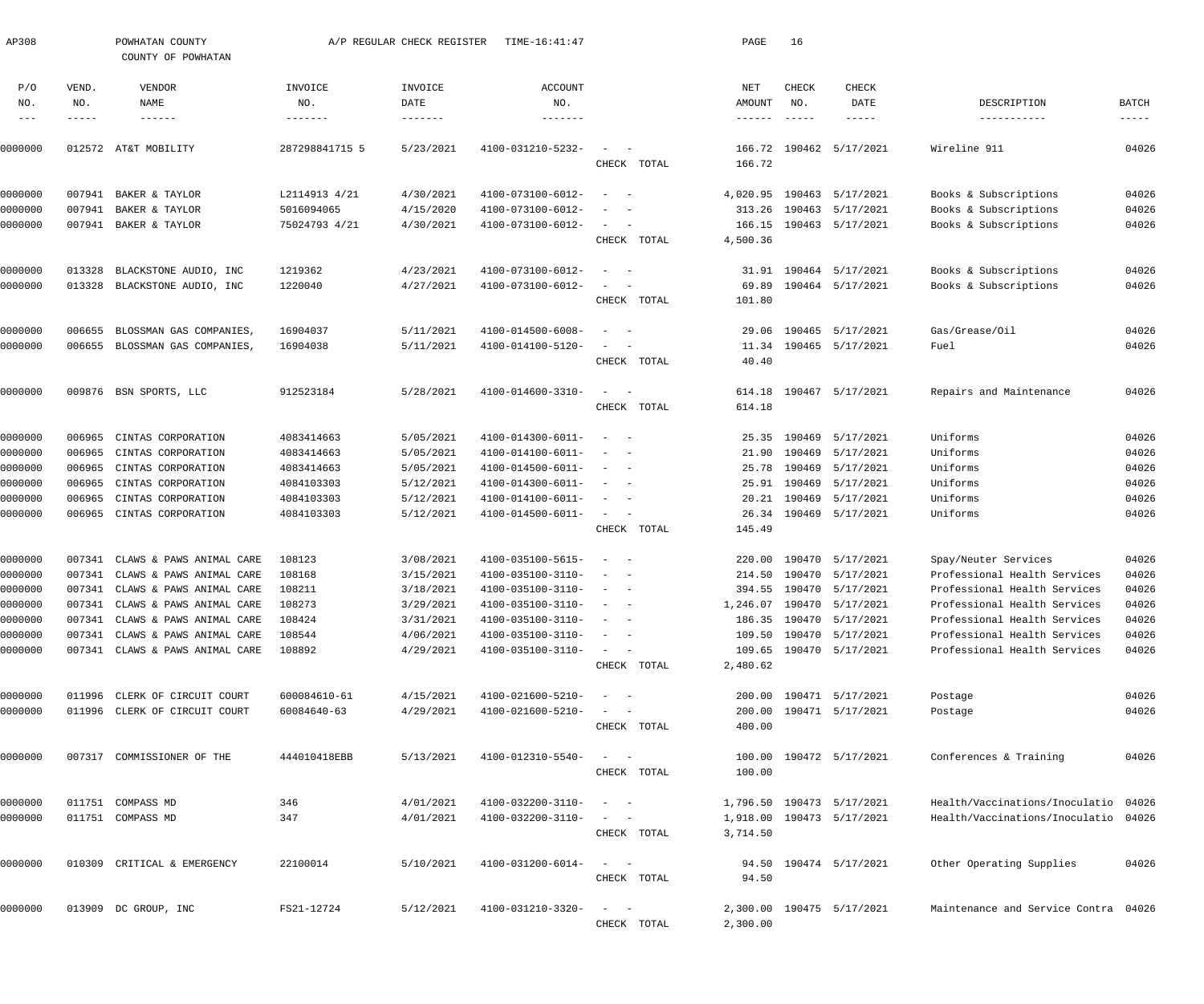|                     |        | COUNTY OF POWHATAN                 |                 |                   |                              |                                                                           |             |                 |               |                           |                                      |              |
|---------------------|--------|------------------------------------|-----------------|-------------------|------------------------------|---------------------------------------------------------------------------|-------------|-----------------|---------------|---------------------------|--------------------------------------|--------------|
| P/O                 | VEND.  | VENDOR                             | INVOICE         | INVOICE           | <b>ACCOUNT</b>               |                                                                           |             | NET             | CHECK         | CHECK                     |                                      |              |
| NO.                 | NO.    | NAME                               | NO.             | DATE              | NO.                          |                                                                           |             | AMOUNT          | NO.           | DATE                      | DESCRIPTION                          | <b>BATCH</b> |
| $\qquad \qquad - -$ | -----  | $- - - - - - -$                    | -------         | $- - - - - - - -$ | $- - - - - - -$              |                                                                           |             | $- - - - - - -$ | $- - - - - -$ | $--- - - -$               | -----------                          | $- - - - -$  |
| 0000000             | 006240 | DIAMOND SPRINGS WATER, INC         | 1244985         | 4/27/2023         | 4100-014300-5130-            |                                                                           |             | 14.70           |               | 190476 5/17/2021          | Water                                | 04026        |
| 0000000             | 006240 | DIAMOND SPRINGS WATER, INC         | 1263048         | 5/03/2021         | 4100-031200-5130-            |                                                                           |             | 27.96           |               | 190476 5/17/2021          | Water                                | 04026        |
| 0000000             | 006240 | DIAMOND SPRINGS WATER, INC         | 1288695         | 5/07/2021         | 4100-031200-5130-            |                                                                           |             | 11.95           |               | 190476 5/17/2021          | Water                                | 04026        |
| 0000000             | 006240 | DIAMOND SPRINGS WATER, INC 1293742 |                 | 5/07/2021         | 4100-014100-5130-            | $\sim$                                                                    |             | 11.95           |               | 190476 5/17/2021          | Water                                | 04026        |
|                     |        |                                    |                 |                   |                              |                                                                           | CHECK TOTAL | 66.56           |               |                           |                                      |              |
| 0000000             | 000860 | DOMINION ENERGY VIRGINIA           | 0962041034 5/21 | 5/03/2021         | 4100-032210-5110-            | $\overline{\phantom{a}}$                                                  |             | 1,060.81        |               | 190477 5/17/2021          | Electricity                          | 04026        |
| 0000000             | 000860 | DOMINION ENERGY VIRGINIA           | 1221667833 3A   | 4/01/2021         | 4100-031210-5110-            |                                                                           |             | 207.37          |               | 190477 5/17/2021          | Electricity - Communications H       | 04026        |
| 0000000             | 000860 | DOMINION ENERGY VIRGINIA           | 1221667833 5/21 | 5/03/2021         | 4100-031210-5110-            |                                                                           |             | 218.45          |               | 190477 5/17/2021          | Electricity - Communications H       | 04026        |
| 0000000             | 000860 | DOMINION ENERGY VIRGINIA           | 1223507334 5/21 | 5/03/2021         | 4100-014300-5110-            |                                                                           |             | 106.39          |               | 190477 5/17/2021          | Electricity                          | 04026        |
| 0000000             | 000860 | DOMINION ENERGY VIRGINIA           | 1552444950 5/21 | 5/03/2021         | 4100-014100-5110-            |                                                                           |             | 278.71          |               | 190477 5/17/2021          | Electricity                          | 04026        |
| 0000000             | 000860 | DOMINION ENERGY VIRGINIA           | 2312285006 5/21 | 5/03/2021         | 4100-014100-5110-            |                                                                           |             | 85.22           |               | 190477 5/17/2021          | Electricity                          | 04026        |
| 0000000             | 000860 | DOMINION ENERGY VIRGINIA           | 2322252509 5/21 | 5/03/2021         | 4100-031200-5110-            |                                                                           |             | 317.71          |               | 190477 5/17/2021          | Electricity                          | 04026        |
| 0000000             | 000860 | DOMINION ENERGY VIRGINIA           | 2346327501 5/21 | 5/03/2021         | 4100-014100-5110-            |                                                                           |             | 1,858.88        |               | 190477 5/17/2021          | Electricity                          | 04026        |
| 0000000             | 000860 | DOMINION ENERGY VIRGINIA           | 2346327501 5/21 | 5/03/2021         | 4100-031200-5110-            | $\sim$                                                                    |             | 1,858.88        |               | 190477 5/17/2021          | Electricity                          | 04026        |
|                     |        |                                    |                 |                   |                              |                                                                           | CHECK TOTAL | 5,992.42        |               |                           |                                      |              |
| 0000000             | 000860 | DOMINION ENERGY VIRGINIA           | 2352270009 5/21 | 5/03/2021         | 4100-014100-5110-            |                                                                           |             | 168.41          |               | 190478 5/17/2021          | Electricity                          | 04026        |
| 0000000             | 000860 | DOMINION ENERGY VIRGINIA           | 2442170003 5/21 | 5/03/2021         | 4100-014100-5110-            |                                                                           |             | 974.87          |               | 190478 5/17/2021          | Electricity                          | 04026        |
| 0000000             | 000860 | DOMINION ENERGY VIRGINIA           | 2462222502 5/21 | 5/03/2021         | 4100-014100-5110-            |                                                                           |             | 3,701.26        |               | 190478 5/17/2021          | Electricity                          | 04026        |
| 0000000             | 000860 | DOMINION ENERGY VIRGINIA           | 2476067034 5/21 | 5/03/2021         | 4100-014100-5110-            |                                                                           |             | 155.30          |               | 190478 5/17/2021          | Electricity                          | 04026        |
| 0000000             | 000860 | DOMINION ENERGY VIRGINIA           | 2532167505 5/21 | 5/03/2021         | 4100-014100-5110-            |                                                                           |             | 646.15          |               | 190478 5/17/2021          | Electricity                          | 04026        |
| 0000000             | 000860 | DOMINION ENERGY VIRGINIA           | 2613832712 5/21 | 5/03/2021         | 4100-022100-5110-            |                                                                           |             | 111.48          |               | 190478 5/17/2021          | Electricity                          | 04026        |
| 0000000             | 000860 | DOMINION ENERGY VIRGINIA           | 2932352368 5/21 | 5/03/2021         | 4100-032220-5110-            |                                                                           |             | 18.78           |               | 190478 5/17/2021          | Electricity                          | 04026        |
| 0000000             | 000860 | DOMINION ENERGY VIRGINIA           | 2972120006 5/21 | 5/03/2021         | 4100-014100-5110-            |                                                                           |             | 1,242.64        |               | 190478 5/17/2021          | Electricity                          | 04026        |
| 0000000             | 000860 | DOMINION ENERGY VIRGINIA           | 3254440245 3A   | 4/01/2021         | 4100-031210-5110-            | $\sim$                                                                    |             |                 |               | 114.57 190478 5/17/2021   | Electricity - Communications H       | 04026        |
|                     |        |                                    |                 |                   |                              |                                                                           | CHECK TOTAL | 7,133.46        |               |                           |                                      |              |
| 0000000             | 000860 | DOMINION ENERGY VIRGINIA           | 3254440245 5/21 | 5/03/2021         | 4100-031210-5110-            |                                                                           |             | 123.26          |               | 190479 5/17/2021          | Electricity - Communications H       | 04026        |
| 0000000             | 000860 | DOMINION ENERGY VIRGINIA           | 3496131156 5/21 | 5/03/2021         | 4100-014100-5110-            |                                                                           |             | 7.08            |               | 190479 5/17/2021          | Electricity                          | 04026        |
| 0000000             | 000860 | DOMINION ENERGY VIRGINIA           | 3853612319 5/21 | 5/03/2021         | 4100-014100-5110-            |                                                                           |             |                 |               | 37.67 190479 5/17/2021    | Electricity                          | 04026        |
| 0000000             |        | 000860 DOMINION ENERGY VIRGINIA    | 4062035391 3/21 | 4/01/2021         | $4100 - 031210 - 5110 - - -$ |                                                                           |             |                 |               | 293.41 190479 5/17/2021   | Electricity - Communications H 04026 |              |
| 0000000             | 000860 | DOMINION ENERGY VIRGINIA           | 4062035391 5/21 | 5/03/2021         | 4100-031210-5110-            | $\sim$                                                                    |             |                 |               | 227.80 190479 5/17/2021   | Electricity - Communications H 04026 |              |
| 0000000             | 000860 | DOMINION ENERGY VIRGINIA           | 4165680929 3A   | 4/05/2021         | 4100-031210-5110-            |                                                                           |             |                 |               | 121.74 190479 5/17/2021   | Electricity - Communications H       | 04026        |
| 0000000             | 000860 | DOMINION ENERGY VIRGINIA           | 4165680929 5/21 | 5/03/2021         | 4100-031210-5110-            | $\sim$                                                                    |             |                 |               | 126.31 190479 5/17/2021   | Electricity - Communications H       | 04026        |
| 0000000             | 000860 | DOMINION ENERGY VIRGINIA           | 4472351701 5/21 | 5/03/2021         | 4100-014100-5110-            |                                                                           |             |                 |               | 138.76 190479 5/17/2021   | Electricity                          | 04026        |
| 0000000             | 000860 | DOMINION ENERGY VIRGINIA           | 4691491015 5/21 | 5/03/2021         | 4100-014600-5110-            | $\sim$                                                                    |             |                 |               | 87.95 190479 5/17/2021    | Electricity                          | 04026        |
| 0000000             | 000860 | DOMINION ENERGY VIRGINIA           | 5080654493 3A   | 4/05/2021         | 4100-031210-5110-            | $\alpha = 1, \ldots, n-1$                                                 |             |                 |               | 153.85 190479 5/17/2021   | Electricity - Communications H 04026 |              |
|                     |        |                                    |                 |                   |                              |                                                                           | CHECK TOTAL | 1,317.83        |               |                           |                                      |              |
| 0000000             | 000860 | DOMINION ENERGY VIRGINIA           | 5080654493 5/21 | 5/03/2021         | 4100-031210-5110-            | $\alpha = 1$ , $\alpha = 1$                                               |             |                 |               | 100.24 190480 5/17/2021   | Electricity - Communications H 04026 |              |
| 0000000             | 000860 | DOMINION ENERGY VIRGINIA           | 5420366014 5/21 | 5/03/2021         | 4100-014100-5110-            | $\alpha = 1$ , $\alpha = 1$                                               |             |                 |               | 128.65 190480 5/17/2021   | Electricity                          | 04026        |
| 0000000             | 000860 | DOMINION ENERGY VIRGINIA           | 6024003557 5/21 | 5/03/2021         | 4100-014100-5110-            | $\sim$ $ \sim$ $ -$                                                       |             |                 |               | 10.93 190480 5/17/2021    | Electricity                          | 04026        |
| 0000000             | 000860 | DOMINION ENERGY VIRGINIA           | 6211789810 3/21 | 4/01/2021         | 4100-031210-5110-            | $\alpha = 1, \ldots, n-1$                                                 |             |                 |               | 226.17 190480 5/17/2021   | Electricity - Communications H 04026 |              |
| 0000000             | 000860 | DOMINION ENERGY VIRGINIA           | 6211789810 5/21 | 5/03/2021         | 4100-031210-5110-            | $\sim$ $ \sim$ $ -$                                                       |             |                 |               | 109.94 190480 5/17/2021   | Electricity - Communications H       | 04026        |
| 0000000             | 000860 | DOMINION ENERGY VIRGINIA           | 8009370571 3A   | 4/05/2021         | 4100-031210-5110-            | $\alpha = 1$ , and $\alpha = 1$                                           |             |                 |               | 29.49 190480 5/17/2021    | Electricity - Communications H       | 04026        |
| 0000000             | 000860 | DOMINION ENERGY VIRGINIA           | 8009370571 5/21 | 5/03/2021         | 4100-031210-5110-            | $\alpha = 1, \ldots, n-1$                                                 |             |                 |               | 35.66 190480 5/17/2021    | Electricity - Communications H       | 04026        |
| 0000000             | 000860 | DOMINION ENERGY VIRGINIA           | 8971069334 5/21 | 5/03/2021         | 4100-014300-5110-            | $\mathcal{L} = \{1, \ldots, n\}$                                          |             |                 |               | 10.96 190480 5/17/2021    | Electricity                          | 04026        |
|                     |        |                                    |                 |                   |                              |                                                                           | CHECK TOTAL | 652.04          |               |                           |                                      |              |
| 0000000             |        | 000860 DOMINION ENERGY VIRGINIA    | 9750120975 5/21 | 5/03/2021         | 4100-032220-5110-            | $\mathcal{L} = \{ \mathcal{L} \}$ , and $\mathcal{L} = \{ \mathcal{L} \}$ |             |                 |               | 1,595.11 190481 5/17/2021 | Electricity                          | 04026        |
|                     |        |                                    |                 |                   |                              |                                                                           | CHECK TOTAL | 1,595.11        |               |                           |                                      |              |

AP308 POWHATAN COUNTY A/P REGULAR CHECK REGISTER TIME-16:41:47 PAGE 17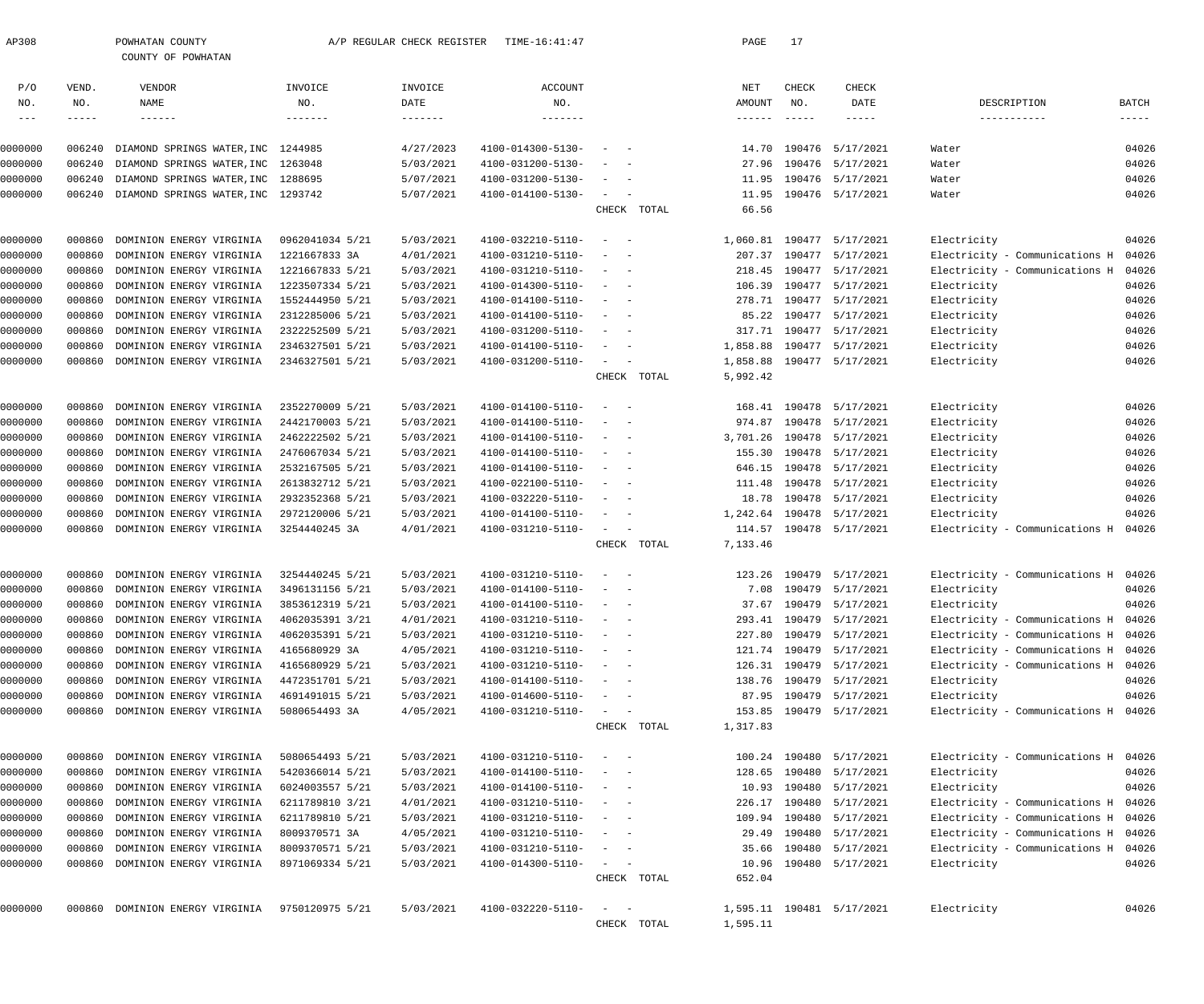| AP308                      |              | POWHATAN COUNTY<br>COUNTY OF POWHATAN                                           |                        | A/P REGULAR CHECK REGISTER | TIME-16:41:47                          |                                                                                                              |       | PAGE                                 | 18                   |                         |                                          |                               |
|----------------------------|--------------|---------------------------------------------------------------------------------|------------------------|----------------------------|----------------------------------------|--------------------------------------------------------------------------------------------------------------|-------|--------------------------------------|----------------------|-------------------------|------------------------------------------|-------------------------------|
| P/O                        | VEND.        | VENDOR                                                                          | INVOICE                | INVOICE                    | <b>ACCOUNT</b>                         |                                                                                                              |       | NET                                  | CHECK                | <b>CHECK</b>            |                                          |                               |
| NO.<br>$\qquad \qquad - -$ | NO.<br>----- | NAME<br>$- - - - - - -$                                                         | NO.<br>$- - - - - - -$ | DATE<br>$- - - - - - -$    | NO.<br>-------                         |                                                                                                              |       | AMOUNT<br>$\cdots\cdots\cdots\cdots$ | NO.<br>$- - - - - -$ | DATE<br>$- - - - - -$   | DESCRIPTION<br>-----------               | <b>BATCH</b><br>$- - - - - -$ |
|                            |              |                                                                                 |                        |                            |                                        |                                                                                                              |       |                                      |                      |                         |                                          |                               |
| 0000000                    | 009093       | FARMVILLE WHOLESALE                                                             | 713542                 | 4/28/2021                  | 4100-032210-3310-                      |                                                                                                              |       | 450.00                               | 190484               | 5/17/2021               | Repairs & Maintenance                    | 04026                         |
| 0000000                    | 009093       | FARMVILLE WHOLESALE                                                             | 713543                 | 4/28/2021                  | 4100-014100-3310-                      |                                                                                                              |       | 7.67                                 |                      | 190484 5/17/2021        | Repairs & Maintenance                    | 04026                         |
|                            |              |                                                                                 |                        |                            |                                        | CHECK TOTAL                                                                                                  |       | 457.67                               |                      |                         |                                          |                               |
| 0000000                    | 000338       | FIRE PROTECTION EQUIP. CO 00077072                                              |                        | 4/29/2021                  | 4100-032200-3310-                      | $\sim$                                                                                                       |       | 124.00                               |                      | 190485 5/17/2021        | Equipment Repair                         | 04026                         |
|                            |              |                                                                                 |                        |                            |                                        | CHECK TOTAL                                                                                                  |       | 124.00                               |                      |                         |                                          |                               |
| 0000000                    | 012905       | GALLS, LLC                                                                      | 018150649              | 4/15/2021                  | 4100-031200-6011-                      | $\sim$                                                                                                       |       | 96.21                                |                      | 190486 5/17/2021        | Uniforms                                 | 04026                         |
| 0000000                    | 012905       | GALLS, LLC                                                                      | 018159920              | 4/15/2021                  | 4100-031200-6011-                      |                                                                                                              |       | 36.50                                |                      | 190486 5/17/2021        | Uniforms                                 | 04026                         |
|                            |              |                                                                                 |                        |                            |                                        | CHECK TOTAL                                                                                                  |       | 132.71                               |                      |                         |                                          |                               |
| 0000000                    |              | 009419 GOV DEALS                                                                | 9000048020             | 4/30/2021                  | 3100-018990-0009-                      | $\sim$<br>$\overline{\phantom{0}}$                                                                           |       | 123.49                               |                      | 190487 5/17/2021        | Sale of Equipment                        | 04026                         |
|                            |              |                                                                                 |                        |                            |                                        | CHECK TOTAL                                                                                                  |       | 123.49                               |                      |                         |                                          |                               |
|                            |              |                                                                                 |                        |                            |                                        |                                                                                                              |       |                                      |                      |                         |                                          |                               |
| 0000000                    | 006013       | GRAINGER                                                                        | 9877541871             | 4/21/2021                  | 4100-014100-6005-                      | $\sim$                                                                                                       |       | 151.77                               | 190488               | 5/17/2021               | Cleaning Supplies                        | 04026                         |
| 0000000                    | 006013       | GRAINGER                                                                        | 9877976978             | 4/22/2021                  | 4100-032220-3310-                      |                                                                                                              |       | 167.88                               | 190488               | 5/17/2021               | Repairs & Maintenance                    | 04026                         |
| 0000000                    | 006013       | GRAINGER                                                                        | 9882307607             | 4/27/2021                  | 4100-014100-6004-                      | $\sim$                                                                                                       |       | 38.20                                | 190488               | 5/17/2021               | Tools and Equipment                      | 04026                         |
| 0000000                    | 006013       | GRAINGER                                                                        | 9886738922             | 4/30/2021                  | 4100-014100-3310-                      | $\sim$<br>$\sim$                                                                                             |       | 173.98                               | 190488               | 5/17/2021               | Repairs & Maintenance                    | 04026                         |
|                            |              |                                                                                 |                        |                            |                                        | CHECK TOTAL                                                                                                  |       | 531.83                               |                      |                         |                                          |                               |
| 0000000                    | 005075       | GREENE, FLOYD, JR.                                                              | 35                     | 5/10/2021                  | 4100-031210-3320-                      | $\sim$                                                                                                       |       | 120.00                               |                      | 190489 5/17/2021        | Maintenance and Service Contra           | 04026                         |
|                            |              |                                                                                 |                        |                            |                                        | CHECK TOTAL                                                                                                  |       | 120.00                               |                      |                         |                                          |                               |
| 0000000                    | 012508       | HEALTH EQUITY INC                                                               | T3VFZD9                | 5/06/2021                  | 4100-012220-2313-                      | $\sim$<br>$\sim$                                                                                             |       | 168.30                               |                      | 190490 5/17/2021        | HSA and FSA Admin Fees                   | 04026                         |
|                            |              |                                                                                 |                        |                            |                                        | CHECK TOTAL                                                                                                  |       | 168.30                               |                      |                         |                                          |                               |
| 0000000                    | 007981       | LANGUAGE LINE SERVICES                                                          | 10225202               | 4/30/2021                  | 4100-031200-5230-                      | $\sim$<br>$\overline{\phantom{0}}$                                                                           |       | 9.60                                 |                      | 190492 5/17/2021        | Telephone Services                       | 04026                         |
|                            |              |                                                                                 |                        |                            |                                        | CHECK TOTAL                                                                                                  |       | 9.60                                 |                      |                         |                                          |                               |
|                            |              |                                                                                 |                        |                            |                                        |                                                                                                              |       |                                      |                      |                         |                                          |                               |
| 0000000                    |              | 000166 LUCK STONE CORP.                                                         | IV-101406511           | 4/30/2021                  | 4100-014500-3190-                      |                                                                                                              |       |                                      |                      | 46.58 190493 5/17/2021  | Grounds Maintenance                      | 04026                         |
|                            |              |                                                                                 |                        |                            |                                        | CHECK                                                                                                        | TOTAL | 46.58                                |                      |                         |                                          |                               |
| 0000000                    |              | 011354 MATTHEW BENDER & CO, INC. 2492055X                                       |                        | 4/26/2021                  | 4100-011010-3002-                      |                                                                                                              |       |                                      |                      | 154.43 190494 5/17/2021 | County Code                              | 04027                         |
| 0000000                    |              | 011354 MATTHEW BENDER & CO, INC. 24970506                                       |                        | 4/27/2021                  | 4100-011010-3002-                      | - -                                                                                                          |       | 129.43                               |                      | 190494 5/17/2021        | County Code                              | 04027                         |
| 0000000                    |              | 011354 MATTHEW BENDER & CO, INC. 24970972                                       |                        | 4/26/2021                  | 4100-031200-5810-                      | $\frac{1}{2} \left( \frac{1}{2} \right) \left( \frac{1}{2} \right) = \frac{1}{2} \left( \frac{1}{2} \right)$ |       |                                      |                      | 129.43 190494 5/17/2021 | Dues/Association Memberships             | 04027                         |
|                            |              |                                                                                 |                        |                            |                                        | CHECK TOTAL                                                                                                  |       | 413.29                               |                      |                         |                                          |                               |
| 0000000                    |              | 013176 MIDWEST TAPE, LLC                                                        | 500352554              | 4/27/2021                  | 4100-073100-6012-                      | $\qquad \qquad -$                                                                                            |       |                                      |                      | 21.74 190495 5/17/2021  | Books & Subscriptions                    | 04027                         |
| 0000000                    |              | 013176 MIDWEST TAPE, LLC                                                        | 500384398              | 5/03/2021                  | 4100-073100-6012-                      |                                                                                                              |       | 75.46                                |                      | 190495 5/17/2021        | Books & Subscriptions                    | 04027                         |
|                            |              |                                                                                 |                        |                            |                                        | CHECK TOTAL                                                                                                  |       | 97.20                                |                      |                         |                                          |                               |
| 0000000                    |              | 010924 MITCHELL PEST                                                            | 145728                 | 4/22/2021                  | 4100-035100-3320-                      | $\qquad \qquad -$                                                                                            |       |                                      |                      | 70.00 190496 5/17/2021  | Landscaping - Animal Control             | 04027                         |
| 0000000                    |              | 010924 MITCHELL PEST                                                            | 147277                 | 4/22/2021                  | 4100-014100-3320-                      |                                                                                                              |       | 110.00                               |                      | 190496 5/17/2021        | Maintenance & Service Contract           | 04027                         |
|                            |              |                                                                                 |                        |                            |                                        | CHECK TOTAL                                                                                                  |       | 180.00                               |                      |                         |                                          |                               |
|                            |              |                                                                                 |                        |                            |                                        |                                                                                                              |       |                                      |                      |                         |                                          |                               |
| 0000000                    | 012274       | 012274 MITEL CLOUD SERVICES, INC 36451130                                       |                        | 5/05/2021                  | 4100-021100-5230-                      |                                                                                                              |       |                                      |                      | 5.51 190497 5/17/2021   | Telephone Services<br>Telephone Services | 04027<br>04027                |
| 0000000<br>0000000         |              | MITEL CLOUD SERVICES, INC 36451130<br>012274 MITEL CLOUD SERVICES, INC 36451130 |                        | 5/05/2021<br>5/05/2021     | 4100-031200-5230-<br>4100-012410-5230- |                                                                                                              |       | 5.51<br>5.51                         | 190497<br>190497     | 5/17/2021<br>5/17/2021  | Telephone Services                       | 04027                         |
| 0000000                    |              | 012274 MITEL CLOUD SERVICES, INC 36451130                                       |                        | 5/05/2021                  | 4100-012520-5230-                      | $\sim$                                                                                                       |       | 5.51                                 |                      | 190497 5/17/2021        | Telephone Services                       | 04027                         |
| 0000000                    | 012274       | MITEL CLOUD SERVICES, INC 36451130                                              |                        | 5/05/2021                  | 4100-021100-5230-                      |                                                                                                              |       | 5.51                                 |                      | 190497 5/17/2021        | Telephone Services                       | 04027                         |
| 0000000                    |              | 012274 MITEL CLOUD SERVICES, INC 36451130                                       |                        | 5/05/2021                  | 4100-034100-5230-                      | $\sim$ $ -$                                                                                                  |       |                                      |                      | 5.51 190497 5/17/2021   | Telephone Services                       | 04027                         |
|                            |              |                                                                                 |                        |                            |                                        |                                                                                                              |       |                                      |                      |                         |                                          |                               |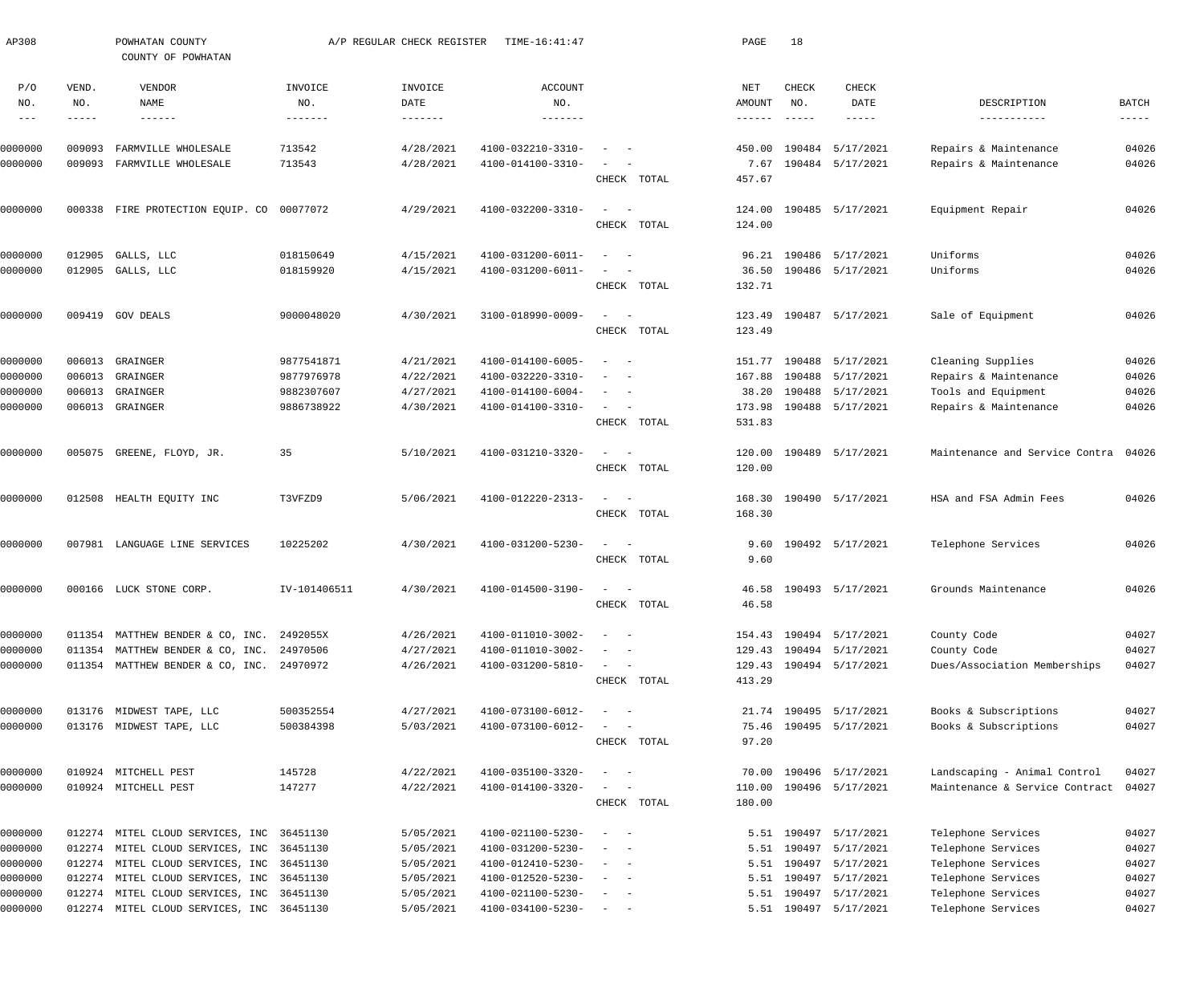| AP308          |              | POWHATAN COUNTY<br>COUNTY OF POWHATAN |             | A/P REGULAR CHECK REGISTER | TIME-16:41:47     |                                                   | PAGE                      | 19                   |                            |                                      |                        |
|----------------|--------------|---------------------------------------|-------------|----------------------------|-------------------|---------------------------------------------------|---------------------------|----------------------|----------------------------|--------------------------------------|------------------------|
| P/O            | VEND.        | VENDOR                                | INVOICE     | INVOICE                    | <b>ACCOUNT</b>    |                                                   | NET                       | <b>CHECK</b>         | CHECK                      |                                      |                        |
| NO.<br>$- - -$ | NO.<br>----- | NAME                                  | NO.         | DATE                       | NO.               |                                                   | AMOUNT<br>$- - - - - - -$ | NO.<br>$- - - - - -$ | DATE<br>$- - - - -$        | DESCRIPTION<br>-----------           | BATCH<br>$- - - - - -$ |
| 0000000        | 012274       | MITEL CLOUD SERVICES, INC             | 36451130    | 5/05/2021                  | 4100-031200-5230- | $\sim$                                            | 5.51                      |                      | 190497 5/17/2021           | Telephone Services                   | 04027                  |
|                |              |                                       |             |                            |                   | CHECK TOTAL                                       | 38.57                     |                      |                            |                                      |                        |
| 0000000        | 006610       | MO-JOHNS SANITATION                   | 136545      | 5/03/2021                  | 4100-014600-3311- | $\sim$<br>$\sim$                                  | 103.00                    |                      | 190498 5/17/2021           | Portable Bathrooms                   | 04027                  |
| 0000000        | 006610       | MO-JOHNS SANITATION                   | 136546      | 5/03/2021                  | 4100-014600-3311- |                                                   | 231.00                    |                      | 190498 5/17/2021           | Portable Bathrooms                   | 04027                  |
| 0000000        | 006610       | MO-JOHNS SANITATION                   | 136547      | 5/03/2021                  | 4100-014600-3311- | $\sim$                                            | 103.00                    |                      | 190498 5/17/2021           | Portable Bathrooms                   | 04027                  |
| 0000000        | 006610       | MO-JOHNS SANITATION                   | 136548      | 5/03/2021                  | 4100-014600-3311- | $\sim$                                            | 231.00                    |                      | 190498 5/17/2021           | Portable Bathrooms                   | 04027                  |
| 0000000        | 006610       | MO-JOHNS SANITATION                   | 136549      | 5/03/2021                  | 4100-014600-3311- | $\sim$                                            | 103.00                    |                      | 190498 5/17/2021           | Portable Bathrooms                   | 04027                  |
| 0000000        | 006610       | MO-JOHNS SANITATION                   | 136550      | 5/03/2021                  | 4100-014600-3311- | $\sim$                                            | 128.00                    |                      | 190498 5/17/2021           | Portable Bathrooms                   | 04027                  |
| 0000000        | 006610       | MO-JOHNS SANITATION                   | 136551      | 5/03/2021                  | 4100-014600-3311- | $\sim$                                            | 103.00                    |                      | 190498 5/17/2021           | Portable Bathrooms                   | 04027                  |
| 0000000        | 006610       | MO-JOHNS SANITATION                   | 136552      | 5/03/2021                  | 4100-014600-3311- | $\sim$                                            | 103.00                    |                      | 190498 5/17/2021           | Portable Bathrooms                   | 04027                  |
| 0000000        | 006610       | MO-JOHNS SANITATION                   | 136553      | 5/03/2021                  | 4100-014600-3311- | $\sim$                                            | 103.00                    |                      | 190498 5/17/2021           | Portable Bathrooms                   | 04027                  |
| 0000000        | 006610       | MO-JOHNS SANITATION                   | 136554      | 5/03/2021                  | 4100-014600-3311- | $\sim$ .                                          |                           |                      | 231.00 190498 5/17/2021    | Portable Bathrooms                   | 04027                  |
|                |              |                                       |             |                            |                   | CHECK TOTAL                                       | 1,439.00                  |                      |                            |                                      |                        |
| 0000000        | 006610       | MO-JOHNS SANITATION                   | 136555      | 5/03/2021                  | 4100-014600-3311- | $\overline{\phantom{a}}$<br>$\sim$                | 103.00                    |                      | 190499 5/17/2021           | Portable Bathrooms                   | 04027                  |
| 0000000        | 006610       | MO-JOHNS SANITATION                   | 136556      | 5/03/2021                  | 4100-014600-3311- | $\overline{\phantom{a}}$                          | 128.00                    |                      | 190499 5/17/2021           | Portable Bathrooms                   | 04027                  |
| 0000000        | 006610       | MO-JOHNS SANITATION                   | 136557      | 5/03/2021                  | 4100-014600-3311- | $\sim$                                            | 103.00                    |                      | 190499 5/17/2021           | Portable Bathrooms                   | 04027                  |
|                |              |                                       |             |                            |                   | CHECK TOTAL                                       | 334.00                    |                      |                            |                                      |                        |
| 0000000        | 006490       | MORRIS INDUSTRIES, INC.               | 239288      | 3/15/2021                  | 4100-014600-3310- | $\sim$<br>$\sim$                                  | 1,160.00                  |                      | 190500 5/17/2021           | Repairs and Maintenance              | 04027                  |
| 0000000        | 006490       | MORRIS INDUSTRIES, INC.               | 239603      | 4/02/2021                  | 4100-014100-3310- |                                                   |                           |                      | 360.00 190500 5/17/2021    | Repairs & Maintenance                | 04027                  |
| 0000000        | 006490       | MORRIS INDUSTRIES, INC.               | 239622      | 4/21/2021                  | 4100-014100-3310- | $\sim$<br>$\sim$                                  | 734.00                    |                      | 190500 5/17/2021           | Repairs & Maintenance                | 04027                  |
| 0000000        | 006490       | MORRIS INDUSTRIES, INC.               | 239776      | 4/13/2021                  | 4100-014100-3310- | $\sim$                                            |                           |                      | 360.00 190500 5/17/2021    | Repairs & Maintenance                | 04027                  |
|                |              |                                       |             |                            |                   | CHECK TOTAL                                       | 2,614.00                  |                      |                            |                                      |                        |
| 0000000        | 009543       | NATIONAL SECURITY & DOOR              | 116044      | 5/06/2021                  | 4100-014100-3310- | $\sim$                                            | 120.00                    |                      | 190501 5/17/2021           | Repairs & Maintenance                | 04027                  |
|                |              |                                       |             |                            |                   | CHECK TOTAL                                       | 120.00                    |                      |                            |                                      |                        |
| 0000000        |              | 000375 PIEDMONT REGIONAL JAIL         | 3583        | 3/31/2021                  | 4100-033400-3841- |                                                   |                           |                      | 47,476.00 190503 5/17/2021 | Detention of Adults                  | 04027                  |
|                |              |                                       |             |                            |                   | CHECK TOTAL                                       | 47,476.00                 |                      |                            |                                      |                        |
| 0000000        | 001250       | POWHATAN AUTO & TRACTOR               | 639436      | 4/29/2021                  | 4100-014500-3319- | $\sim$                                            |                           |                      | 17.99 190504 5/17/2021     | Equipment Repairs and Maintena       | 04027                  |
| 0000000        | 001250       | POWHATAN AUTO & TRACTOR               | 639459      | 4/29/2021                  | 4100-014500-6004- |                                                   | 10.99                     |                      | 190504 5/17/2021           | Tools and Equipment                  | 04027                  |
| 0000000        | 001250       | POWHATAN AUTO & TRACTOR               | 639459      | 4/29/2021                  | 4100-014500-3319- | $\sim$ 100 $\mu$                                  |                           |                      | 16.98 190504 5/17/2021     | Equipment Repairs and Maintena 04027 |                        |
|                |              |                                       |             |                            |                   | CHECK TOTAL                                       | 45.96                     |                      |                            |                                      |                        |
| 0000000        | 006928       | POWHATAN COUNTY DEPT. OF              | REIMB 4/21  | 5/10/2021                  | 4100-053910-5643- | $\frac{1}{2}$ and $\frac{1}{2}$ and $\frac{1}{2}$ |                           |                      | 101.51 190505 5/17/2021    | PCCAA Services - Federal CSBG        | 04027                  |
|                |              |                                       |             |                            |                   | CHECK TOTAL                                       | 101.51                    |                      |                            |                                      |                        |
| 0000000        | 012340       | PRICE SUPPLY COMPANY, INC             | 2103-104095 | 3/31/2021                  | 4100-014100-3310- | $\sim$<br>$\sim$ $-$                              | 86.77                     |                      | 190506 5/17/2021           | Repairs & Maintenance                | 04027                  |
| 0000000        | 012340       | PRICE SUPPLY COMPANY, INC             | 2104-104714 | 4/08/2021                  | 4100-014100-3310- |                                                   | 26.34                     |                      | 190506 5/17/2021           | Repairs & Maintenance                | 04027                  |
| 0000000        | 012340       | PRICE SUPPLY COMPANY, INC             | 2104-105408 | 4/19/2021                  | 4100-014100-3310- | $\hspace{0.1mm}-\hspace{0.1mm}$<br>$\sim$         | 188.69                    |                      | 190506 5/17/2021           | Repairs & Maintenance                | 04027                  |
| 0000000        | 012340       | PRICE SUPPLY COMPANY, INC             | 2104-105498 | 4/20/2021                  | 4100-014100-3310- | $\overline{\phantom{a}}$<br>$\sim$ $-$            | 1,672.00                  |                      | 190506 5/17/2021           | Repairs & Maintenance                | 04027                  |
| 0000000        | 012340       | PRICE SUPPLY COMPANY, INC             | 2104-105499 | 4/20/2021                  | 4100-014100-3310- | $\sim$<br>$\sim$ $-$                              | 5,205.39                  |                      | 190506 5/17/2021           | Repairs & Maintenance                | 04027                  |
| 0000000        | 012340       | PRICE SUPPLY COMPANY, INC             | 2104-105615 | 4/21/2021                  | 4100-032220-3310- | $\sim$                                            |                           |                      | 31.35 190506 5/17/2021     | Repairs & Maintenance                | 04027                  |
|                |              |                                       |             |                            |                   | CHECK TOTAL                                       | 7,210.54                  |                      |                            |                                      |                        |
| 0000000        |              | 013548 PRODUCTIVE AV                  | 001507      | 1/25/2021                  | 4100-012510-3320- | $\sim$ .<br>$\sim$ $-$                            |                           |                      | 1,480.00 190507 5/17/2021  | Maintenance & Service Contract 04027 |                        |
|                |              |                                       |             |                            |                   | CHECK TOTAL                                       | 1,480.00                  |                      |                            |                                      |                        |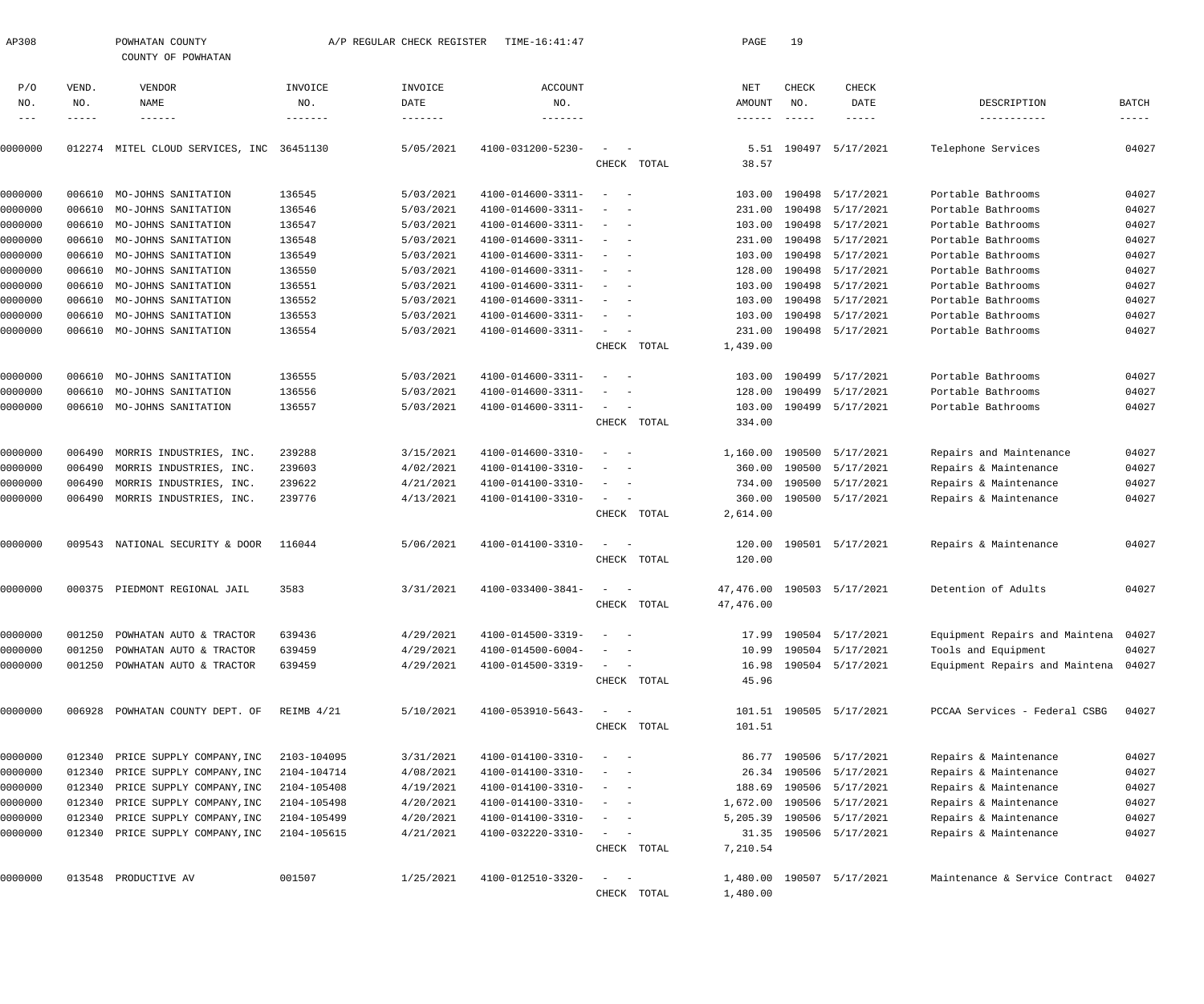| AP308      |        | POWHATAN COUNTY<br>COUNTY OF POWHATAN      |                   | A/P REGULAR CHECK REGISTER | TIME-16:41:47                |                                                                           |             | PAGE           | 20            |                           |                                      |                      |
|------------|--------|--------------------------------------------|-------------------|----------------------------|------------------------------|---------------------------------------------------------------------------|-------------|----------------|---------------|---------------------------|--------------------------------------|----------------------|
| P/O        | VEND.  | VENDOR                                     | INVOICE           | INVOICE                    | <b>ACCOUNT</b>               |                                                                           |             | NET            | CHECK         | CHECK                     |                                      |                      |
| NO.        | NO.    | NAME                                       | NO.               | DATE                       | NO.                          |                                                                           |             | AMOUNT         | NO.           | DATE                      | DESCRIPTION                          | BATCH                |
| $--\,$ $-$ | -----  | $- - - - - - -$                            | $- - - - - - - -$ |                            | $- - - - - - -$              |                                                                           |             | $- - - - - -$  | $- - - - - -$ | $- - - - - -$             | -----------                          | $\cdots\cdots\cdots$ |
| 0000000    |        | 000620 R. C. GOODWYN & SONS, INC           | 0956817           | 4/23/2021                  | 4100-014100-6004-            |                                                                           |             | 6.99           |               | 190508 5/17/2021          | Tools and Equipment                  | 04027                |
| 0000000    |        | 000620 R. C. GOODWYN & SONS, INC           | 0957296           | 4/27/2021                  | 4100-014100-3310-            |                                                                           |             | 69.10          |               | 190508 5/17/2021          | Repairs & Maintenance                | 04027                |
| 0000000    |        | 000620 R. C. GOODWYN & SONS, INC           | 0957563           | 4/28/2021                  | 4100-014100-3310-            |                                                                           |             | 7.85           |               | 190508 5/17/2021          | Repairs & Maintenance                | 04027                |
| 0000000    |        | 000620 R. C. GOODWYN & SONS, INC           | 0957729           | 4/29/2021                  | 4100-014100-3310-            |                                                                           |             | 6.98           |               | 190508 5/17/2021          | Repairs & Maintenance                | 04027                |
| 0000000    |        | 000620 R. C. GOODWYN & SONS, INC           | 0958290           | 5/03/2021                  | 4100-014100-3310-            | $\overline{\phantom{a}}$<br>$\sim$                                        |             | 9.98           |               | 190508 5/17/2021          | Repairs & Maintenance                | 04027                |
|            |        |                                            |                   |                            |                              |                                                                           |             |                |               |                           |                                      |                      |
| 0000000    |        | 000620 R. C. GOODWYN & SONS, INC           | 0958337           | 5/03/2021                  | 4100-014100-3310-            | $\overline{\phantom{a}}$<br>$\overline{\phantom{a}}$                      |             | 2.38           |               | 190508 5/17/2021          | Repairs & Maintenance                | 04027                |
| 0000000    |        | 000620 R. C. GOODWYN & SONS, INC           | 0958550           | 5/04/2021                  | 4100-014100-3310-            | $\sim$                                                                    | CHECK TOTAL | 7.96<br>111.24 |               | 190508 5/17/2021          | Repairs & Maintenance                | 04027                |
| 0000000    | 006579 | RICHMOND ALARM                             | 518242            | 5/01/2021                  | 4100-032210-3320-            |                                                                           |             | 309.00         |               | 190510 5/17/2021          | Maintenance & Service Contract       | 04027                |
|            |        |                                            |                   |                            |                              |                                                                           | CHECK TOTAL | 309.00         |               |                           |                                      |                      |
| 0000000    | 012509 | RICHMOND SUBURBAN NEWS                     | 3272193 4/21      | 5/02/2021                  | 4100-081100-3600-            | $\sim$                                                                    |             |                |               | 995.75 190511 5/17/2021   | Advertising                          | 04027                |
| 0000000    | 012509 | RICHMOND SUBURBAN NEWS                     | 32762920 4/21     | 5/02/2021                  | 4100-011010-3600-            |                                                                           |             | 927.50         |               | 190511 5/17/2021          | Advertising                          | 04027                |
| 0000000    | 012509 | RICHMOND SUBURBAN NEWS                     | 6001086 4/21      | 5/02/2021                  | 4100-013200-3600-            | $\sim$ 100 $\mu$<br>$\hspace{0.1mm}-\hspace{0.1mm}$                       |             |                |               | 324.81 190511 5/17/2021   | Advertising                          | 04027                |
|            |        |                                            |                   |                            |                              |                                                                           | CHECK TOTAL | 2,248.06       |               |                           |                                      |                      |
| 0000000    | 009158 | RICHWEB, INC.                              | $21 - 117 - 3$    | 5/03/2021                  | 4100-073100-3140-            | $\overline{\phantom{a}}$                                                  |             |                |               | 1,750.00 190512 5/17/2021 | Professional Services                | 04027                |
| 0000000    | 009158 | RICHWEB, INC.                              | $21 - 126 - 2$    | 5/06/2021                  | 4100-073100-3140-            |                                                                           |             |                |               | 500.00 190512 5/17/2021   | Professional Services                | 04027                |
|            |        |                                            |                   |                            |                              |                                                                           | CHECK TOTAL | 2,250.00       |               |                           |                                      |                      |
| 0000000    | 007062 | RUTHERFORD JANITOR SUPPLY 1205568          |                   | 5/05/2021                  | 4100-032220-6005-            | $\sim$<br>$\hspace{0.1mm}-\hspace{0.1mm}$                                 |             |                |               | 209.00 190513 5/17/2021   | Cleaning Supplies                    | 04027                |
|            |        |                                            |                   |                            |                              |                                                                           | CHECK TOTAL | 209.00         |               |                           |                                      |                      |
| 0000000    | 009520 | STONE'S OFFICE EQUIPMENT                   | 144931            | 4/29/2021                  | 4100-073100-3320-            | $\sim$<br>$\hspace{0.1mm}-\hspace{0.1mm}$                                 |             |                |               | 515.06 190514 5/17/2021   | Maintenance & Service Contract 04027 |                      |
|            |        |                                            |                   |                            |                              |                                                                           | CHECK TOTAL | 515.06         |               |                           |                                      |                      |
| 0000000    | 008346 | SYCOM TECHNOLOGIES                         | AT63854           | 4/27/2021                  | 4100-012510-3320-            | $\sim$                                                                    |             |                |               | 793.00 190515 5/17/2021   | Maintenance & Service Contract 04027 |                      |
|            |        |                                            |                   |                            |                              |                                                                           | CHECK TOTAL | 793.00         |               |                           |                                      |                      |
| 0000000    |        | 011188 TECH FIRE & SAFETY                  | 1824              | 5/10/2021                  | $4100 - 032200 - 6011 - - -$ |                                                                           |             |                |               | 631.00 190517 5/17/2021   | Protective Gear/Uniforms             | 04027                |
|            |        |                                            |                   |                            |                              |                                                                           | CHECK TOTAL | 631.00         |               |                           |                                      |                      |
| 0000000    | 007450 | THOMSON REUTERS -                          | 844287934         | 5/01/2021                  | 4100-021600-3320-            | $\mathcal{L} = \{ \mathcal{L} \}$ , and $\mathcal{L} = \{ \mathcal{L} \}$ |             |                |               | 132.08 190518 5/17/2021   | Maintenance & Service Contract 04027 |                      |
| 0000000    |        | 007450 THOMSON REUTERS -                   | 844304404         | 5/01/2021                  | 4100-031200-3320-            | $\sim$ $  -$                                                              |             |                |               | 316.68 190518 5/17/2021   | Maintenance & Service Contract 04027 |                      |
|            |        |                                            |                   |                            |                              |                                                                           | CHECK TOTAL | 448.76         |               |                           |                                      |                      |
| 0000000    |        | 000845 TOWN POLICE SUPPLY OF               | R83794            | 5/06/2021                  | 4100-031200-6011-            | $\alpha = 1$ , $\alpha = 1$                                               |             |                |               | 1,558.00 190519 5/17/2021 | Uniforms                             | 04027                |
| 0000000    |        | 000845 TOWN POLICE SUPPLY OF               | $0023810 - 0$     | 4/28/2021                  | 4100-031200-6011-            | $\mathcal{L}_{\text{max}}$ , and $\mathcal{L}_{\text{max}}$               |             |                |               | 61.74 190519 5/17/2021    | Uniforms                             | 04027                |
|            |        |                                            |                   |                            |                              |                                                                           | CHECK TOTAL | 1,619.74       |               |                           |                                      |                      |
| 0000000    |        | 013977 TRACTOR SUPPLY CREDIT PLA 200916741 |                   | 5/24/2021                  | 4100-031200-6022-            | $\sim$ $  -$                                                              |             |                |               | 38.99 190520 5/17/2021    | Dog Food & Supplies K9               | 04027                |
| 0000000    |        | 013977 TRACTOR SUPPLY CREDIT PLA 200920721 |                   | 4/21/2021                  | 4100-031200-6022-            | $\sim$ $  -$                                                              |             |                |               | 83.98 190520 5/17/2021    | Dog Food & Supplies K9               | 04027                |
|            |        |                                            |                   |                            |                              |                                                                           | CHECK TOTAL | 122.97         |               |                           |                                      |                      |
| 0000000    |        | 006501 TREASURER OF VIRGINIA               | 21-POWERED-1195   | 5/30/2021                  | 4100-021600-8107-            | $\mathcal{L}_{\text{max}}$ and $\mathcal{L}_{\text{max}}$                 |             |                |               | 757.74 190521 5/17/2021   | Capital Outlay                       | 04027                |
|            |        |                                            |                   |                            |                              |                                                                           | CHECK TOTAL | 757.74         |               |                           |                                      |                      |
| 0000000    |        | 013514 U.S. POSTAL SERVICE                 | FY22 RENT         | 5/31/2021                  | 4100-012410-3320-            | $\frac{1}{2}$ and $\frac{1}{2}$ and $\frac{1}{2}$                         |             |                |               | 58.00 190523 5/17/2021    | Maintenance & Service Contract 04027 |                      |
|            |        |                                            |                   |                            |                              |                                                                           | CHECK TOTAL | 58.00          |               |                           |                                      |                      |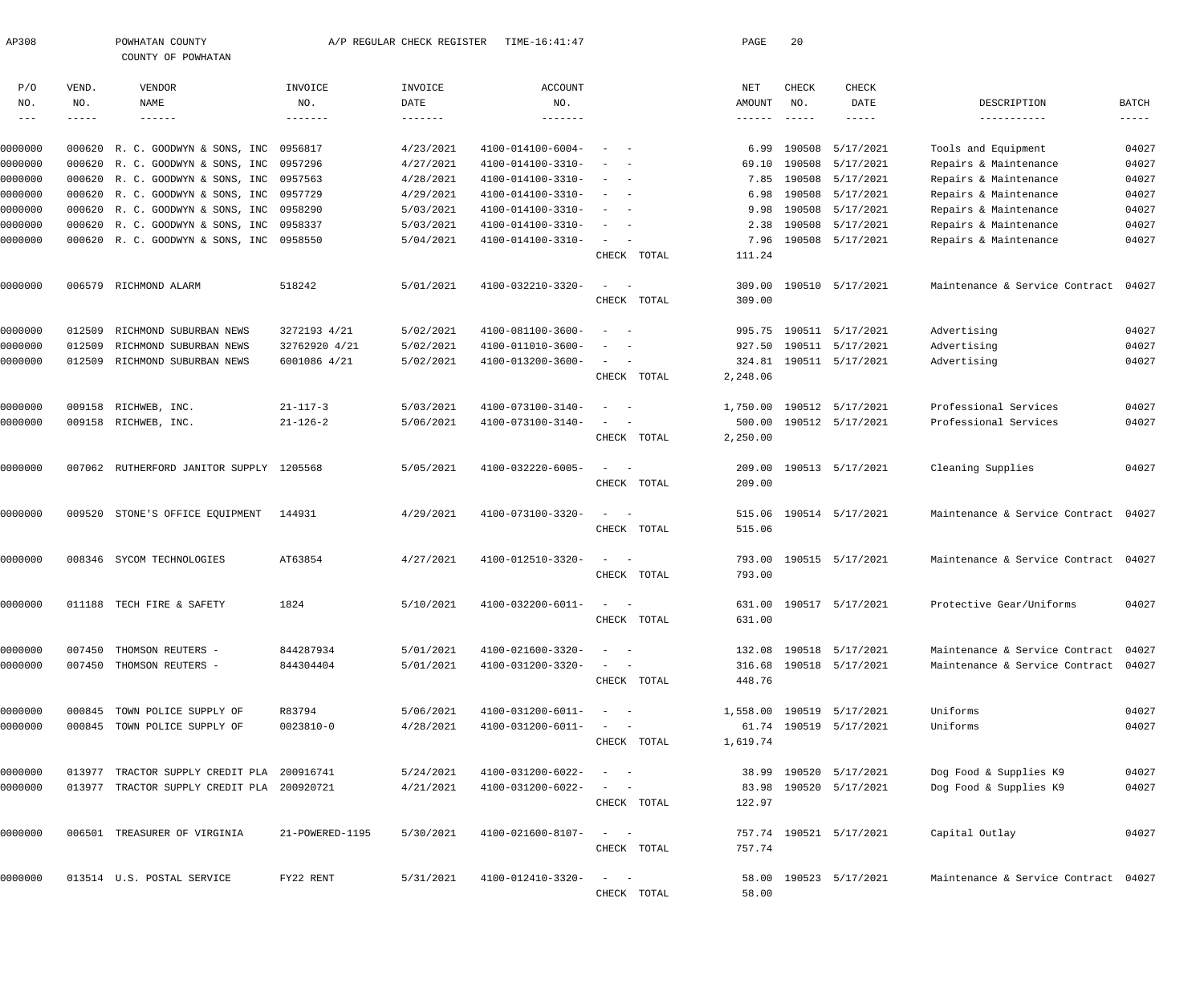| P/O     | VEND.  | VENDOR                                   | INVOICE         | INVOICE           | <b>ACCOUNT</b>               |                                                                                                                           |             | NET             | CHECK       | CHECK                   |                            |                      |
|---------|--------|------------------------------------------|-----------------|-------------------|------------------------------|---------------------------------------------------------------------------------------------------------------------------|-------------|-----------------|-------------|-------------------------|----------------------------|----------------------|
| NO.     | NO.    | <b>NAME</b>                              | NO.             | DATE              | NO.                          |                                                                                                                           |             | AMOUNT          | NO.         | DATE                    | DESCRIPTION                | BATCH                |
| $---$   | -----  | $\cdots\cdots\cdots\cdots$               | $- - - - - - -$ | $- - - - - - - -$ | $- - - - - - -$              |                                                                                                                           |             | $- - - - - - -$ | $- - - - -$ | $- - - - - -$           | -----------                | $\cdots\cdots\cdots$ |
|         |        |                                          |                 |                   |                              |                                                                                                                           |             |                 |             |                         |                            |                      |
| 0000000 | 011193 | VERIZON                                  | 13574714        | 4/27/2021         | 100-000100-0006-             | $\sim$<br>$\sim$                                                                                                          |             | 126.48          | 190524      | 5/17/2021               | Due from Other Agencies    | 04027                |
| 0000000 | 011193 | VERIZON                                  | 13574714        | 4/27/2021         | 4100-012310-5230-            | $\overline{\phantom{a}}$<br>$\sim$                                                                                        |             | 54.81           | 190524      | 5/17/2021               | Telephone Services         | 04027                |
| 0000000 |        | 011193 VERIZON                           | 13574714        | 4/27/2021         | 4100-012510-5230-            | $\frac{1}{2} \left( \frac{1}{2} \right) \left( \frac{1}{2} \right) \left( \frac{1}{2} \right) \left( \frac{1}{2} \right)$ |             | 44.74           |             | 190524 5/17/2021        | Telephone Services         | 04027                |
| 0000000 |        | 011193 VERIZON                           | 13574714        | 4/27/2021         | 4100-014100-5230-            | $\frac{1}{2} \left( \frac{1}{2} \right) \left( \frac{1}{2} \right) = \frac{1}{2} \left( \frac{1}{2} \right)$              |             | 223.89          |             | 190524 5/17/2021        | Telephone Services         | 04027                |
| 0000000 | 011193 | VERIZON                                  | 13574714        | 4/27/2021         | 4100-014300-5230-            | $\frac{1}{2} \left( \frac{1}{2} \right) \left( \frac{1}{2} \right) \left( \frac{1}{2} \right) \left( \frac{1}{2} \right)$ |             | 88.32           |             | 190524 5/17/2021        | Telephone Services         | 04027                |
| 0000000 | 011193 | VERIZON                                  | 13574714        | 4/27/2021         | 4100-021200-5230-            | $\frac{1}{2} \left( \frac{1}{2} \right) \left( \frac{1}{2} \right) \left( \frac{1}{2} \right) \left( \frac{1}{2} \right)$ |             | 47.28           |             | 190524 5/17/2021        | Telephone Services         | 04027                |
| 0000000 | 011193 | VERIZON                                  | 13574714        | 4/27/2021         | 4100-031200-5230-            | $\frac{1}{2} \left( \frac{1}{2} \right) \left( \frac{1}{2} \right) = \frac{1}{2} \left( \frac{1}{2} \right)$              |             | 173.38          |             | 190524 5/17/2021        | Telephone Services         | 04027                |
| 0000000 | 011193 | VERIZON                                  | 13574714        | 4/27/2021         | 4100-031710-5230-            | $\frac{1}{2} \left( \frac{1}{2} \right) \left( \frac{1}{2} \right) \left( \frac{1}{2} \right) \left( \frac{1}{2} \right)$ |             | 52.48           |             | 190524 5/17/2021        | Telephone Services         | 04027                |
| 0000000 |        | 011193 VERIZON                           | 13574714        | 4/27/2021         | 4100-021200-5230-            | $\frac{1}{2} \left( \frac{1}{2} \right) \left( \frac{1}{2} \right) = \frac{1}{2} \left( \frac{1}{2} \right)$              |             | 15.78           |             | 190524 5/17/2021        | Telephone Services         | 04027                |
| 0000000 | 011193 | VERIZON                                  | 13574714        | 4/27/2021         | 4100-031210-5230-            | $\frac{1}{2} \left( \frac{1}{2} \right) \left( \frac{1}{2} \right) = \frac{1}{2} \left( \frac{1}{2} \right)$              |             | 54.38           |             | 190524 5/17/2021        | Telephone Services         | 04027                |
| 0000000 | 011193 | VERIZON                                  | 13574714        | 4/27/2021         | 4100-032200-5230-            | $\frac{1}{2} \left( \frac{1}{2} \right) \left( \frac{1}{2} \right) \left( \frac{1}{2} \right) \left( \frac{1}{2} \right)$ |             | 316.39          |             | 190524 5/17/2021        | Telephone Services         | 04027                |
| 0000000 |        | 011193 VERIZON                           | 13574714        | 4/27/2021         | 4100-032200-5260-            | $\frac{1}{2} \left( \frac{1}{2} \right) \left( \frac{1}{2} \right) \left( \frac{1}{2} \right) \left( \frac{1}{2} \right)$ |             | 212.58          |             | 190524 5/17/2021        | Internet                   | 04027                |
| 0000000 | 011193 | VERIZON                                  | 13574714        | 4/27/2021         | 4100-032210-5230-            | $\frac{1}{2} \left( \frac{1}{2} \right) \left( \frac{1}{2} \right) \left( \frac{1}{2} \right) \left( \frac{1}{2} \right)$ |             | 137.91          |             | 190524 5/17/2021        | Telephone Services         | 04027                |
| 0000000 | 011193 | VERIZON                                  | 13574714        | 4/27/2021         | 4100-035500-5230-            | $\frac{1}{2} \left( \frac{1}{2} \right) \left( \frac{1}{2} \right) \left( \frac{1}{2} \right) \left( \frac{1}{2} \right)$ |             | 46.50           |             | 190524 5/17/2021        | Telephone Services         | 04027                |
| 0000000 | 011193 | VERIZON                                  | 13574714        | 4/27/2021         | 4100-071110-5230-            | $\frac{1}{2} \left( \frac{1}{2} \right) \left( \frac{1}{2} \right) \left( \frac{1}{2} \right) \left( \frac{1}{2} \right)$ |             | 48.97           |             | 190524 5/17/2021        | Telephone Services         | 04027                |
| 0000000 | 011193 | VERIZON                                  | 13574714        | 4/27/2021         | 4100-073100-5230-            | $\sim$<br>$\sim$                                                                                                          |             | 109.14          |             | 190524 5/17/2021        | Telephone Services         | 04027                |
| 0000000 | 011193 | VERIZON                                  | 63108448        | 5/26/2021         | 4100-031200-5230-            | $\sim$<br>$\sim$                                                                                                          |             | 70.80           |             | 190524 5/17/2021        | Telephone Services         | 04027                |
| 0000000 | 011193 | VERIZON                                  | 63108448        | 5/26/2021         | 4100-031210-5230-            | $\sim$<br>$\sim$                                                                                                          |             | 524.73          |             | 190524 5/17/2021        | Telephone Services         | 04027                |
| 0000000 |        | 011193 VERIZON                           | 914891786       | 5/30/2021         | 4100-021100-5230-            | $\sim$<br>$\sim$ $-$                                                                                                      |             | 60.55           |             | 190524 5/17/2021        | Telephone Services         | 04027                |
|         |        |                                          |                 |                   |                              |                                                                                                                           | CHECK TOTAL | 2,409.11        |             |                         |                            |                      |
| 0000000 | 013459 | VERIZON                                  | 9878827418      | 5/24/2021         | 100-000100-0006-             | $\sim$<br>$\sim$                                                                                                          |             | 117.23          | 190525      | 5/17/2021               | Due from Other Agencies    | 04027                |
| 0000000 | 013459 | VERIZON                                  | 9878329266      | 5/15/2021         | 4100-031200-5250-            | $\sim$<br>$\overline{\phantom{a}}$                                                                                        |             | 2,200.12        | 190525      | 5/17/2021               | Cell Phones                | 04027                |
| 0000000 | 013459 | VERIZON                                  | 9878827418      | 5/24/2021         | 4100-012100-5250-            | $\sim$ $-$                                                                                                                |             | 58.63           | 190525      | 5/17/2021               | Cell Phones                | 04027                |
| 0000000 | 013459 | VERIZON                                  | 9878827418      | 5/24/2021         | 4100-012510-5250-            | $\frac{1}{2} \left( \frac{1}{2} \right) \left( \frac{1}{2} \right) = \frac{1}{2} \left( \frac{1}{2} \right)$              |             | 99.81           | 190525      | 5/17/2021               | Cell Phones                | 04027                |
| 0000000 | 013459 | VERIZON                                  | 9878827418      | 5/24/2021         | 4100-012510-5270-            | $\frac{1}{2} \left( \frac{1}{2} \right) \left( \frac{1}{2} \right) = \frac{1}{2} \left( \frac{1}{2} \right)$              |             | 721.56          | 190525      | 5/17/2021               | Network Service Connection | 04027                |
| 0000000 | 013459 | VERIZON                                  | 9878827418      | 5/24/2021         | 4100-014100-5250-            | $\sim$<br>$\sim$                                                                                                          |             | 921.61          | 190525      | 5/17/2021               | Cell Phones                | 04027                |
| 0000000 | 013459 | VERIZON                                  | 9878827418      | 5/24/2021         | 4100-031210-5250-            | $\frac{1}{2} \left( \frac{1}{2} \right) \left( \frac{1}{2} \right) = \frac{1}{2} \left( \frac{1}{2} \right)$              |             | 418.96          | 190525      | 5/17/2021               | CELL PHONES                | 04027                |
| 0000000 | 013459 | VERIZON                                  | 9878827418      | 5/24/2021         | 4100-032200-5250-            | $\frac{1}{2}$ and $\frac{1}{2}$ and $\frac{1}{2}$                                                                         |             | 1,052.16        | 190525      | 5/17/2021               | Cell Phones                | 04027                |
| 0000000 | 013459 | VERIZON                                  | 9878827418      | 5/24/2021         | 4100-031200-5250-            | $\frac{1}{2} \left( \frac{1}{2} \right) \left( \frac{1}{2} \right) \left( \frac{1}{2} \right) \left( \frac{1}{2} \right)$ |             | 1,994.98        | 190525      | 5/17/2021               | Cell Phones                | 04027                |
| 0000000 | 013459 | VERIZON                                  | 9878827418      | 5/24/2021         | 4100-033300-5250-            | $\frac{1}{2} \left( \frac{1}{2} \right) \left( \frac{1}{2} \right) \left( \frac{1}{2} \right) \left( \frac{1}{2} \right)$ |             | 42.31           | 190525      | 5/17/2021               | Cell Phones                | 04027                |
| 0000000 | 013459 | VERIZON                                  | 9878827418      | 5/24/2021         | 4100-034100-5250-            |                                                                                                                           |             | 265.92          | 190525      | 5/17/2021               | Cell Phones                | 04027                |
| 0000000 |        | 013459 VERIZON                           | 9878827418      | 5/24/2021         | 4100-035500-5250-            | $\frac{1}{2} \left( \frac{1}{2} \right) \left( \frac{1}{2} \right) \left( \frac{1}{2} \right) \left( \frac{1}{2} \right)$ |             |                 |             | 125.51 190525 5/17/2021 | Cell Phones                | 04027                |
| 0000000 |        | 013459 VERIZON                           | 9878827418      | 5/24/2021         | $4100 - 071110 - 5250 - - -$ |                                                                                                                           |             |                 |             | 70.40 190525 5/17/2021  | Cell Phones                | 04027                |
| 0000000 |        | 013459 VERIZON                           | 9878827418      | 5/24/2021         | 4100-081100-5250-            | $\alpha = 1$ , $\alpha = 1$                                                                                               |             |                 |             | 58.63 190525 5/17/2021  | Cell Phones                | 04027                |
| 0000000 |        | 013459 VERIZON                           | 9878827418      | 5/24/2021         | 4100-035100-5260-            | $\alpha = 1, \ldots, \alpha$                                                                                              |             |                 |             | 40.05 190525 5/17/2021  | Internet Services          | 04027                |
|         |        |                                          |                 |                   |                              |                                                                                                                           | CHECK TOTAL | 8,187.88        |             |                         |                            |                      |
| 0000000 |        | 014006 VERIZON                           | 2021270249      | 5/07/2021         | 4100-031200-6014-            | $\alpha = 1, \ldots, n-1$                                                                                                 |             |                 |             | 100.00 190526 5/17/2021 | Other Operating Supplies   | 04027                |
|         |        |                                          |                 |                   |                              |                                                                                                                           | CHECK TOTAL | 100.00          |             |                         |                            |                      |
|         |        |                                          |                 |                   |                              |                                                                                                                           |             |                 |             |                         |                            |                      |
| 0000000 |        | 011187 VERIZON BUSINESS                  | Y2742672 5/21   | 5/10/2021         | 100-000100-0006-             | $\alpha = 1$ , $\alpha = 1$                                                                                               |             |                 |             | 3.84 190527 5/17/2021   | Due from Other Agencies    | 04027                |
| 0000000 |        | 011187 VERIZON BUSINESS                  | Y2742672 5/21   | 5/10/2021         | 4100-012510-5240-            | $\alpha = 1, \ldots, \alpha$                                                                                              |             |                 |             | 48.15 190527 5/17/2021  | Long Distance              | 04027                |
|         |        |                                          |                 |                   |                              |                                                                                                                           | CHECK TOTAL | 51.99           |             |                         |                            |                      |
| 0000000 |        | 006302 VITA - VIRGINIA INFORMATI T439963 |                 | 5/03/2021         | 4100-012510-5260-            | $\alpha = 1, \ldots, \alpha$                                                                                              |             |                 |             | 301.77 190528 5/17/2021 | Internet Usage             | 04027                |
|         |        |                                          |                 |                   |                              |                                                                                                                           | CHECK TOTAL | 301.77          |             |                         |                            |                      |
|         |        |                                          |                 |                   |                              |                                                                                                                           |             |                 |             |                         |                            |                      |
| 0000000 |        | 012849 AQUA VIRGINIA                     | 0574341 5/21    | 5/06/2021         | 4100-022100-5130-            | $\alpha = 1, \ldots, \alpha$                                                                                              |             |                 |             | 41.39 190633 5/25/2021  | Water                      | 04030                |
|         |        |                                          |                 |                   |                              |                                                                                                                           | CHECK TOTAL | 41.39           |             |                         |                            |                      |

AP308 POWHATAN COUNTY A/P REGULAR CHECK REGISTER TIME-16:41:47 PAGE 21

COUNTY OF POWHATAN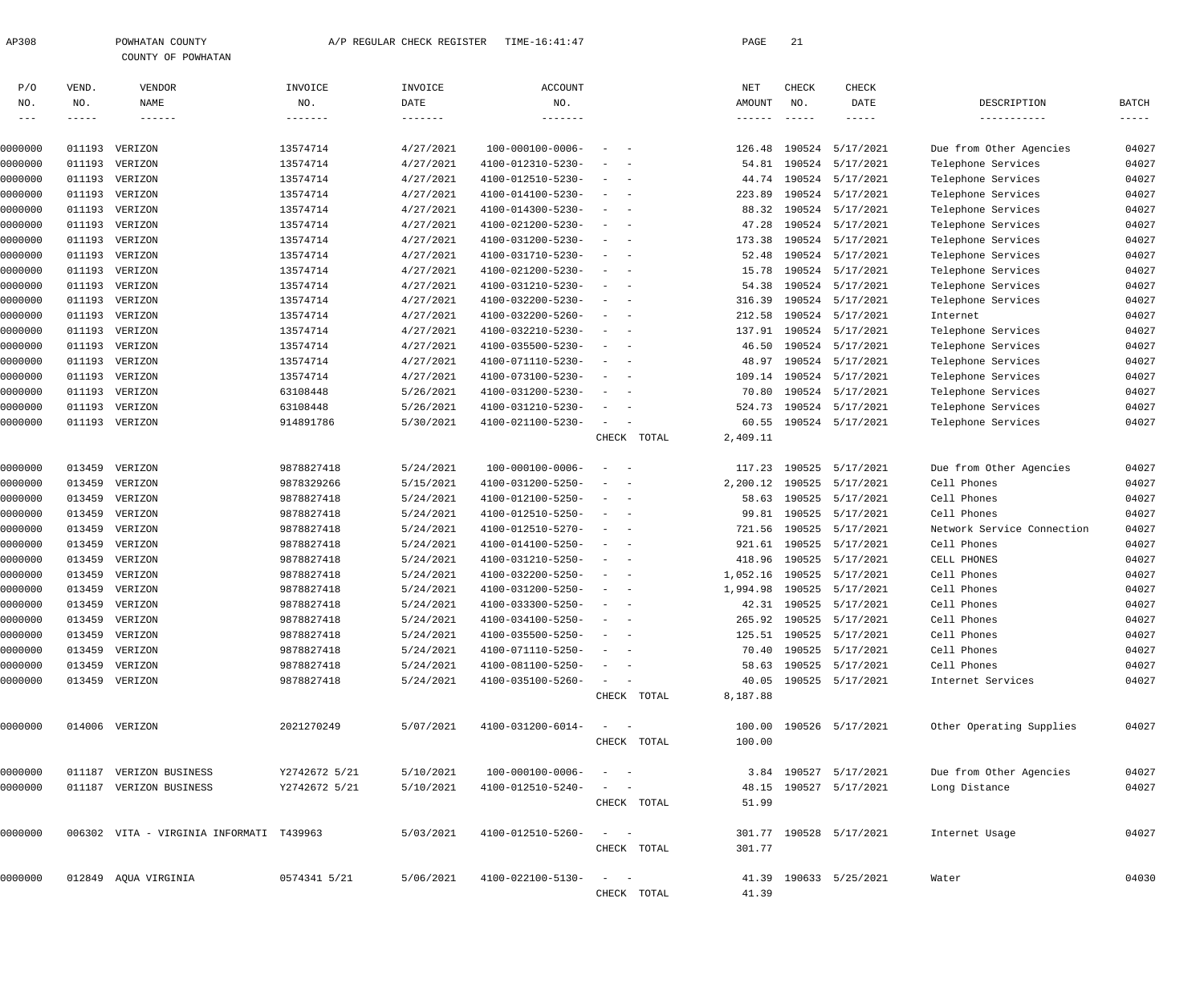| AP308                           |                       | POWHATAN COUNTY<br>COUNTY OF POWHATAN               |                                    | A/P REGULAR CHECK REGISTER | TIME-16:41:47                          |                                                                                                                                                        | PAGE                             | 22                                        |                                                   |                                                      |                               |
|---------------------------------|-----------------------|-----------------------------------------------------|------------------------------------|----------------------------|----------------------------------------|--------------------------------------------------------------------------------------------------------------------------------------------------------|----------------------------------|-------------------------------------------|---------------------------------------------------|------------------------------------------------------|-------------------------------|
| P/O<br>NO.<br>$\qquad \qquad -$ | VEND.<br>NO.<br>----- | <b>VENDOR</b><br>NAME<br>$\cdots\cdots\cdots\cdots$ | INVOICE<br>NO.<br>-------          | INVOICE<br>DATE<br>------- | <b>ACCOUNT</b><br>NO.<br>-------       |                                                                                                                                                        | NET<br>AMOUNT<br>$- - - - - - -$ | CHECK<br>NO.<br>$\qquad \qquad - - - - -$ | CHECK<br>DATE<br>-----                            | DESCRIPTION                                          | <b>BATCH</b><br>$- - - - - -$ |
| )000000                         |                       | 013328 BLACKSTONE AUDIO, INC                        | 1221742                            | 5/07/2021                  | 4100-073100-6012-                      | $\sim$ $  -$<br>CHECK TOTAL                                                                                                                            | 26.94                            |                                           | 26.94 190635 5/25/2021                            | Books & Subscriptions                                | 04030                         |
| 0000000                         |                       | 008713 BLUE RIDGE RESCUE                            | 50982                              | 5/14/2021                  | 4100-032200-6011-                      | $\sim$<br>$\sim$ $-$                                                                                                                                   |                                  |                                           | 3,721.52 190636 5/25/2021                         | Protective Gear/Uniforms                             | 04030                         |
| 0000000                         |                       | 008713 BLUE RIDGE RESCUE                            | 50983                              | 5/14/2021                  | 4100-032200-6011-                      | CHECK TOTAL                                                                                                                                            | 11,517.31                        |                                           | 7,795.79 190636 5/25/2021                         | Protective Gear/Uniforms                             | 04030                         |
| 0000000                         |                       | 013784 CARMICHAEL, MARQUITA A.                      | 2020ELECTIONREI                    | 5/21/2021                  | 4100-013200-1015-                      | $\mathcal{L}_{\text{max}}$ , and $\mathcal{L}_{\text{max}}$<br>CHECK TOTAL                                                                             | 150.00<br>150.00                 |                                           | 190638 5/25/2021                                  | COMP: Election Officials                             | 04030                         |
| 0000000                         | 000540                | CENTRAL VIRGINIA WASTE                              | 26527                              | 5/15/2021                  | 4100-014300-3175-                      | $\sim$ $  -$<br>CHECK TOTAL                                                                                                                            | 21,619.13                        |                                           | 21,619.13 190639 5/25/2021                        | Waste Disposal                                       | 04030                         |
| 0000000                         |                       | 012756 COMCAST                                      | 600120089859521                    | 5/21/2021                  | 4100-014300-5260-                      | $\sim$ $  -$<br>CHECK TOTAL                                                                                                                            | 104.85<br>104.85                 |                                           | 190641 5/25/2021                                  | Internet                                             | 04030                         |
| 0000000                         |                       | 001760 COURTOIS SIGNS, GRAPHICS, 18727              |                                    | 5/19/2021                  | 4100-014600-3312-                      | $\sim$ 100 $\sim$ $\sim$<br>CHECK TOTAL                                                                                                                | 25.00<br>25.00                   |                                           | 190644 5/25/2021                                  | Field Maintenance                                    | 04029                         |
| 0000000                         |                       | 013674 CROWN ATLANTIC COMPANY LL 34590543           |                                    | 6/01/2021                  | 4100-031210-5421-                      | $\sim$ $  -$<br>CHECK TOTAL                                                                                                                            | 2,183.60<br>2,183.60             |                                           | 190645 5/25/2021                                  | Rent - Towers                                        | 04030                         |
| 0000000                         |                       | 006042 DEPT. OF MOTOR VEHICLES                      | 2021120000611                      | 4/30/2021                  | 4100-012410-3320-                      | $\sim$ $  -$<br>CHECK TOTAL                                                                                                                            | 300.00<br>300.00                 |                                           | 190646 5/25/2021                                  | Maintenance & Service Contract 04030                 |                               |
| 0000000                         |                       | 006240 DIAMOND SPRINGS WATER, INC 001317330         |                                    | 5/17/2021                  | 4100-031200-5130-                      | $\sim$ $  -$<br>CHECK TOTAL                                                                                                                            | 13.98                            |                                           | 13.98 190647 5/25/2021                            | Water                                                | 04030                         |
| 0000000                         |                       | 000338 FIRE PROTECTION EQUIP. CO 00076479           |                                    | 1/08/2021                  | 4100-032200-3310-                      | $\frac{1}{2}$ and $\frac{1}{2}$ and $\frac{1}{2}$<br>CHECK TOTAL                                                                                       | 61.70                            |                                           | 61.70 190653 5/25/2021                            | Equipment Repair                                     | 04030                         |
| 0000000                         |                       | 013290 GLOBAL SIGNAL ACQUISITION 34549031           |                                    | 6/21/2021                  | 4100-031210-5421-                      | $\sim$ $  -$<br>CHECK TOTAL                                                                                                                            | 1,060.90                         |                                           | 1,060.90 190654 5/25/2021                         | Rent - Towers                                        | 04030                         |
| 0000000                         |                       | 011437 LEADSONLINE                                  | 318969                             | 5/15/2021                  | 4100-031200-3320-                      | $\sim$ $  -$<br>CHECK TOTAL                                                                                                                            | 3,133.00                         |                                           | 3,133.00 190661 5/25/2021                         | Maintenance & Service Contract 04030                 |                               |
| 0000000                         |                       | 009552 MANSFIELD OIL COMPANY                        | SOLCD-682607                       | 5/15/2021                  | 4100-032200-5120-                      | $\sim$ $  -$<br>CHECK TOTAL                                                                                                                            | 79.13                            |                                           | 79.13 190663 5/25/2021                            | Apparatus Fuel                                       | 04030                         |
| 0000000                         |                       | 013176 MIDWEST TAPE, LLC                            | 500411631                          | 5/07/2021                  | 4100-073100-6012-                      | $\sim$ 100 $\sim$ $\sim$<br>CHECK TOTAL                                                                                                                | 118.68                           |                                           | 118.68 190664 5/25/2021                           | Books & Subscriptions                                | 04030                         |
| 0000000<br>0000000              |                       | 007297 NAFECO, INC.<br>007297 NAFECO, INC.          | 1087708<br>1087852                 | 5/10/2021<br>5/11/2021     | 4100-032200-6011-<br>4100-032200-6011- | $\sim$ $  -$<br>$\sim$ $  -$<br>CHECK TOTAL                                                                                                            | 471.58                           |                                           | 399.32 190665 5/25/2021<br>72.26 190665 5/25/2021 | Protective Gear/Uniforms<br>Protective Gear/Uniforms | 04030<br>04030                |
| 0000000<br>0000000              | 009281<br>009281      | OVERDRIVE, INC.<br>OVERDRIVE, INC.                  | 01369CO21218586<br>01369CO21218588 | 5/07/2021<br>5/07/2021     | 4100-073100-6012-<br>4100-073100-6012- | $\frac{1}{2} \left( \frac{1}{2} \right) \left( \frac{1}{2} \right) = \frac{1}{2} \left( \frac{1}{2} \right)$<br>$\overline{\phantom{a}}$<br>$\sim$ $-$ | 92.00                            | 190667                                    | 62.96 190667 5/25/2021<br>5/25/2021               | Books & Subscriptions<br>Books & Subscriptions       | 04030<br>04030                |
| 0000000                         | 009281                | OVERDRIVE, INC.                                     | 01369CO21226828                    | 5/14/2021                  | 4100-073100-6012-                      | $\frac{1}{2} \left( \frac{1}{2} \right) \left( \frac{1}{2} \right) = \frac{1}{2} \left( \frac{1}{2} \right)$                                           | 639.92                           | 190667                                    | 5/25/2021                                         | Books & Subscriptions                                | 04030                         |
| 0000000                         |                       | OVERDRIVE, INC.                                     |                                    | 4/20/2021                  |                                        |                                                                                                                                                        |                                  |                                           |                                                   | Books & Subscriptions                                | 04030                         |
|                                 | 009281                |                                                     | 01369DA21161311                    |                            | 4100-073100-6012-                      | $\sim$ $ \sim$ $ -$                                                                                                                                    |                                  |                                           | 148.99 190667 5/25/2021                           |                                                      |                               |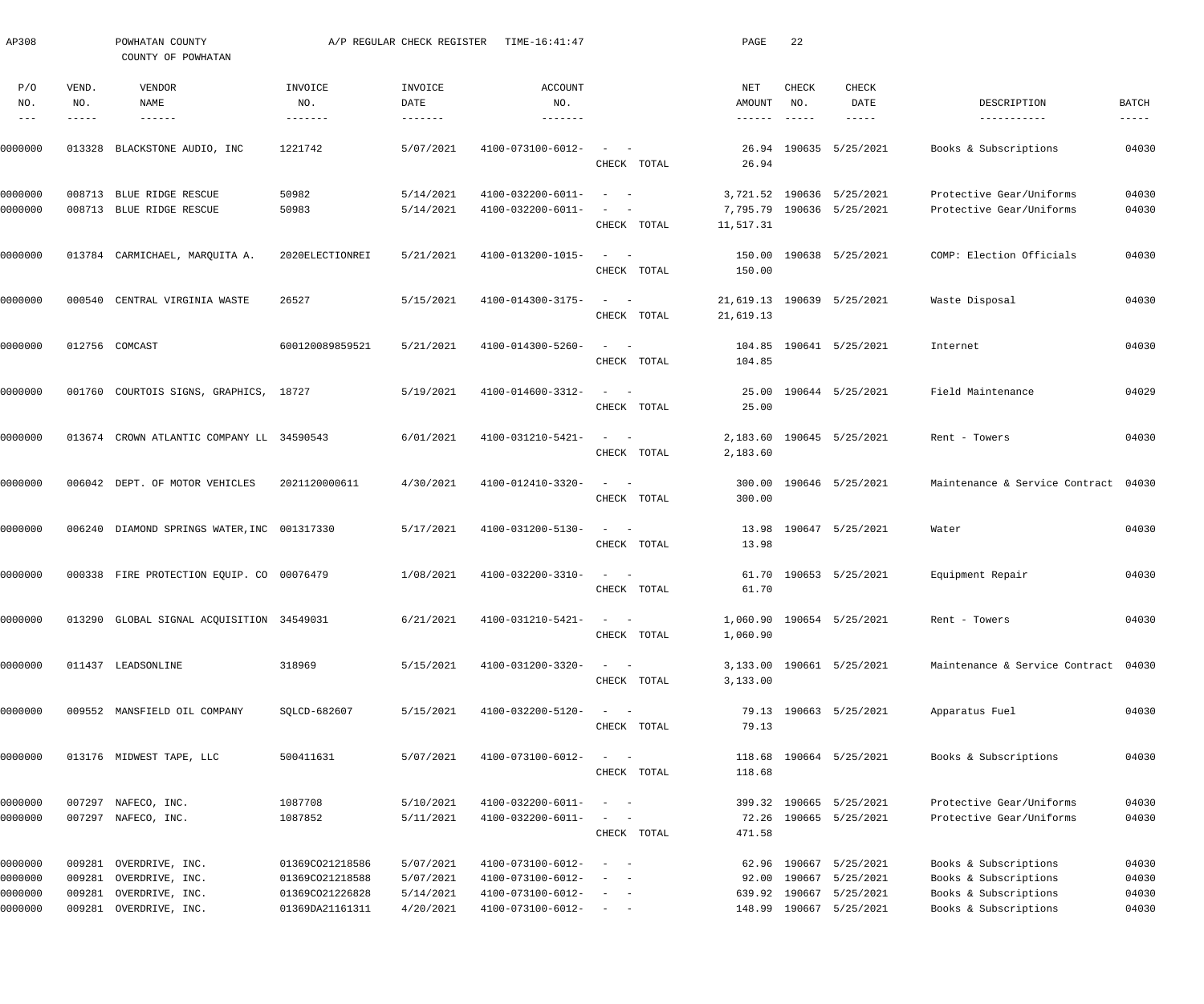| AP308         |             | POWHATAN COUNTY                |                 | A/P REGULAR CHECK REGISTER | TIME-16:41:47     |                                                   | PAGE                 | 23            |                           |                                      |               |
|---------------|-------------|--------------------------------|-----------------|----------------------------|-------------------|---------------------------------------------------|----------------------|---------------|---------------------------|--------------------------------------|---------------|
|               |             | COUNTY OF POWHATAN             |                 |                            |                   |                                                   |                      |               |                           |                                      |               |
| P/O           | VEND.       | VENDOR                         | INVOICE         | INVOICE                    | <b>ACCOUNT</b>    |                                                   | NET                  | CHECK         | <b>CHECK</b>              |                                      |               |
| NO.           | NO.         | NAME                           | NO.             | DATE                       | NO.               |                                                   | AMOUNT               | NO.           | DATE                      | DESCRIPTION                          | <b>BATCH</b>  |
| $\frac{1}{2}$ | $- - - - -$ | $\frac{1}{2}$                  | $- - - - - - -$ | $- - - - - - - -$          |                   |                                                   | $- - - - - - -$      | $\frac{1}{2}$ | $- - - - -$               | -----------                          | $- - - - - -$ |
| 0000000       | 009281      | OVERDRIVE, INC.                | 01369DA21169044 | 4/23/2021                  | 4100-073100-6012- | $\sim$                                            | 56.00                | 190667        | 5/25/2021                 | Books & Subscriptions                | 04030         |
| 0000000       | 009281      | OVERDRIVE, INC.                | 01369DA21214436 | 5/04/2021                  | 4100-073100-6012- |                                                   | 28.00                | 190667        | 5/25/2021                 | Books & Subscriptions                | 04030         |
| 0000000       | 009281      | OVERDRIVE, INC.                | 01369DA21222960 | 5/11/2021                  | 4100-073100-6012- | $\sim$<br>$\sim$                                  | 45.95                | 190667        | 5/25/2021                 | Books & Subscriptions                | 04030         |
|               |             |                                |                 |                            |                   | CHECK TOTAL                                       | 1,073.82             |               |                           |                                      |               |
| 0000000       |             | 000375 PIEDMONT REGIONAL JAIL  | 3614            | 4/30/2021                  | 4100-033400-3841- | $\sim$<br>$\sim$ $-$                              | 41,360.00            |               | 190669 5/25/2021          | Detention of Adults                  | 04030         |
|               |             |                                |                 |                            |                   | CHECK TOTAL                                       | 41,360.00            |               |                           |                                      |               |
|               |             |                                |                 |                            |                   |                                                   |                      |               |                           |                                      |               |
| 0000000       |             | 001250 POWHATAN AUTO & TRACTOR | 641585          | 5/14/2021                  | 4100-031200-6009- | $\sim$<br>$\sim$ $-$                              | 19.28                |               | 190670 5/25/2021          | Auto Parts/Repairs                   | 04030         |
|               |             |                                |                 |                            |                   | CHECK TOTAL                                       | 19.28                |               |                           |                                      |               |
| 0000000       |             | 010456 POWHATAN CHAMBER OF     | EDA GRAPE FEST  | 5/24/2021                  | 4100-081500-5540- | $\qquad \qquad -$                                 | 100.00               |               | 190671 5/25/2021          | Conferences & Training               | 04031         |
|               |             |                                |                 |                            |                   | CHECK TOTAL                                       | 100.00               |               |                           |                                      |               |
| 0000000       |             | 010859 RVA RADAR SHOP          | 20210703        | 5/03/2021                  | 4100-031200-3310- | $\sim$ $-$<br>$\equiv$                            | 99.89                |               | 190674 5/25/2021          | Repairs & Maintenance                | 04030         |
|               |             |                                |                 |                            |                   | CHECK TOTAL                                       | 99.89                |               |                           |                                      |               |
|               |             |                                |                 |                            |                   |                                                   |                      |               |                           |                                      |               |
| 0000000       |             | 007096 SBA TOWERS, INC.        | IN30535807      | 6/01/2021                  | 4100-031210-5421- | $\sim$ $-$                                        | 2,060.02             |               | 190675 5/25/2021          | Rent - Towers                        | 04030         |
|               |             |                                |                 |                            |                   | CHECK TOTAL                                       | 2,060.02             |               |                           |                                      |               |
| 0000000       |             | 006594 SOUTHSIDE ELECTRIC COOP | 63504001 5/21   | 5/12/2021                  | 4100-073100-5110- | $\frac{1}{2}$ and $\frac{1}{2}$ and $\frac{1}{2}$ |                      |               | 1,466.15 190676 5/25/2021 | Electricity                          | 04030         |
|               |             |                                |                 |                            |                   | CHECK TOTAL                                       | 1,466.15             |               |                           |                                      |               |
| 0000000       |             | 006944 USA TODAY               | UT3356795 5/21  | 5/08/2021                  | 4100-073100-6012- | $\equiv$<br>$\sim$                                | 142.99               |               | 190683 5/25/2021          | Books & Subscriptions                | 04030         |
|               |             |                                |                 |                            |                   | CHECK TOTAL                                       | 142.99               |               |                           |                                      |               |
|               |             |                                |                 |                            |                   | $\sim$<br>$\sim$ $-$                              |                      |               |                           |                                      |               |
| 0000000       |             | 007173 VIRGINIA SHERIFFS'      | 300000621       | 5/14/2021                  | 4100-031200-5810- | CHECK TOTAL                                       | 1,923.00<br>1,923.00 |               | 190685 5/25/2021          | Dues/Association Memberships         | 04030         |
|               |             |                                |                 |                            |                   |                                                   |                      |               |                           |                                      |               |
| 0000000       |             | 011698 WESTWOOD PHARMACY       | 27752           | 5/06/2021                  | 4100-033400-3845- | $\qquad \qquad -$                                 |                      |               | 411.11 190686 5/25/2021   | Detention of Adults - Health C 04030 |               |
|               |             |                                |                 |                            |                   | CHECK TOTAL                                       | 411.11               |               |                           |                                      |               |
|               |             |                                |                 |                            |                   | CHECK TYPE TOTAL                                  | 462,142.04           |               |                           |                                      |               |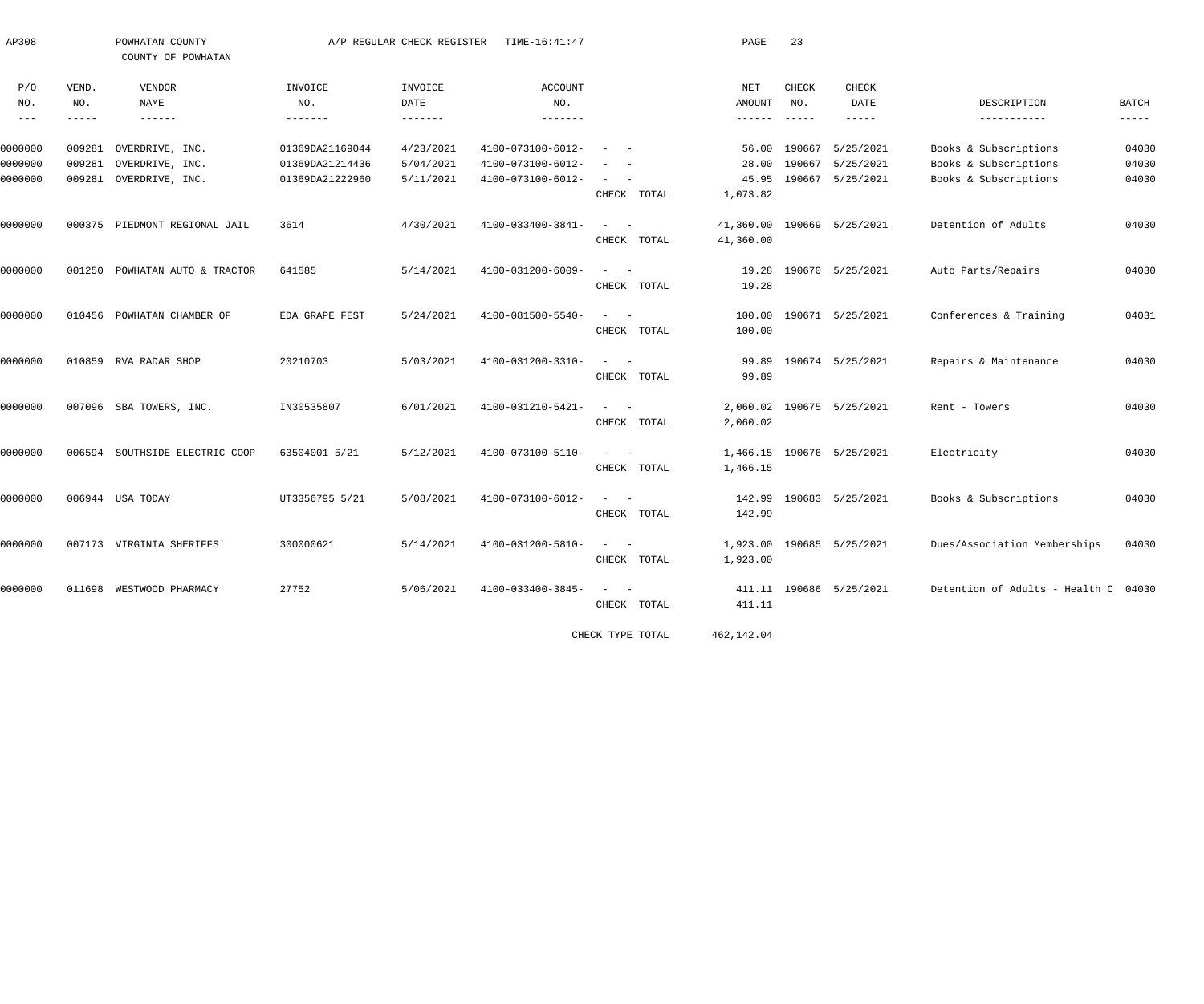| AP308   |       | POWHATAN COUNTY              |              | A/P VOID CHECK REGISTER | TIME-16:41:47                                                              | PAGE       | 24     |                         |                |       |
|---------|-------|------------------------------|--------------|-------------------------|----------------------------------------------------------------------------|------------|--------|-------------------------|----------------|-------|
|         |       | COUNTY OF POWHATAN           |              |                         |                                                                            |            |        |                         |                |       |
| P/O     | VEND. | VENDOR                       | INVOICE      | INVOICE                 | ACCOUNT                                                                    | NET        | CHECK  | CHECK                   |                |       |
| NO.     | NO.   | NAME                         | NO.          | DATE                    | NO.                                                                        | AMOUNT     | NO.    | DATE                    | DESCRIPTION    | BATCH |
| $--$    | ----- | -------                      | -------      | -------                 | -------                                                                    | ------     | ------ | ------                  | -----------    | ----- |
| 0000000 |       | 009552 MANSFIELD OIL COMPANY | SOLCD-675957 | 4/01/2021               | 4100-032200-5120-<br>$\frac{1}{2}$ , and $\frac{1}{2}$ , and $\frac{1}{2}$ |            |        | 91.78-190333 5/04/2021  | Apparatus Fuel | 00542 |
| 0000000 |       | 009552 MANSFIELD OIL COMPANY | SOLCD-676285 | 4/15/2021               | 4100-032200-5120-<br>$\alpha = 1, \ldots, \alpha$ .                        |            |        | 145.43-190333 5/04/2021 | Apparatus Fuel | 00542 |
|         |       |                              |              |                         | CHECK TOTAL                                                                | $237.21 -$ |        |                         |                |       |
|         |       |                              |              |                         | CHECK TYPE TOTAL                                                           | $237.21 -$ |        |                         |                |       |

FINAL TOTAL 461,904.83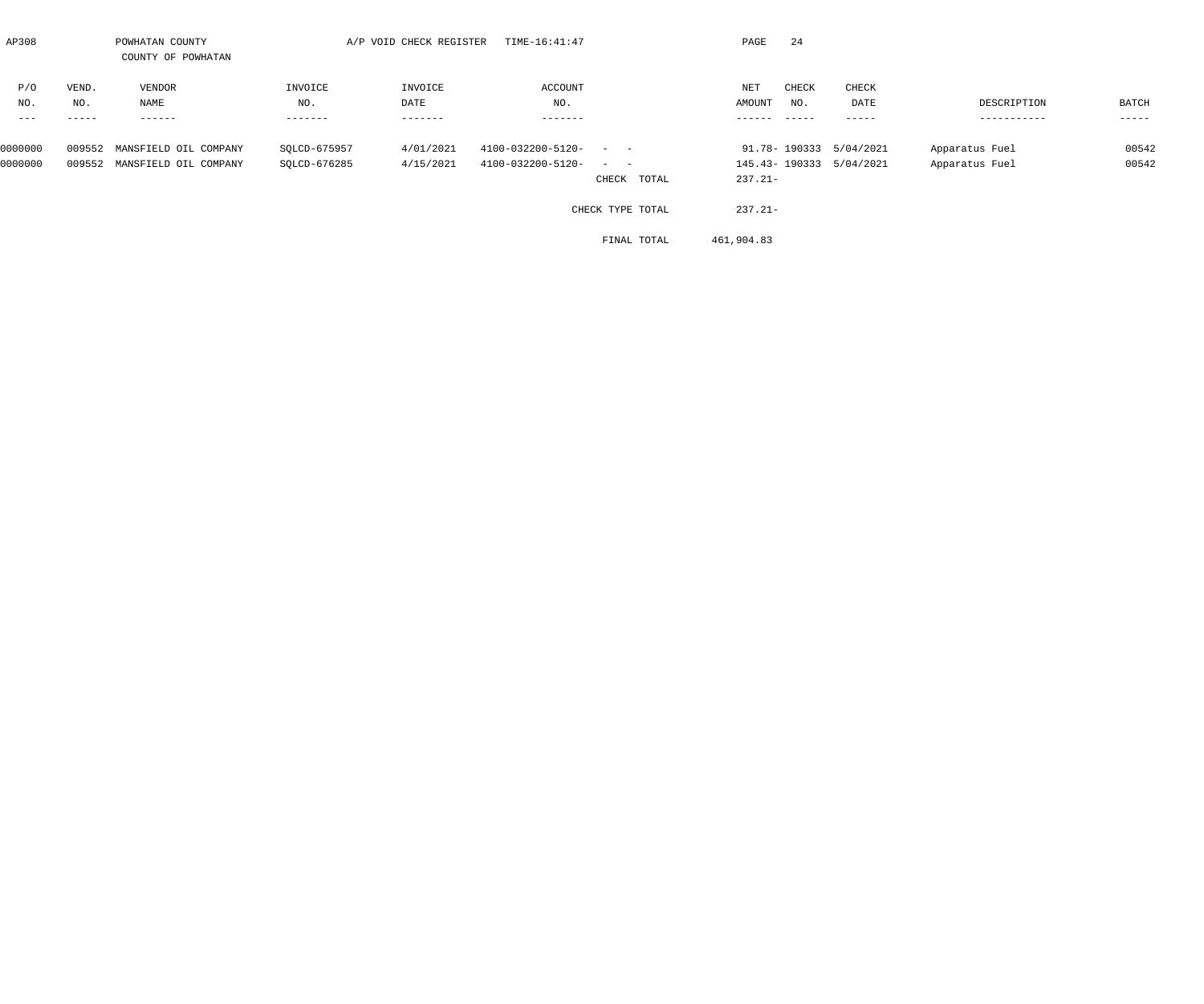| AP308                         |                  | POWHATAN COUNTY<br>COUNTY OF POWHATAN                                                                                                  |                                | A/P REGULAR CHECK REGISTER          | TIME-16:42:29                                               |                                                                                                                                                                                         | PAGE                                      | -1                                   |                                                          |                                                                                                 |                         |
|-------------------------------|------------------|----------------------------------------------------------------------------------------------------------------------------------------|--------------------------------|-------------------------------------|-------------------------------------------------------------|-----------------------------------------------------------------------------------------------------------------------------------------------------------------------------------------|-------------------------------------------|--------------------------------------|----------------------------------------------------------|-------------------------------------------------------------------------------------------------|-------------------------|
| P/O<br>NO.                    | VEND.<br>NO.     | VENDOR<br><b>NAME</b><br>------                                                                                                        | INVOICE<br>NO.<br>-------      | INVOICE<br>DATE<br>-------          | <b>ACCOUNT</b><br>NO.<br>-------                            |                                                                                                                                                                                         | NET<br>AMOUNT                             | <b>CHECK</b><br>NO.<br>$- - - - - -$ | CHECK<br>DATE<br>-----                                   | DESCRIPTION<br>-----------                                                                      | BATCH<br>$- - - - - -$  |
| 0000000                       |                  | 009183 AIR, WATER & SOIL LABORAT V21002885                                                                                             |                                | 4/21/2021                           | 4501-043500-3140-                                           | CHECK TOTAL                                                                                                                                                                             | 40.00<br>40.00                            |                                      | 190307 5/04/2021                                         | Professional Services - Water                                                                   | 04011                   |
| 0000000                       |                  | 012849 AQUA VIRGINIA                                                                                                                   | 1188328 4/21                   | 4/06/2021                           | 4501-043600-5130-                                           | $\sim$<br>$\sim$ $-$<br>CHECK TOTAL                                                                                                                                                     | 18.81<br>18.81                            |                                      | 190311 5/04/2021                                         | Water - Sewer Facilities                                                                        | 04008                   |
| 0000000                       |                  | 007296 BOUND TREE MEDICAL, LLC                                                                                                         | 84025489                       | 4/15/2021                           | 4120-032301-6013-                                           | $\sim$ $-$<br>$\hspace{0.1mm}-\hspace{0.1mm}$<br>CHECK TOTAL                                                                                                                            | 240.78<br>240.78                          |                                      | 190317 5/04/2021                                         | Medical Supplies                                                                                | 04008                   |
| 0000000                       | 000540           | CENTRAL VIRGINIA WASTE                                                                                                                 | 26477                          | 4/16/2021                           | 4501-043400-3185-                                           | $\sim$<br>CHECK TOTAL                                                                                                                                                                   | 43.96<br>43.96                            |                                      | 190319 5/04/2021                                         | Trash Removal                                                                                   | 04008                   |
| 0000000<br>0000000            | 007147           | DRAPER ADEN ASSOCIATES,<br>007147 DRAPER ADEN ASSOCIATES,                                                                              | 2021030651<br>2021030651       | 3/31/2021<br>3/31/2021              | 4501-043500-3140-<br>4501-043600-3142-                      | $\sim$<br>CHECK TOTAL                                                                                                                                                                   | 515.00<br>515.00<br>1,030.00              |                                      | 190324 5/04/2021<br>190324 5/04/2021                     | Professional Services - Water<br>Professional Services - Sewer                                  | 04008<br>04008          |
| 0000000                       |                  | 006205 FLATROCK GLASS                                                                                                                  | 21038                          | 3/31/2021                           | 4116-012200-0001-                                           | $\sim$<br>$\sim$<br>CHECK TOTAL                                                                                                                                                         | 1,050.00                                  |                                      | 1,050.00 190325 5/04/2021                                | Cares Act - COVID Expd                                                                          | 04011                   |
| 0000000                       |                  | 013982 MARGARET MYRICK-WITTIG                                                                                                          | REFUND DEPOSIT                 | 4/21/2021                           | 501-000200-0003-                                            | $\sim$<br>$\sim$ $-$<br>CHECK TOTAL                                                                                                                                                     | 65.00<br>65.00                            |                                      | 190334 5/04/2021                                         | Customer Deposits Payable                                                                       | 04009                   |
| 0000000<br>0000000            | 006594           | SOUTHSIDE ELECTRIC COOP<br>006594 SOUTHSIDE ELECTRIC COOP                                                                              | 63504008 4/21<br>63504003 4/21 | 4/13/2021<br>4/13/2021              | 4501-043600-5110-<br>4501-043600-5110-                      | $\sim$ $-$<br>CHECK TOTAL                                                                                                                                                               | 2,341.74                                  |                                      | 603.91 190354 5/04/2021<br>1,737.83 190354 5/04/2021     | Electricity<br>Electricity                                                                      | 04010<br>04011          |
| 0000000                       |                  | 011181 WELLS FARGO FINANCIAL                                                                                                           | 5014759834                     | 4/20/2021                           | 4501-043400-3320-                                           | $\sim$<br>CHECK TOTAL                                                                                                                                                                   | 257.09<br>257.09                          |                                      | 190362 5/04/2021                                         | Maintenance and Service Contra 04010                                                            |                         |
| 0000000                       |                  | 013770 PORT 80 INTERNET SERVICES P80-9802                                                                                              |                                | 12/21/2020                          | 4116-012200-0001-                                           | $\overline{\phantom{0}}$<br>CHECK TOTAL                                                                                                                                                 | 250,040.70 190366 5/05/2021<br>250,040.70 |                                      |                                                          | Cares Act - COVID Expd                                                                          | 04014                   |
| 0000000                       |                  | 011434 AGA JANITORIAL SOLUTIONS, 1775                                                                                                  |                                | 5/04/2021                           | 4116-012200-0001-                                           | CHECK TOTAL                                                                                                                                                                             | 600.00<br>600.00                          |                                      | 190368 5/14/2021                                         | Cares Act - COVID Expd                                                                          | 04019                   |
| 0000000<br>0000000            |                  | 009183 AIR, WATER & SOIL LABORAT V21003008<br>009183 AIR, WATER & SOIL LABORAT V21003009                                               |                                | 4/27/2021<br>4/27/2021              | 4501-043600-3142-<br>4501-043600-3142-                      | $\overline{\phantom{a}}$<br>$\sim$<br>$\sim$<br>$\sim$ $-$<br>$\frac{1}{2} \left( \frac{1}{2} \right) \left( \frac{1}{2} \right) \left( \frac{1}{2} \right) \left( \frac{1}{2} \right)$ | 40.00<br>40.00                            |                                      | 190369 5/14/2021<br>190369 5/14/2021                     | Professional Services - Sewer<br>Professional Services - Sewer                                  | 04015<br>04015<br>04015 |
| 0000000<br>0000000<br>0000000 |                  | 009183 AIR, WATER & SOIL LABORAT V21003015<br>009183 AIR, WATER & SOIL LABORAT V21003109<br>009183 AIR, WATER & SOIL LABORAT V21003110 |                                | 4/27/2021<br>4/29/2021<br>4/29/2021 | 4501-043600-3142-<br>4501-043600-3142-<br>4501-043600-3142- | $\sim$<br>$\sim$ $-$<br>$\sim$<br>$\sim$ $-$                                                                                                                                            | 133.60<br>40.00<br>40.00                  |                                      | 190369 5/14/2021<br>190369 5/14/2021<br>190369 5/14/2021 | Professional Services - Sewer<br>Professional Services - Sewer<br>Professional Services - Sewer | 04016<br>04016          |
| 0000000<br>0000000<br>0000000 |                  | 009183 AIR, WATER & SOIL LABORAT V21003124<br>009183 AIR, WATER & SOIL LABORAT V21003203<br>009183 AIR, WATER & SOIL LABORAT V21003204 |                                | 4/29/2021<br>5/04/2021<br>5/04/2021 | 4501-043500-3140-<br>4501-043600-3142-<br>4501-043600-3142- | $\sim$<br>$\sim$ $-$<br>$\sim$<br>$\sim$ $-$<br>$\sim$<br>$\sim$ $-$<br>CHECK TOTAL                                                                                                     | 40.00<br>111.80<br>133.60<br>579.00       |                                      | 190369 5/14/2021<br>190369 5/14/2021<br>190369 5/14/2021 | Professional Services - Water<br>Professional Services - Sewer<br>Professional Services - Sewer | 04016<br>04016<br>04016 |
| 0000000<br>0000000            | 008668<br>008668 | BANK OF AMERICA<br>BANK OF AMERICA                                                                                                     | 05/03/2021<br>05/03/2021       | 5/03/2021<br>5/03/2021              | 4116-035500-0008-<br>4116-035500-0008-                      | $\overline{\phantom{m}}$<br>$\overline{\phantom{0}}$<br>$\sim$<br>$\sim$                                                                                                                | 149.89<br>719.97                          |                                      | 190371 5/14/2021<br>190371 5/14/2021                     | Emerg Perform Grant<br>Emerg Perform Grant                                                      | 04021<br>04021          |
| 0000000<br>0000000            | 008668<br>008668 | BANK OF AMERICA<br>BANK OF AMERICA                                                                                                     | 05/03/2021<br>05/03/2021       | 5/03/2021<br>5/03/2021              | 4116-035500-0008-<br>4116-035500-0008-                      | $\frac{1}{2} \left( \frac{1}{2} \right) \left( \frac{1}{2} \right) \left( \frac{1}{2} \right) \left( \frac{1}{2} \right)$<br>$\sim$<br>$\sim$                                           | 153.15<br>411.36                          |                                      | 190371 5/14/2021<br>190371 5/14/2021                     | Emerg Perform Grant<br>Emerg Perform Grant                                                      | 04021<br>04021          |
| 0000000<br>0000000            | 008668<br>008668 | BANK OF AMERICA<br>BANK OF AMERICA                                                                                                     | 05/03/2021<br>05/03/2021       | 5/03/2021<br>5/03/2021              | 4116-035500-0013-<br>4116-035500-0008-                      | $\sim$<br>$\sim$<br>$\sim$ $  -$                                                                                                                                                        | 30.00                                     |                                      | 190371 5/14/2021<br>1,281.02 190371 5/14/2021            | VA Wireless E911PSAP Training<br>Emerg Perform Grant                                            | 04021<br>04021          |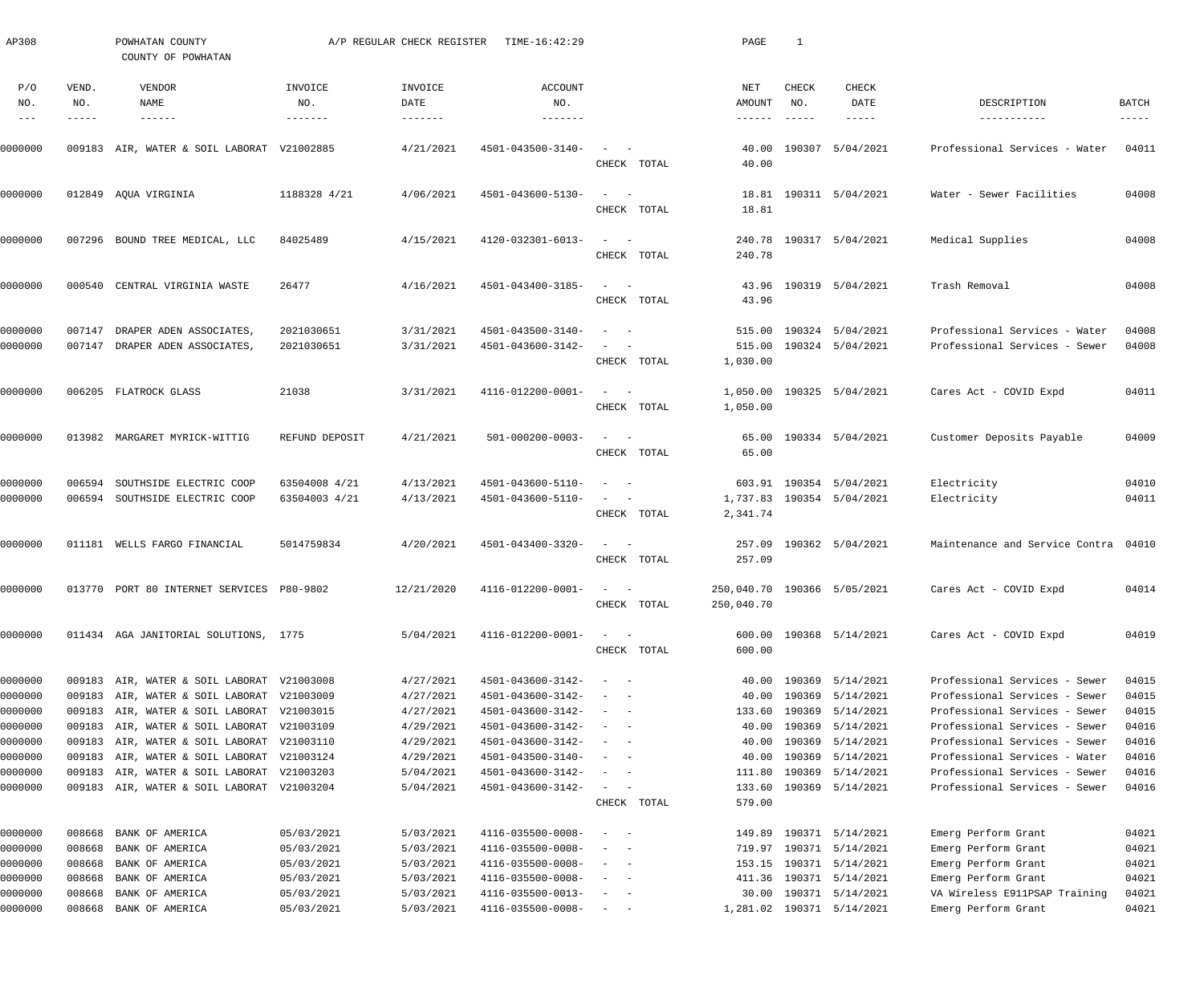|                   |                    | COUNTY OF POWHATAN                         |                          |                         |                        |                                        |                           |                                  |                         |                                      |                             |
|-------------------|--------------------|--------------------------------------------|--------------------------|-------------------------|------------------------|----------------------------------------|---------------------------|----------------------------------|-------------------------|--------------------------------------|-----------------------------|
| P/O               | VEND.              | VENDOR                                     | INVOICE                  | INVOICE                 | <b>ACCOUNT</b>         |                                        | NET                       | CHECK                            | CHECK                   |                                      |                             |
| NO.<br>$--\,$ $-$ | NO.<br>$--- - - -$ | <b>NAME</b><br>$\qquad \qquad - - - - - -$ | NO.<br>$- - - - - - - -$ | DATE<br>$- - - - - - -$ | NO.<br>$- - - - - - -$ |                                        | AMOUNT<br>$- - - - - - -$ | NO.<br>$\qquad \qquad - - - - -$ | DATE<br>$- - - - -$     | DESCRIPTION<br>-----------           | <b>BATCH</b><br>$--- - - -$ |
| 0000000           | 008668             | BANK OF AMERICA                            | 05/03/2021               | 5/03/2021               | 4116-035500-0008-      |                                        | 44.95                     | 190371                           | 5/14/2021               | Emerg Perform Grant                  | 04021                       |
| 0000000           | 008668             | BANK OF AMERICA                            | 05/03/2021               | 5/03/2021               | 4116-035500-0008-      |                                        | 595.46                    |                                  | 190371 5/14/2021        | Emerg Perform Grant                  | 04021                       |
| 0000000           | 008668             | BANK OF AMERICA                            | 05/03/2021               | 5/03/2021               | 4116-035500-0008-      |                                        | 190.75                    |                                  | 190371 5/14/2021        | Emerg Perform Grant                  | 04021                       |
| 0000000           | 008668             | BANK OF AMERICA                            | 05/03/2021               | 5/03/2021               | 4116-035500-0008-      | $\sim$<br>$\sim$                       | 71.41                     |                                  | 190371 5/14/2021        | Emerg Perform Grant                  | 04021                       |
| 0000000           | 008668             | BANK OF AMERICA                            | 05/03/2021               | 5/03/2021               | 4116-035500-0013-      | $\sim$<br>$\sim$                       | 21.20                     |                                  | 190371 5/14/2021        | VA Wireless E911PSAP Training        | 04021                       |
| 0000000           | 008668             | BANK OF AMERICA                            | 05/03/2021               | 5/03/2021               | 4116-035500-0008-      | $\sim$ $-$<br>$\overline{\phantom{a}}$ | 55.00                     |                                  | 190371 5/14/2021        | Emerg Perform Grant                  | 04021                       |
| 0000000           | 008668             | BANK OF AMERICA                            | 05/03/2021               | 5/03/2021               | 4116-035500-0008-      |                                        | 320.00                    |                                  | 190371 5/14/2021        | Emerg Perform Grant                  | 04021                       |
| 0000000           | 008668             | BANK OF AMERICA                            | 05/03/2021               | 5/03/2021               | 4116-035500-0008-      | $\sim$                                 | 768.34                    |                                  | 190371 5/14/2021        | Emerg Perform Grant                  | 04021                       |
| 0000000           | 008668             | BANK OF AMERICA                            | 05/03/2021               | 5/03/2021               | 4116-035500-0008-      | $\sim$<br>$\sim$                       | 200.36                    |                                  | 190371 5/14/2021        | Emerg Perform Grant                  | 04021                       |
| 0000000           | 008668             | BANK OF AMERICA                            | 05/03/2021               | 5/03/2021               | 4301-012510-8304-      | $\sim$<br>$\sim$                       | 331.70                    |                                  | 190371 5/14/2021        | PC Replacement                       | 04021                       |
| 0000000           | 008668             | BANK OF AMERICA                            | 05/03/2021               | 5/03/2021               | 4301-062100-8304-      | $\overline{\phantom{a}}$               | 48.45                     |                                  | 190371 5/14/2021        | PMS Repurpose                        | 04021                       |
| 0000000           | 008668             | BANK OF AMERICA                            | 05/03/2021               | 5/03/2021               | 4501-043400-3310-      |                                        | 14.68                     |                                  | 190371 5/14/2021        | Repairs and Maintenance              | 04021                       |
| 0000000           | 008668             | BANK OF AMERICA                            | 05/03/2021               | 5/03/2021               | 4501-043400-5130-      | $\sim$<br>$\sim$                       | 27.86                     |                                  | 190371 5/14/2021        | Water                                | 04021                       |
| 0000000           | 008668             | BANK OF AMERICA                            | 05/03/2021               | 5/03/2021               | 4501-043500-3310-      | $\sim$ $-$<br>$\sim$                   | 36.25                     |                                  | 190371 5/14/2021        | Repairs and Maintenance              | 04021                       |
| 0000000           | 008668             | BANK OF AMERICA                            | 05/03/2021               | 5/03/2021               | 4501-043500-6015-      | $\sim$ $-$<br>$\overline{\phantom{a}}$ | 68.19                     |                                  | 190371 5/14/2021        | Lab Supplies                         | 04021                       |
| 0000000           | 008668             | BANK OF AMERICA                            | 05/03/2021               | 5/03/2021               | 4501-043500-3310-      | $\sim$ $-$                             | 364.13                    |                                  | 190371 5/14/2021        | Repairs and Maintenance              | 04021                       |
| 0000000           | 008668             | BANK OF AMERICA                            | 05/03/2021               | 5/03/2021               | 4501-043400-5540-      | $\sim$ $-$                             | 178.00                    |                                  | 190371 5/14/2021        | Conferences & Training               | 04021                       |
| 0000000           | 008668             | BANK OF AMERICA                            | 05/03/2021               | 5/03/2021               | 4501-043400-5540-      | $\sim$<br>$\sim$ $-$                   | 150.00                    |                                  | 190371 5/14/2021        | Conferences & Training               | 04021                       |
|                   |                    |                                            |                          |                         |                        | CHECK TOTAL                            | 6,232.12                  |                                  |                         |                                      |                             |
| 0000000           | 009454             | BANKERS INSURANCE, LLC                     | 57602                    | 4/14/2021               | 4501-043400-2310-      | $\sim$<br>$\sim$ $-$                   | 90.00                     |                                  | 190372 5/14/2021        | Medical Insurance                    | 04015                       |
|                   |                    |                                            |                          |                         |                        | CHECK TOTAL                            | 90.00                     |                                  |                         |                                      |                             |
| 0000000           | 007296             | BOUND TREE MEDICAL, LLC                    | 84036201                 | 4/26/2021               | 4120-032301-6013-      | $\sim$ $-$                             | 452.82                    |                                  | 190376 5/14/2021        | Medical Supplies                     | 04019                       |
| 0000000           | 007296             | BOUND TREE MEDICAL, LLC                    | 84037861                 | 4/27/2021               | 4120-032301-6013-      | $\sim$<br>$\sim$                       | 30.48                     |                                  | 190376 5/14/2021        | Medical Supplies                     | 04019                       |
|                   |                    |                                            |                          |                         |                        | CHECK TOTAL                            | 483.30                    |                                  |                         |                                      |                             |
| 0000000           |                    | 013711 BRAME SPECIALTY CO INC              | 7630717                  | 5/13/2021               | 4301-014100-0001-      | $\sim$<br>$\sim$ $-$                   | 253.46                    |                                  | 190378 5/14/2021        | Skaggs Road Office Renovations 04018 |                             |
|                   |                    |                                            |                          |                         |                        | CHECK TOTAL                            | 253.46                    |                                  |                         |                                      |                             |
| 0000000           |                    | 011439 BUSINESS CARD                       | 04/27/2021               | 4/27/2021               | 4116-031201-5540-      |                                        |                           |                                  | 303.03 190379 5/14/2021 | Triad Expenses                       | 04023                       |
| 0000000           |                    | 011439 BUSINESS CARD                       | 04/27/2021               | 4/27/2021               | 4116-031212-6015-      |                                        |                           |                                  | 94.63 190379 5/14/2021  | Ancillary Expenses                   | 04023                       |
|                   |                    |                                            |                          |                         |                        | CHECK TOTAL                            | 397.66                    |                                  |                         |                                      |                             |
| 0000000           | 011610             | BUSINESS CARD                              | 04/27/2021               | 4/27/2021               | 4116-031212-6015-      | $\sim$ $ -$                            | $.00 \,$                  |                                  | 190380 5/14/2021        | Ancillary Expenses                   | 04025                       |
| 0000000           | 011610             | BUSINESS CARD                              | 04/27/2021               | 4/27/2021               | 4116-031212-6015-      | $\qquad \qquad -$                      | 75.22                     |                                  | 190380 5/14/2021        | Ancillary Expenses                   | 04025                       |
| 0000000           |                    | 011610 BUSINESS CARD                       | 04/27/2021               | 4/27/2021               | 4301-012500-8301-      | $\sim$ 100 $\sim$                      | 319.92                    |                                  | 190380 5/14/2021        | Sheriff's Vehicles                   | 04025                       |
|                   |                    |                                            |                          |                         |                        | CHECK TOTAL                            | 395.14                    |                                  |                         |                                      |                             |
| 0000000           |                    | 011611 BUSINESS CARD                       | 04/27/2021               | 4/27/2021               | 4116-031212-6015-      | $\sim$ $ -$                            | $.00 \,$                  |                                  | 190381 5/14/2021        | Ancillary Expenses                   | 04024                       |
| 0000000           |                    | 011611 BUSINESS CARD                       | 04/27/2021               | 4/27/2021               | 4116-031212-6015-      | $\qquad \qquad -$                      | 203.23                    |                                  | 190381 5/14/2021        | Ancillary Expenses                   | 04024                       |
|                   |                    |                                            |                          |                         |                        | CHECK TOTAL                            | 203.23                    |                                  |                         |                                      |                             |
| 0000000           |                    | 006965 CINTAS CORPORATION                  | 4082091828               | 4/21/2021               | 4501-043400-6011-      | $\sim$ 100 $\sim$                      | 14.20                     |                                  | 190387 5/14/2021        | Uniforms                             | 04015                       |
|                   |                    |                                            |                          |                         |                        | CHECK TOTAL                            | 14.20                     |                                  |                         |                                      |                             |
| 0000000           | 012805             | COMMONWEALTH SPECTRUM                      | 05032021-01              | 5/05/2021               | 4301-031200-6001-      | $\qquad \qquad -$                      | 300.00                    |                                  | 190392 5/14/2021        | Public Safety Radio System           | 04015                       |
| 0000000           | 012805             | COMMONWEALTH SPECTRUM                      | 05032021-02              | 5/05/2021               | 4301-031200-6001-      | $\sim$<br>$\sim$ $-$                   | 225.00                    |                                  | 190392 5/14/2021        | Public Safety Radio System           | 04015                       |
|                   |                    |                                            |                          |                         |                        | CHECK TOTAL                            | 525.00                    |                                  |                         |                                      |                             |

0000000 010925 DUNBAR MILBY WILLIAMS 000000081136 4/25/2021 4301-014300-0001- - - 693.00 190402 5/14/2021 Roof Replacement 04016

AP308 POWHATAN COUNTY A/P REGULAR CHECK REGISTER TIME-16:42:29 PAGE 2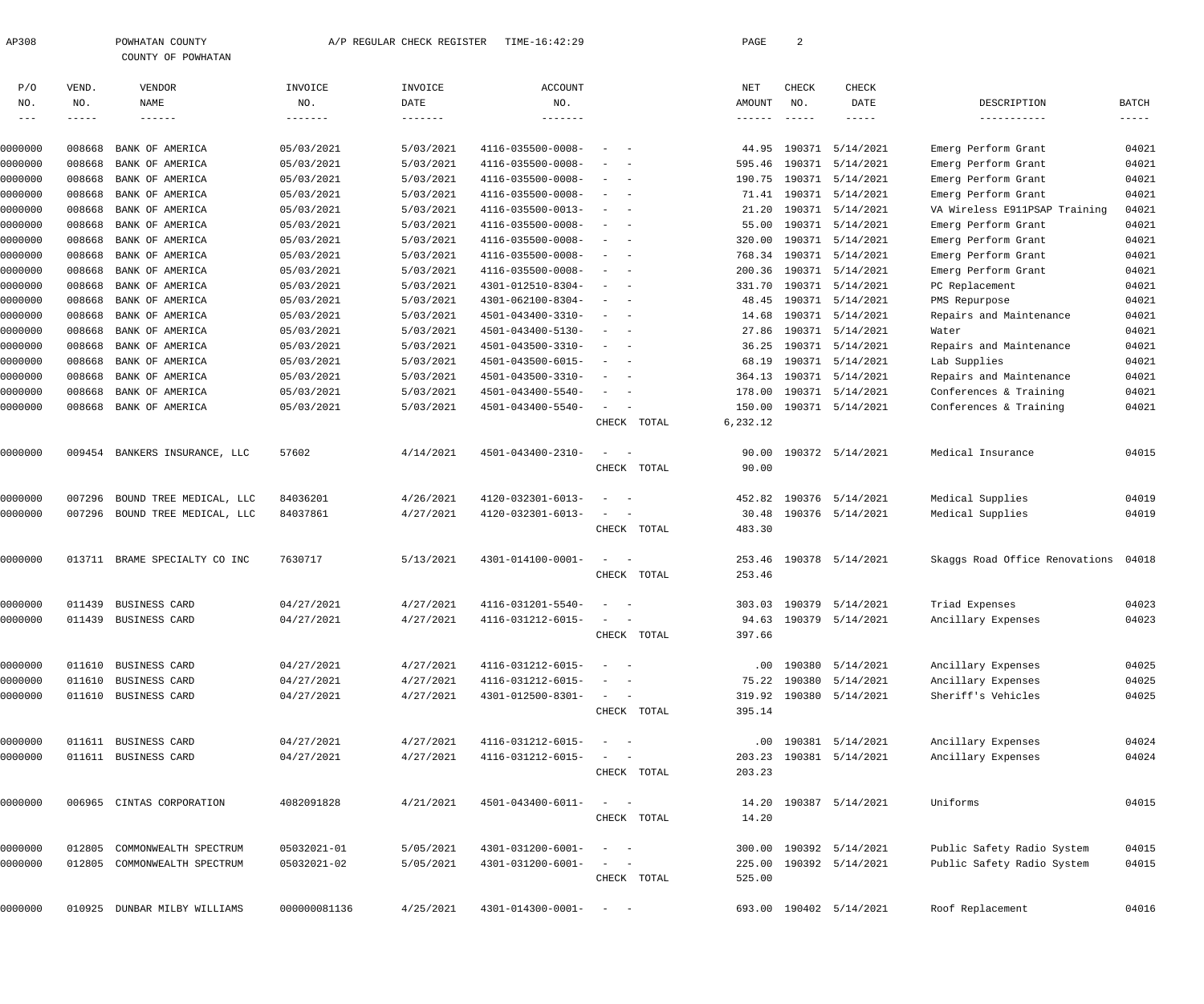| AP308               |              | POWHATAN COUNTY<br>COUNTY OF POWHATAN |                | A/P REGULAR CHECK REGISTER | TIME-16:42:29         |                                                                                                                                                                     | PAGE                 | 3                   |                             |                                      |                      |
|---------------------|--------------|---------------------------------------|----------------|----------------------------|-----------------------|---------------------------------------------------------------------------------------------------------------------------------------------------------------------|----------------------|---------------------|-----------------------------|--------------------------------------|----------------------|
| P/O<br>NO.          | VEND.<br>NO. | VENDOR<br>NAME                        | INVOICE<br>NO. | INVOICE<br>DATE            | <b>ACCOUNT</b><br>NO. |                                                                                                                                                                     | NET<br>AMOUNT        | <b>CHECK</b><br>NO. | <b>CHECK</b><br>DATE        | DESCRIPTION                          | <b>BATCH</b>         |
| $\qquad \qquad - -$ | -----        | $- - - - - - -$                       | -------        | $- - - - - - - -$          | $- - - - - - -$       |                                                                                                                                                                     |                      | $- - - - - -$       | $- - - - - -$               | -----------                          | $\cdots\cdots\cdots$ |
| 0000000             | 010925       | DUNBAR MILBY WILLIAMS                 | 00000081136    | 4/25/2021                  | 4301-014300-0001-     | $\sim$<br>$\sim$ $-$<br>CHECK TOTAL                                                                                                                                 | 693.00<br>1,386.00   |                     | 190402 5/14/2021            | Roof Replacement                     | 04016                |
| 0000000             | 011224       | ELECTRONIC SYSTEMS, INC.              | IN1823958      | 4/29/2021                  | 4501-043400-3320-     | $\sim$<br>$\sim$ $-$                                                                                                                                                |                      |                     | 45.25 190403 5/14/2021      | Maintenance and Service Contra 04015 |                      |
| 0000000             |              | 011224 ELECTRONIC SYSTEMS, INC.       | IN1826866      | 4/30/2021                  | 4501-043400-3320-     | $\frac{1}{2} \left( \frac{1}{2} \right) \left( \frac{1}{2} \right) \left( \frac{1}{2} \right) \left( \frac{1}{2} \right) \left( \frac{1}{2} \right)$<br>CHECK TOTAL | 45.25<br>90.50       |                     | 190403 5/14/2021            | Maintenance and Service Contra 04016 |                      |
| 0000000             |              | 006510 EMERGENCY SERVICES             | 490            | 5/05/2021                  | 4120-032300-3110-     | $\sim$ $  -$<br>CHECK TOTAL                                                                                                                                         | 32,598.30            |                     | 32,598.30 190404 5/14/2021  | Contract Services-Daytime Cove 04019 |                      |
| 0000000             |              | 013549 HOSTED BACKBONE, LLC           | HB17-9338      | 4/29/2021                  | 4301-012510-8309-     | $\sim$ $  -$<br>CHECK TOTAL                                                                                                                                         | 5,000.00             |                     | 5,000.00 190409 5/14/2021   | High Speed Connection                | 04016                |
| 0000000             |              | 013635 INVERSITY CONSULTING ENGI 610  |                | 9/30/2020                  | 4301-014100-0001-     | $\sim$ $ -$<br>CHECK TOTAL                                                                                                                                          | 1,260.00             |                     | 1,260.00 190410 5/14/2021   | Skaggs Road Office Renovations 04016 |                      |
| 0000000             |              | 010924 MITCHELL PEST                  | 144394         | 4/01/2021                  | 4501-043600-3320-     | $\sim$ $  -$<br>CHECK TOTAL                                                                                                                                         | 100.00               |                     | 100.00 190418 5/14/2021     | Maintenance and Svc Contracts        | 04018                |
| 0000000             |              | 013062 MOUNTAIN VALLEY TOWER SER 4272 |                | 4/15/2021                  | 4301-031200-6001-     | $\sim$ $  -$<br>CHECK TOTAL                                                                                                                                         | 62,275.00            |                     | 62, 275.00 190419 5/14/2021 | Public Safety Radio System           | 04015                |
| 0000000             |              | 009543 NATIONAL SECURITY & DOOR       | 116010         | 4/15/2021                  | 4116-012200-0001-     | $\sim$ $  -$<br>CHECK TOTAL                                                                                                                                         | 1,237.40             |                     | 1,237.40 190421 5/14/2021   | Cares Act - COVID Expd               | 04018                |
| 0000000             | 012964       | PROS CONSULTING, INC                  | PROS 4928      | 11/17/2020                 | 4301-071110-8305-     | $\sim$ $  -$                                                                                                                                                        |                      |                     | 3,819.60 190428 5/14/2021   | Recreation Plan                      | 04018                |
| 0000000             |              | 012964 PROS CONSULTING, INC           | PROS 4928      | 11/17/2020                 | 4301-071120-0001-     | $\sim$ $  -$<br>CHECK TOTAL                                                                                                                                         | 4,500.00             |                     | 680.40 190428 5/14/2021     | Parks & Recreation Improvement       | 04018                |
| 0000000             |              | 007325 RICHMOND OXYGEN CO.            | 361032         | 4/07/2021                  | 4120-032301-6013-     |                                                                                                                                                                     |                      |                     | 178.00 190434 5/14/2021     | Medical Supplies                     | 04019                |
| 0000000             | 007325       | RICHMOND OXYGEN CO.                   | 361033         | 4/07/2021                  | 4120-032301-6013-     |                                                                                                                                                                     |                      |                     | 56.00 190434 5/14/2021      | Medical Supplies                     | 04019                |
| 0000000             |              | 007325 RICHMOND OXYGEN CO.            | 361484         | 4/21/2021                  | 4120-032301-6013-     | $\sim$                                                                                                                                                              |                      |                     | 39.00 190434 5/14/2021      | Medical Supplies                     | 04019                |
| 0000000             |              | 007325 RICHMOND OXYGEN CO.            | 361485         | 4/21/2021                  | 4120-032301-6013-     | $\sim$ $ -$<br>CHECK TOTAL                                                                                                                                          | 72.00<br>345.00      |                     | 190434 5/14/2021            | Medical Supplies                     | 04019                |
| 0000000             |              | 013375 SIGN CRAFTERS, INC             | 21 37239       | 5/05/2021                  | 4301-014100-0001-     | $\sim$ $ -$<br>CHECK TOTAL                                                                                                                                          | 235.00               |                     | 235.00 190436 5/14/2021     | Skaggs Road Office Renovations 04018 |                      |
| 0000000             |              | 012283 SMARTSITES                     | 0012993        | 5/01/2021                  | 4116-032200-0010-     | $\frac{1}{2}$ and $\frac{1}{2}$ and $\frac{1}{2}$<br>CHECK TOTAL                                                                                                    | 1,125.00             |                     | 1,125.00 190438 5/14/2021   | SAFER Expenses                       | 04019                |
| 0000000             | 011988       | SUMMIT MEDIA LLC                      | 531332-4       | 4/25/2021                  | 4116-032200-0010-     | $\sim$ $-$                                                                                                                                                          |                      |                     | 99.00 190442 5/14/2021      | SAFER Expenses                       | 04019                |
| 0000000             |              | 011988 SUMMIT MEDIA LLC               | 531506-1       | 4/25/2021                  | 4116-032200-0010-     | $\frac{1}{2}$ and $\frac{1}{2}$ and $\frac{1}{2}$<br>CHECK TOTAL                                                                                                    | 1,650.00<br>1,749.00 |                     | 190442 5/14/2021            | SAFER Expenses                       | 04019                |
| 0000000             |              | 008346 SYCOM TECHNOLOGIES             | AT63205        | 3/23/2021                  | 4116-012200-0001-     | $\sim$<br>$\sim$ $-$                                                                                                                                                |                      |                     | 2,002.29 190443 5/14/2021   | Cares Act - COVID Expd               | 04015                |
| 0000000             | 008346       | SYCOM TECHNOLOGIES                    | AT63593        | 3/31/2021                  | 4301-012510-0002-     | $\frac{1}{2}$ and $\frac{1}{2}$ and $\frac{1}{2}$                                                                                                                   |                      |                     | 175.00 190443 5/14/2021     | IT Improvements                      | 04015                |
| 0000000             |              | 008346 SYCOM TECHNOLOGIES             | AT63594        | 4/30/2021                  | 4301-012510-8300-     | $\frac{1}{2}$ and $\frac{1}{2}$ and $\frac{1}{2}$                                                                                                                   |                      |                     | 6,960.00 190443 5/14/2021   | IT and Phone Infrastructure          | 04015                |
|                     |              |                                       |                |                            |                       | CHECK TOTAL                                                                                                                                                         | 9,137.29             |                     |                             |                                      |                      |
| 0000000             |              | 013988 THE POTEET GROUP               | 17457          | 4/23/2021                  | 4301-014400-0001-     | $\sim$ $-$<br>$\sim$                                                                                                                                                |                      |                     | 3,058.00 190446 5/14/2021   | HVAC Improvements                    | 04018                |
|                     |              |                                       |                |                            |                       | CHECK TOTAL                                                                                                                                                         | 3,058.00             |                     |                             |                                      |                      |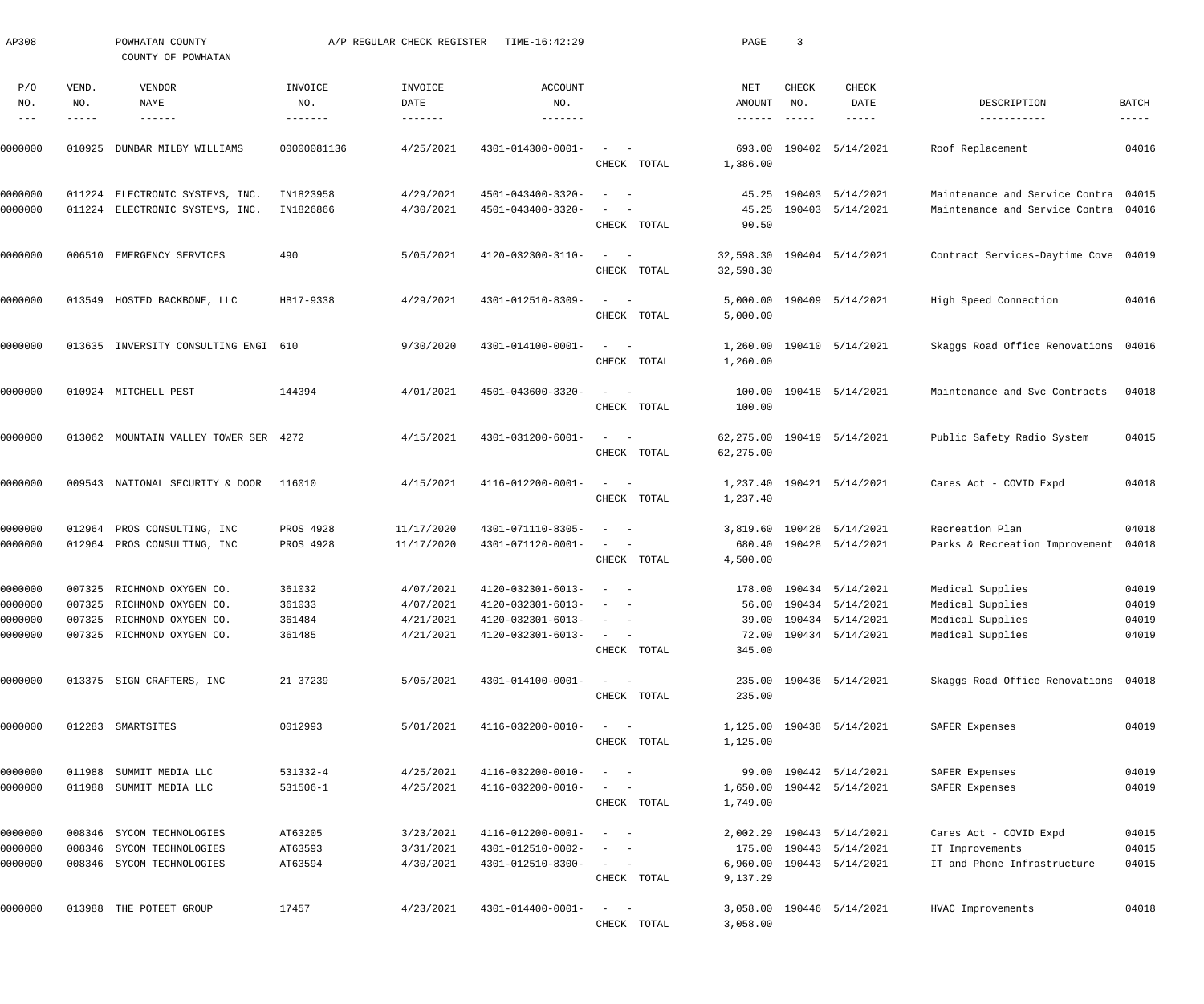| AP308                       |                       | POWHATAN COUNTY<br>COUNTY OF POWHATAN      |                 | A/P REGULAR CHECK REGISTER | TIME-16:42:29                |                                                                                                                           |             | PAGE                     | $\overline{4}$                |                                |                                      |                               |
|-----------------------------|-----------------------|--------------------------------------------|-----------------|----------------------------|------------------------------|---------------------------------------------------------------------------------------------------------------------------|-------------|--------------------------|-------------------------------|--------------------------------|--------------------------------------|-------------------------------|
| P/O<br>NO.<br>$\frac{1}{2}$ | VEND.<br>NO.<br>----- | VENDOR<br>NAME<br>$- - - - - - -$          | INVOICE<br>NO.  | INVOICE<br>DATE            | <b>ACCOUNT</b><br>NO.        |                                                                                                                           |             | NET<br>AMOUNT<br>------- | CHECK<br>NO.<br>$- - - - - -$ | CHECK<br>DATE<br>$- - - - - -$ | DESCRIPTION<br>-----------           | BATCH<br>$\cdots\cdots\cdots$ |
| 0000000                     | 006679                | TREASURER, CHESTERFIELD                    | ACCT20153934/21 | 4/28/2021                  | 4501-043500-5112-            | $\begin{array}{cccccccccc} - & & & & - & & - & & \end{array}$                                                             |             |                          |                               | 35,964.87 190447 5/14/2021     | Chesterfield Bi-monthly Fees         | 04018                         |
|                             |                       |                                            |                 |                            |                              |                                                                                                                           | CHECK TOTAL | 35,964.87                |                               |                                |                                      |                               |
| 0000000                     |                       | 012407 UTILITY SERVICE CO. INC.            | 533087          | 4/01/2021                  | 4502-046000-8300-            | $\sim$ $  -$                                                                                                              | CHECK TOTAL | 14,949.11                |                               | 14,949.11 190448 5/14/2021     | Flat Rock Water Tower                | 04018                         |
| 0000000                     |                       | 011193 VERIZON                             | 151973795000178 | 3/27/2021                  | 4501-043400-5230-            | $\frac{1}{2} \left( \frac{1}{2} \right) \left( \frac{1}{2} \right) = \frac{1}{2} \left( \frac{1}{2} \right)$              | CHECK TOTAL | 49.77                    |                               | 49.77 190449 5/14/2021         | Telephone System                     | 04015                         |
| 0000000                     |                       | 007415 VIRGINIA UTILITY                    | 04210348        | 4/30/2021                  | 4501-043500-3140-            | $\sim$ $-$<br>$\sim$                                                                                                      |             |                          |                               | 33.08 190451 5/14/2021         | Professional Services - Water        | 04016                         |
| 0000000                     |                       | 007415 VIRGINIA UTILITY                    | 04210348        | 4/30/2021                  | 4501-043600-3142-            | $\qquad \qquad -$                                                                                                         | CHECK TOTAL | 66.15                    |                               | 33.07 190451 5/14/2021         | Professional Services - Sewer        | 04016                         |
| 0000000                     |                       | 007755 WITMER PUBLIC SAFETY                | E2056855.001    | 5/05/2021                  | 4116-032200-0010-            | $\sim$ $  -$                                                                                                              | CHECK TOTAL | 564.04                   |                               | 564.04 190456 5/14/2021        | SAFER Expenses                       | 04019                         |
| 0000000                     |                       | 013724 A L SHILLING SPAY & NEUTE 17877     |                 | 3/16/2021                  | 4116-035100-6023-            | $\sim$ $  -$                                                                                                              | CHECK TOTAL | 1,574.00                 |                               | 1,574.00 190458 5/17/2021      | Animal Shelter Supplies              | 04026                         |
| 0000000                     |                       | 009183 AIR, WATER & SOIL LABORAT V21003382 |                 | 5/11/2021                  | 4501-043600-3142-            | $\sim$ $  -$                                                                                                              |             |                          |                               | 111.80 190460 5/17/2021        | Professional Services - Sewer        | 04026                         |
| 0000000                     |                       | 009183 AIR, WATER & SOIL LABORAT V21003383 |                 | 5/11/2021                  | 4501-043600-3142-            |                                                                                                                           |             |                          |                               | 133.60 190460 5/17/2021        | Professional Services - Sewer        | 04026                         |
| 0000000                     |                       | 009183 AIR, WATER & SOIL LABORAT V21003396 |                 | 5/12/2021                  | 4501-043600-3142-            | $\frac{1}{2} \left( \frac{1}{2} \right) \left( \frac{1}{2} \right) \left( \frac{1}{2} \right) \left( \frac{1}{2} \right)$ |             |                          |                               | 40.00 190460 5/17/2021         | Professional Services - Sewer        | 04026                         |
| 0000000                     | 009183                | AIR, WATER & SOIL LABORAT V21003397        |                 | 5/12/2021                  | 4501-043600-3142-            | $\sim$<br>$\sim$ $-$                                                                                                      |             | 40.00                    |                               | 190460 5/17/2021               | Professional Services - Sewer        | 04026                         |
| 0000000                     | 009183                | AIR, WATER & SOIL LABORAT V21003459        |                 | 5/13/2021                  | 4501-043600-3142-            | $\sim$<br>$\sim$ $-$                                                                                                      |             | 40.00                    |                               | 190460 5/17/2021               | Professional Services - Sewer        | 04026                         |
| 0000000                     |                       | 009183 AIR, WATER & SOIL LABORAT V21003460 |                 | 5/13/2021                  | 4501-043600-3142-            | $\sim$ $  -$                                                                                                              | CHECK TOTAL | 40.00<br>405.40          |                               | 190460 5/17/2021               | Professional Services - Sewer        | 04026                         |
| 0000000                     |                       | 013711 BRAME SPECIALTY CO INC              | 7637410         | 5/14/2021                  | 4116-012200-0001-            | $\sim$ $  -$                                                                                                              | CHECK TOTAL | 752.99                   |                               | 752.99 190466 5/17/2021        | Cares Act - COVID Expd               | 04026                         |
| 0000000                     |                       | 000540 CENTRAL VIRGINIA WASTE              | 26503           | 5/03/2021                  | $4116 - 083500 - 8215 - - -$ |                                                                                                                           | CHECK TOTAL | 1,275.00                 |                               | 1,275.00 190468 5/17/2021      | DEO - Grant for Litter Control 04026 |                               |
| 0000000                     |                       | 006965 CINTAS CORPORATION                  | 4083414663      | 5/05/2021                  | 4501-043400-6011-            | $\alpha = 1$ , $\alpha = 1$                                                                                               |             |                          |                               | 14.20 190469 5/17/2021         | Uniforms                             | 04026                         |
| 0000000                     |                       | 006965 CINTAS CORPORATION                  | 4084103303      | 5/12/2021                  | 4501-043400-6011-            | $\frac{1}{2}$ and $\frac{1}{2}$ and $\frac{1}{2}$                                                                         |             |                          |                               | 14.77 190469 5/17/2021         | Uniforms                             | 04026                         |
|                             |                       |                                            |                 |                            |                              |                                                                                                                           | CHECK TOTAL | 28.97                    |                               |                                |                                      |                               |
| 0000000                     |                       | 011751 COMPASS MD                          | 346             | 4/01/2021                  | 4116-032200-0010-            | $\sim$ $  -$                                                                                                              | CHECK TOTAL | 399.50                   |                               | 399.50 190473 5/17/2021        | SAFER Expenses                       | 04026                         |
| 0000000                     | 000860                | DOMINION ENERGY VIRGINIA                   | 0998223150 5/21 | 5/03/2021                  | 4501-043600-5110-            | $\frac{1}{2}$ and $\frac{1}{2}$ and $\frac{1}{2}$                                                                         |             |                          |                               | 108.59 190477 5/17/2021        | Electricity                          | 04026                         |
| 0000000                     |                       | 000860 DOMINION ENERGY VIRGINIA            | 1875198911 5/21 | 5/03/2021                  | 4501-043500-5110-            | $\frac{1}{2}$ and $\frac{1}{2}$ and $\frac{1}{2}$                                                                         |             |                          |                               | 111.64 190477 5/17/2021        | Electricity                          | 04026                         |
|                             |                       |                                            |                 |                            |                              |                                                                                                                           | CHECK TOTAL | 220.23                   |                               |                                |                                      |                               |
| 0000000                     |                       | 000860 DOMINION ENERGY VIRGINIA            | 3085476897 5/21 | 5/03/2021                  | 4501-043600-5110-            | $\frac{1}{2}$ and $\frac{1}{2}$ and $\frac{1}{2}$                                                                         | CHECK TOTAL | 150.42                   |                               | 150.42 190478 5/17/2021        | Electricity                          | 04026                         |
| 0000000                     | 000860                | DOMINION ENERGY VIRGINIA                   | 6656300552 5/21 | 5/03/2021                  | 4501-043500-5110-            | $\frac{1}{2}$ and $\frac{1}{2}$ and $\frac{1}{2}$                                                                         |             |                          |                               | 275.12 190480 5/17/2021        | Electricity                          | 04026                         |
| 0000000                     | 000860                | DOMINION ENERGY VIRGINIA                   | 7897055856 5/21 | 5/03/2021                  | 4501-043600-5110-            | $\mathcal{L}_{\text{max}}$ , and $\mathcal{L}_{\text{max}}$                                                               |             |                          |                               | 2,130.39 190480 5/17/2021      | Electricity                          | 04026                         |
|                             |                       |                                            |                 |                            |                              |                                                                                                                           | CHECK TOTAL | 2,405.51                 |                               |                                |                                      |                               |
|                             |                       |                                            |                 |                            |                              |                                                                                                                           |             |                          |                               |                                |                                      |                               |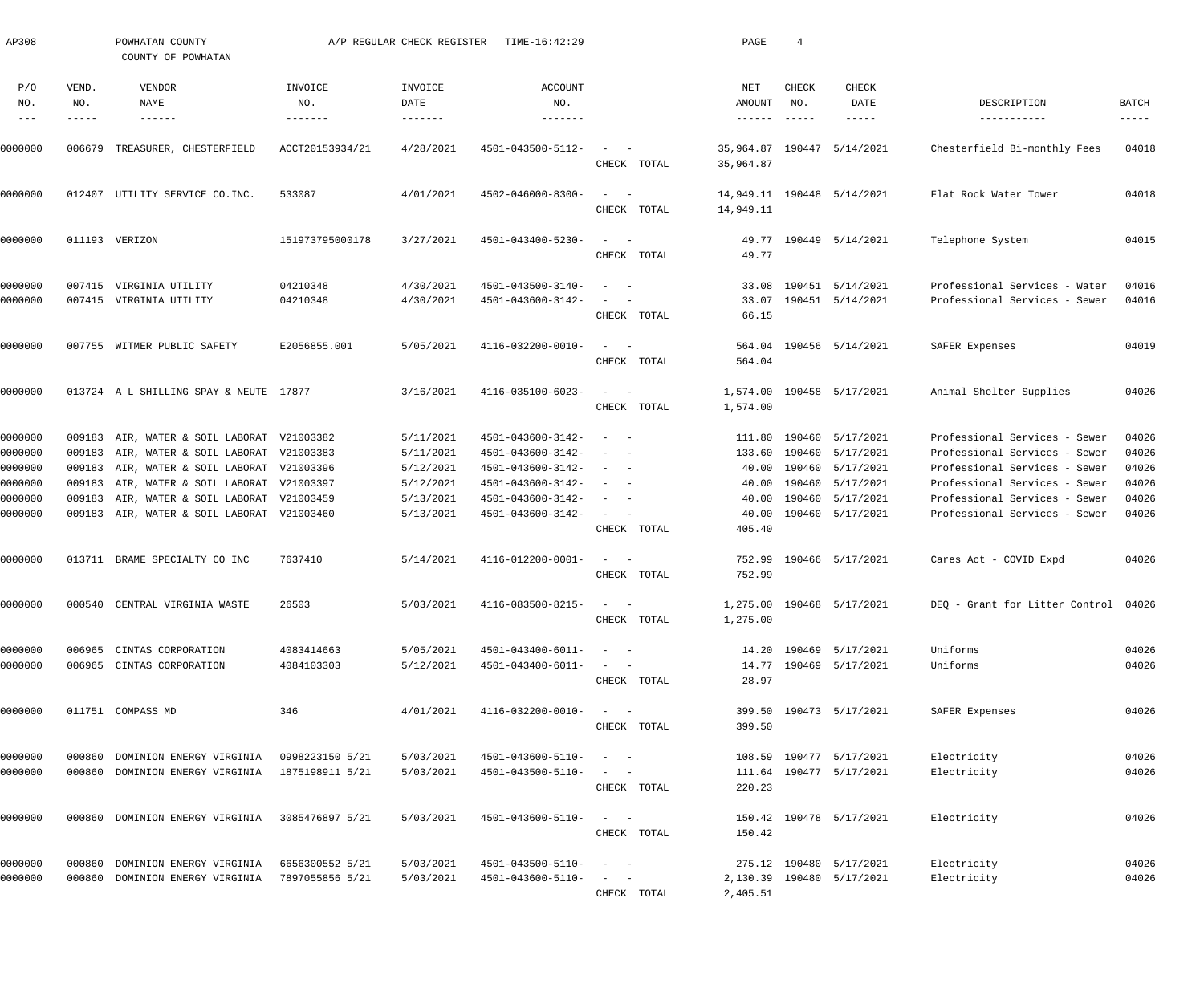| AP308                             |              | POWHATAN COUNTY<br>COUNTY OF POWHATAN                                                |                           | A/P REGULAR CHECK REGISTER | TIME-16:42:29                          |                                                                                                                        | PAGE                         | 5            |                                                    |                                                                |                        |
|-----------------------------------|--------------|--------------------------------------------------------------------------------------|---------------------------|----------------------------|----------------------------------------|------------------------------------------------------------------------------------------------------------------------|------------------------------|--------------|----------------------------------------------------|----------------------------------------------------------------|------------------------|
| P/O<br>NO.<br>$\qquad \qquad - -$ | VEND.<br>NO. | VENDOR<br>NAME                                                                       | INVOICE<br>NO.<br>------- | INVOICE<br>DATE            | <b>ACCOUNT</b><br>NO.<br>-------       |                                                                                                                        | NET<br>AMOUNT                | CHECK<br>NO. | CHECK<br>DATE                                      | DESCRIPTION<br>-----------                                     | BATCH<br>$- - - - - -$ |
| 0000000                           | 000860       | DOMINION ENERGY VIRGINIA                                                             | 9052426195 5/21           | 5/03/2021                  | 4501-043600-5110-                      | $\sim$<br>$\sim$ $-$<br>CHECK TOTAL                                                                                    | 83.89<br>83.89               |              | 190481 5/17/2021                                   | Electricity                                                    | 04026                  |
| 0000000<br>0000000                | 007147       | DRAPER ADEN ASSOCIATES,<br>007147 DRAPER ADEN ASSOCIATES                             | 2021040189<br>2021040189  | 4/30/2021<br>4/30/2021     | 4501-043500-3140-<br>4501-043600-3142- | $\sim$<br>$\sim$ $-$<br>$\sim$<br>$\sim$ $-$<br>CHECK TOTAL                                                            | 860.00<br>860.00<br>1,720.00 |              | 190482 5/17/2021<br>190482 5/17/2021               | Professional Services - Water<br>Professional Services - Sewer | 04026<br>04026         |
| 0000000                           |              | 009639 EMS MANAGEMENT &                                                              | 042645                    | 4/30/2021                  | 4120-032300-5845-                      | $\sigma_{\rm{max}}=0.5$<br>CHECK TOTAL                                                                                 | 1,270.23                     |              | 1,270.23 190483 5/17/2021                          | EMS Transport Third Party Bill 04026                           |                        |
| 0000000                           |              | 012905 GALLS, LLC                                                                    | 018229564                 | 4/26/2021                  | 4116-031212-6015-                      | $\frac{1}{2}$ and $\frac{1}{2}$ and $\frac{1}{2}$<br>CHECK TOTAL                                                       | 1,780.00<br>1,780.00         |              | 190486 5/17/2021                                   | Ancillary Expenses                                             | 04026                  |
| 0000000                           |              | 013802 KEYSTONE INFORMATION SYST 207993                                              |                           | 5/05/2021                  | 4301-012510-0003-                      | $\sim$ $  -$<br>CHECK TOTAL                                                                                            | 6,796.00<br>6,796.00         |              | 190491 5/17/2021                                   | ERP Replacement                                                | 04026                  |
| 0000000                           |              | 011646 PEOPLEREADY, INC                                                              | 26512926                  | 4/27/2021                  | 4116-083500-8215-                      | $\sim$ $  -$<br>CHECK TOTAL                                                                                            | 280.41                       |              | 280.41 190502 5/17/2021                            | DEQ - Grant for Litter Control 04027                           |                        |
| 0000000<br>0000000                |              | 000620 R. C. GOODWYN & SONS, INC 0956084<br>000620 R. C. GOODWYN & SONS, INC 0958998 |                           | 4/20/2021<br>5/07/2021     | 4116-083500-8215-<br>4116-031201-5540- | $\overline{\phantom{a}}$<br>$\sim$ $-$<br>$\frac{1}{2}$ , $\frac{1}{2}$ , $\frac{1}{2}$ , $\frac{1}{2}$<br>CHECK TOTAL | 60.49                        |              | 52.82 190508 5/17/2021<br>7.67 190508 5/17/2021    | DEQ - Grant for Litter Control<br>Triad Expenses               | 04027<br>04027         |
| 0000000                           |              | 013829 RCA LABARATORY SERVICES L INV-02034                                           |                           | 4/27/2021                  | 4116-012200-0001-                      | $\sigma_{\rm{max}}=0.5$<br>CHECK TOTAL                                                                                 | 3,000.00                     |              | 3,000.00 190509 5/17/2021                          | Cares Act - COVID Expd                                         | 04026                  |
| 0000000                           |              | 008346 SYCOM TECHNOLOGIES                                                            | AT63854                   | 4/27/2021                  | 4116-012200-0001-                      | $\sim$ $  -$<br>CHECK TOTAL                                                                                            | 1,953.00                     |              | 1,953.00 190515 5/17/2021                          | Cares Act - COVID Expd                                         | 04027                  |
| 0000000                           |              | 009667 SYNAGRO CENTRAL, LLC                                                          | 22018                     | 4/30/2021                  | $4501 - 043600 - 3145 -$               | CHECK TOTAL                                                                                                            | 41,724.00                    |              | 41,724.00 190516 5/17/2021                         | Sludge Removal                                                 | 04027                  |
| 0000000                           |              | 006679 TREASURER, CHESTERFIELD                                                       | FY21 CAP                  | 5/12/2021                  | 4501-043500-5111-                      | $\sim$ $  -$<br>CHECK TOTAL                                                                                            | 17,887.30                    |              | 17,887.30 190522 5/17/2021                         | Chesterfield Water Capacity                                    | 04027                  |
| 0000000                           |              | 011193 VERIZON                                                                       | 13574714                  | 4/27/2021                  | 4501-043400-5230-                      | $\sim$ $ \sim$<br>CHECK TOTAL                                                                                          | 50.10                        |              | 50.10 190524 5/17/2021                             | Telephone System                                               | 04027                  |
| 0000000<br>0000000                |              | 013459 VERIZON<br>013459 VERIZON                                                     | 9878827418<br>9878827418  | 5/24/2021<br>5/24/2021     | 4501-043400-5250-<br>4501-043400-5270- | $\mathcal{L}_{\text{max}}$ and $\mathcal{L}_{\text{max}}$<br>CHECK TOTAL                                               | 589.05                       |              | 123.84 190525 5/17/2021<br>465.21 190525 5/17/2021 | Cell Phones<br>Network Service Connection                      | 04027<br>04027         |
| 0000000                           |              | 011841 WINDSWEPT DEVELOPMENT LLC CASE06-10-ES                                        |                           | 5/11/2021                  | $405 - 000200 - 0231 -$                | $\sim$ $  -$<br>CHECK TOTAL                                                                                            | 54,300.00                    |              | 54,300.00 190529 5/17/2021                         | Windswept Development LLC                                      | 04027                  |
| 0000000                           |              | 009183 AIR, WATER & SOIL LABORAT V21003548                                           |                           | 5/18/2021                  | 4501-043600-3142-                      | $\sim$ $ \sim$<br>CHECK TOTAL                                                                                          | 362.40                       |              | 362.40 190632 5/25/2021                            | Professional Services - Sewer                                  | 04030                  |
| 0000000                           |              | 012849 AQUA VIRGINIA                                                                 | 1188328 5/21              | 5/06/2021                  | 4501-043600-5130-                      | $\mathcal{L}_{\text{max}}$ and $\mathcal{L}_{\text{max}}$<br>CHECK TOTAL                                               | 36.79                        |              | 36.79 190633 5/25/2021                             | Water - Sewer Facilities                                       | 04030                  |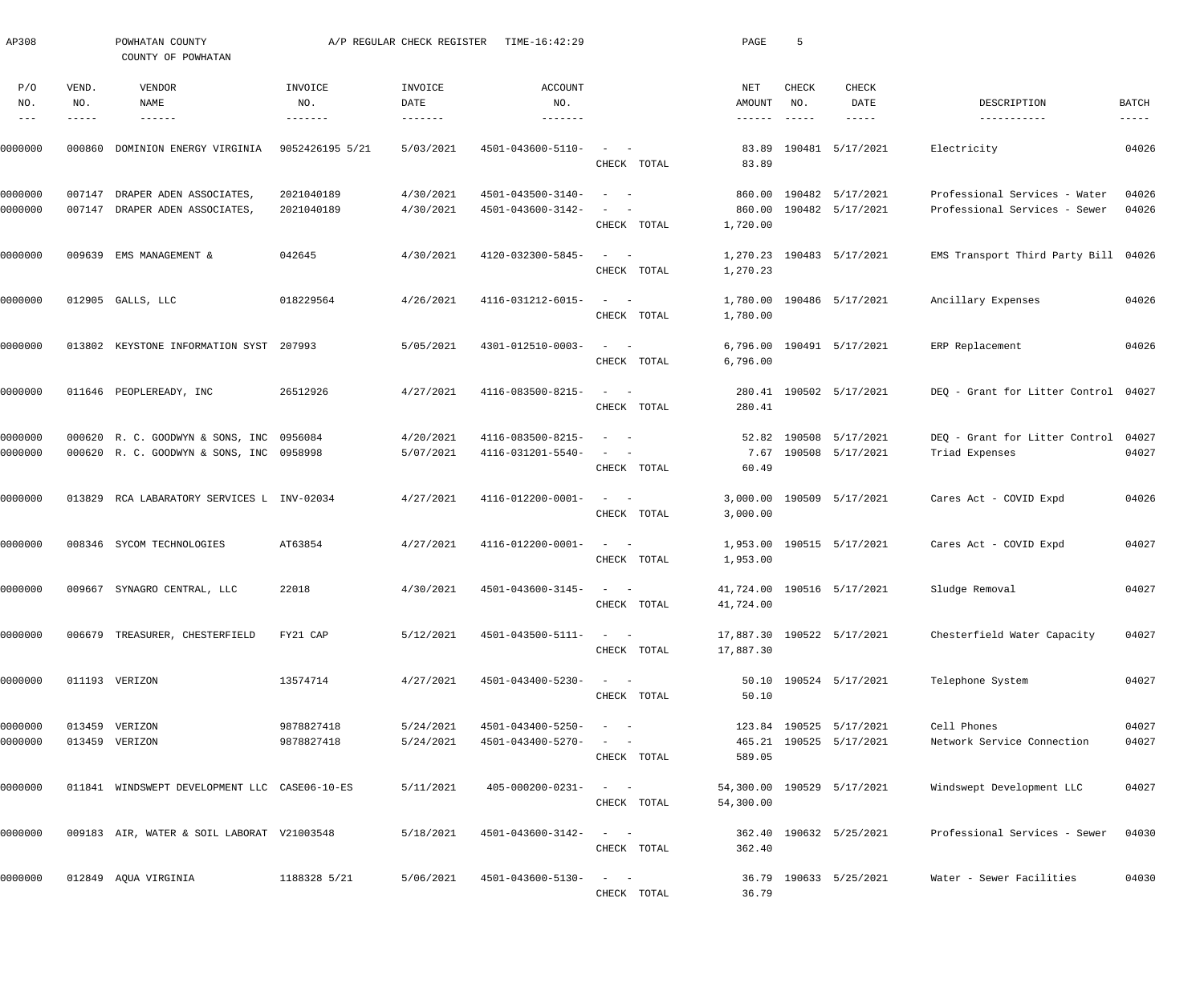| AP308   |        | POWHATAN COUNTY<br>COUNTY OF POWHATAN |               | A/P REGULAR CHECK REGISTER | TIME-16:42:29     |                                    | PAGE          | 6      |                  |                            |              |
|---------|--------|---------------------------------------|---------------|----------------------------|-------------------|------------------------------------|---------------|--------|------------------|----------------------------|--------------|
| P/O     | VEND.  | VENDOR                                | INVOICE       | INVOICE                    | ACCOUNT           |                                    | NET           | CHECK  | CHECK            |                            |              |
| NO.     | NO.    | <b>NAME</b>                           | NO.           | DATE                       | NO.               |                                    | <b>AMOUNT</b> | NO.    | DATE             | DESCRIPTION                | <b>BATCH</b> |
| $- - -$ |        | ------                                | -------       | -------                    | -------           |                                    |               |        | -----            | -----------                | -----        |
| 0000000 | 007296 | BOUND TREE MEDICAL, LLC               | 84055117      | 5/11/2021                  | 4120-032301-6013- |                                    | 521.94        | 190637 | 5/25/2021        | Medical Supplies           | 04030        |
|         |        |                                       |               |                            |                   | CHECK<br>TOTAL                     | 521.94        |        |                  |                            |              |
| 0000000 | 010925 | DUNBAR MILBY WILLIAMS                 | 000000081136A | 4/25/2021                  | 4301-014300-0001- | $ -$                               | 693.00        |        | 190648 5/25/2021 | Roof Replacement           | 04030        |
|         |        |                                       |               |                            |                   | CHECK<br>TOTAL                     | 693.00        |        |                  |                            |              |
| 0000000 | 012463 | RUSS BASSETT CORP                     | 89758         | 5/07/2021                  | 4301-031200-6001- | $ -$                               | 530.00        |        | 190673 5/25/2021 | Public Safety Radio System | 04030        |
|         |        |                                       |               |                            |                   | TOTAL<br>CHECK                     | 530.00        |        |                  |                            |              |
| 0000000 | 006594 | SOUTHSIDE ELECTRIC COOP               | 63504003 5/21 | 5/12/2021                  | 4501-043600-5110- | $\sim$<br>$\overline{\phantom{a}}$ | 1,508.24      |        | 190676 5/25/2021 | Electricity                | 04030        |
| 0000000 | 006594 | SOUTHSIDE ELECTRIC COOP               | 63504013 5/21 | 5/12/2021                  | 4501-043500-5110- |                                    | 272.56        |        | 190676 5/25/2021 | Electricity                | 04030        |
|         |        |                                       |               |                            |                   | TOTAL<br>CHECK                     | 1,780.80      |        |                  |                            |              |
|         |        |                                       |               |                            |                   |                                    |               |        |                  |                            |              |

CHECK TYPE TOTAL 583,223.04